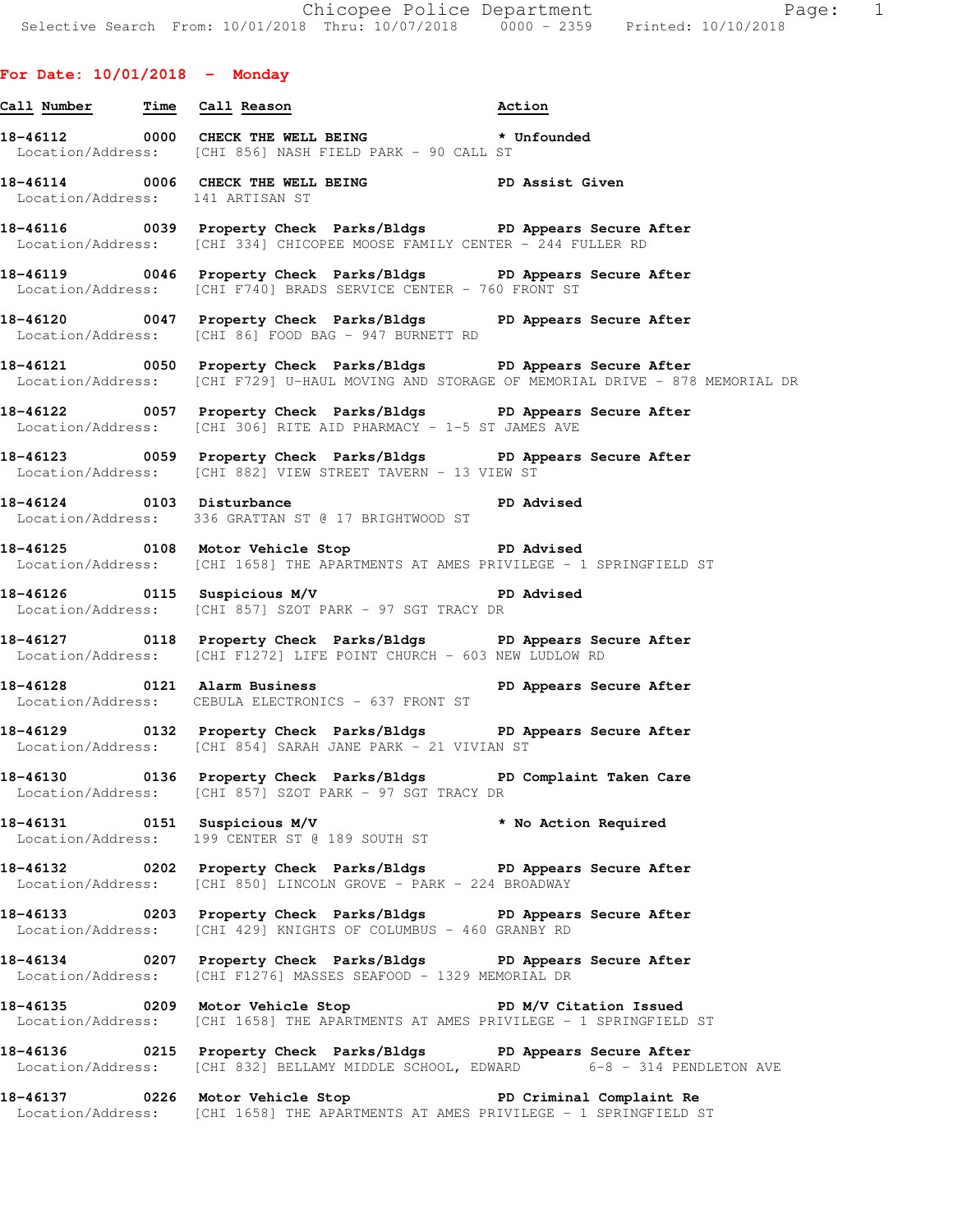**18-46140 0236 Property Check Parks/Bldgs PD Appears Secure After**  Location/Address: [CHI F57] COPPERLINE EATERY/ CONVENIENCE STORE - 409 BROADWAY

**18-46141 0256 Suspicious M/V PD Advised**  Location/Address: [CHI 1166] AUTO FUEL WASH CENTER - 919 MEADOW ST

**18-46142 0317 Property Check Parks/Bldgs PD Appears Secure After**  Location/Address: [CHI 1792] EAST ST GRILL AND CREAMERY - 415 EAST ST

**18-46143 0341 Property Check Parks/Bldgs PD Appears Secure After**  Location/Address: [CHI 287] TEDDY BEAR POOLS & SPAS - 41 EAST ST

**18-46144 0354 Property Check Parks/Bldgs PD Appears Secure After**  Location/Address: [CHI 563] RITE AID PHARMACY - 577 MEADOW ST

**18-46145 0402 Property Check Parks/Bldgs PD Appears Secure After**  Location/Address: [CHI 325] BOAT RAMP, MEDINA STREET - 100 MEDINA ST

**18-46147 0410 Property Check Parks/Bldgs PD Appears Secure After**  Location/Address: [CHI 425] ELKS, FRATERNAL ORDERS OF - 431 GRANBY RD

**18-46149 0504 Property Check Parks/Bldgs PD Appears Secure After**  Location/Address: [CHI F207] WESTOVER SUPER MART - 1782 WESTOVER RD

**18-46150 0516 Motor Vehicle Stop PD Citation/Warning Issu**  Location/Address: [CHI 590] BRUNELLES FUNERAL HOME - 811 CHICOPEE ST

**18-46151 0516 Property Check Parks/Bldgs PD Appears Secure After**  Location/Address: [CHI 1065] CHICOPEE HIGH SCHOOL - 820 FRONT ST

**18-46152 0524 Property Check Parks/Bldgs PD Appears Secure After**  Location/Address: [CHI F684] CASTLE OF KNIGHTS - 1599 MEMORIAL DR

**18-46153 0529 Property Check Parks/Bldgs PD Appears Secure After**  Location/Address: [CHI 178] BASICS PLUS MINI MART - 190 EAST ST

**18-46154 0545 Property Check Parks/Bldgs PD Appears Secure After**  Location/Address: [CHI 188] PRIDE SERVICE STATION - 167 CHICOPEE ST

**18-46155 0611 Motor Vehicle Stop PD Advised**  Location/Address: [CHI F968] PINES MOTEL, CREATIVE - 1508 MEMORIAL DR

**18-46156 0628 Motor Vehicle Stop PD M/V Citation Issued**  Location/Address: [CHI 1065] CHICOPEE HIGH SCHOOL - 820 FRONT ST

18-46157 **0628** Traffic Assignment **PD Complaint Taken Care** Location/Address: 1621 MEMORIAL DR @ 549 JAMES ST

Location/Address: CHICOPEE ST

**18-46158 0636 Traffic Assignment PD Complaint Taken Care**  Location/Address: [CHI F1150] CHICOPEE COMPREHENSIVE HIGH SCHOOL - 617 MONTGOMERY ST

**18-46159 0637 Motor Vehicle Stop PD Citation/Warning Issu**  Location/Address: [CHI F968] PINES MOTEL, CREATIVE - 1508 MEMORIAL DR

**18-46160 0638 Traffic Assignment PD Complaint Taken Care**  Location/Address: [CHI 1065] CHICOPEE HIGH SCHOOL - 820 FRONT ST

**18-46162 0643 Traffic/Parking Complaint PD Appears Secure After**  Location/Address: 1050 BURNETT RD **18-46163 0646 Traffic Assignment PD Complaint Taken Care** 

**18-46164 0648 Traffic Assignment PD Complaint Taken Care**  Location/Address: CHICOPEE ST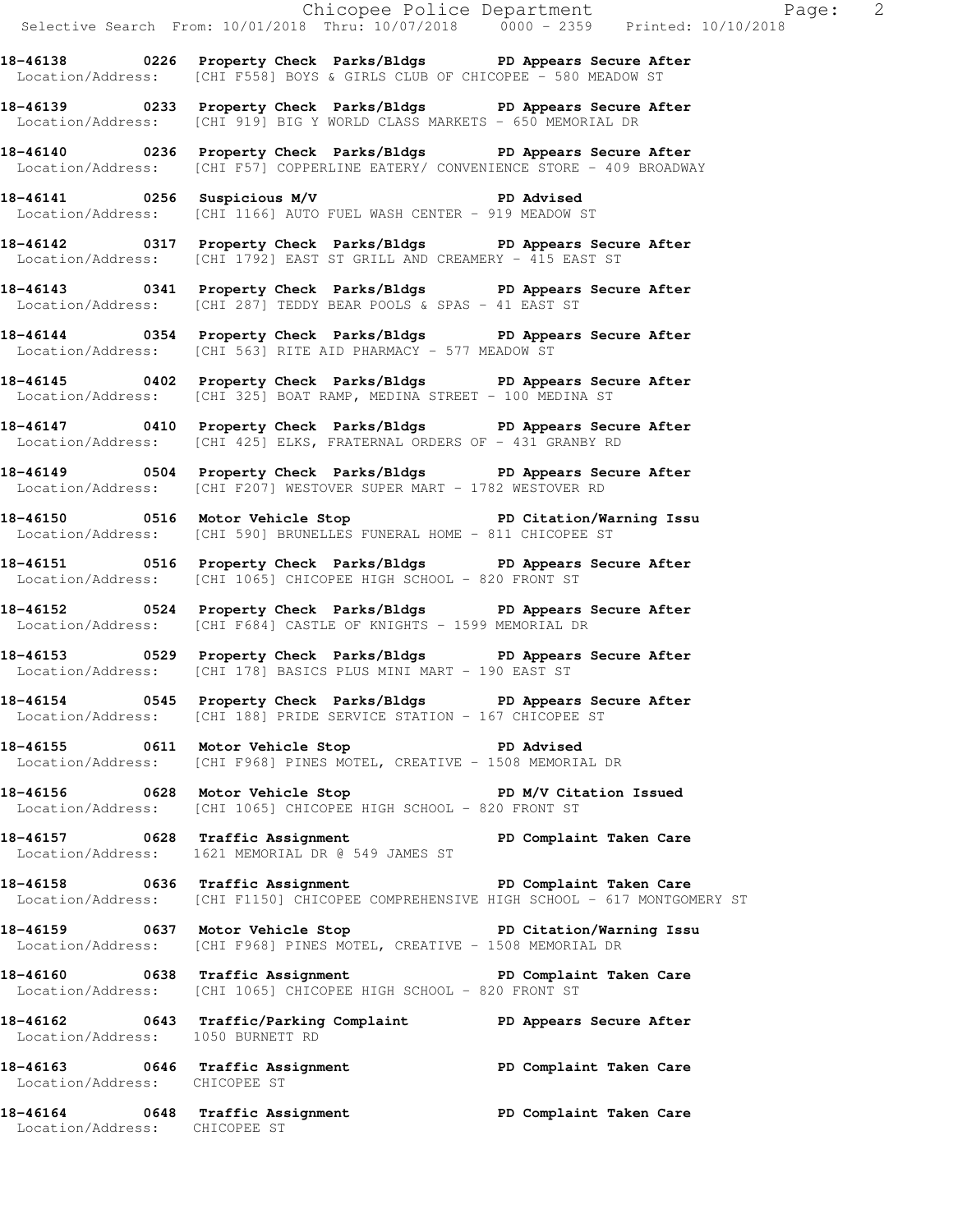Chicopee Police Department Page: 3 Selective Search From: 10/01/2018 Thru: 10/07/2018 0000 - 2359 Printed: 10/10/2018 **18-46165 0649 Motor Vehicle Stop PD Criminal Complaint Re**  Location/Address: 494 MEADOW ST @ 23 EMPIRE ST **18-46166 0659 Traffic Assignment PD Complaint Taken Care**  Location/Address: FRONT ST **18-46168 0713 Crash Property Damage PD Report Made**  Location/Address: 31 EAST ST **18-46171 0720 Assist Ambulance PD Assist Given**  Location/Address: 125 ARTISAN ST **18-46172 0804 Car Wash PD Complaint Taken Care**  Location/Address: [CHI 448] SOFT TOUCH AUTO WASH - 1469 GRANBY RD **18-46173 0808 Alarm Business \* False Alarm**  Location/Address: ARCADE OUTDOOR POWER - 460 NEW LUDLOW RD **18-46175 0828 Crash Property Damage PD Report Made**  Location/Address: 122 ELCON DR **18-46176 0829 Motor Vehicle Stop PD M/V Citation Issued**  Location/Address: [CHI 1704] AMERICAN SPECIALTY GRINDING - 904 SHERIDAN ST **18-46177 0838 Car Wash PD No Report Necessary**  Location/Address: [CHI 448] SOFT TOUCH AUTO WASH - 1469 GRANBY RD 18-46178 **0846** Motor Vehicle Stop **PD M/V Citation Issued**  Location/Address: 590 SHERIDAN ST **18-46179 0846 CHECK THE WELL BEING \* Could not Locate**  Location/Address: [CHI 854] SARAH JANE PARK - 21 VIVIAN ST **18-46180 0857 Property Check Parks/Bldgs PD Appears Secure After**  Location/Address: [CHI 671] PLANET FITNESS - 1183 MEMORIAL DR **18-46181 0901 Property Check Parks/Bldgs PD Appears Secure After**  Location/Address: [CHI F122] SALTER COLLEGE - 645 SHAWINIGAN DR **18-46183 0910 Property Check Parks/Bldgs PD Appears Secure After**  Location/Address: [CHI 844] FAIRVIEW MEMORIAL ELEMENTARY SCHOOL K-5 - 26 MEMORIAL AVE **18-46186 0917 Keep The Peace-Others PD Advised**  Location/Address: 257 BROADWAY **18-46185 0920 Property Check Parks/Bldgs PD Appears Secure After**  Location/Address: [CHI 587] OREGON SPORTSMAN CLUB - 610 NEW LOMBARD RD **18-46187 0939 Property Check Parks/Bldgs PD Appears Secure After**  Location/Address: [CHI 837] LITWIN SCHOOL, SGT. ROBERT R.  $\overline{K}-5 - 135$  LITWIN LN **18-46188 0941 Property Check Parks/Bldgs PD Appears Secure After**  Location/Address: [CHI 856] NASH FIELD PARK - 90 CALL ST **18-46189 0945 Property Check Parks/Bldgs PD Appears Secure After**  Location/Address: [CHI 92] CHICOPEE CHLORINATION PLANT - 1356 BURNETT RD **18-46190 0949 Crash Property Damage PD Report Made**  Location/Address: 76 PARK ST **18-46191 0952 Property Check Parks/Bldgs PD Appears Secure After**  Location/Address: [CHI 68] AMF LANES CHICOPEE - 291 BURNETT RD 18-46192 **18-46192** 0955 Traffic Assignment **PD Complaint Taken Care** Location/Address: 246 MONTCALM ST

**18-46193 1002 Property Check Parks/Bldgs PD Appears Secure After**  Location/Address: [CHI 269] JENROSE WINES & LIQUORS - 945 CHICOPEE ST

**18-46194 1004 Motor Vehicle Stop PD M/V Citation Issued**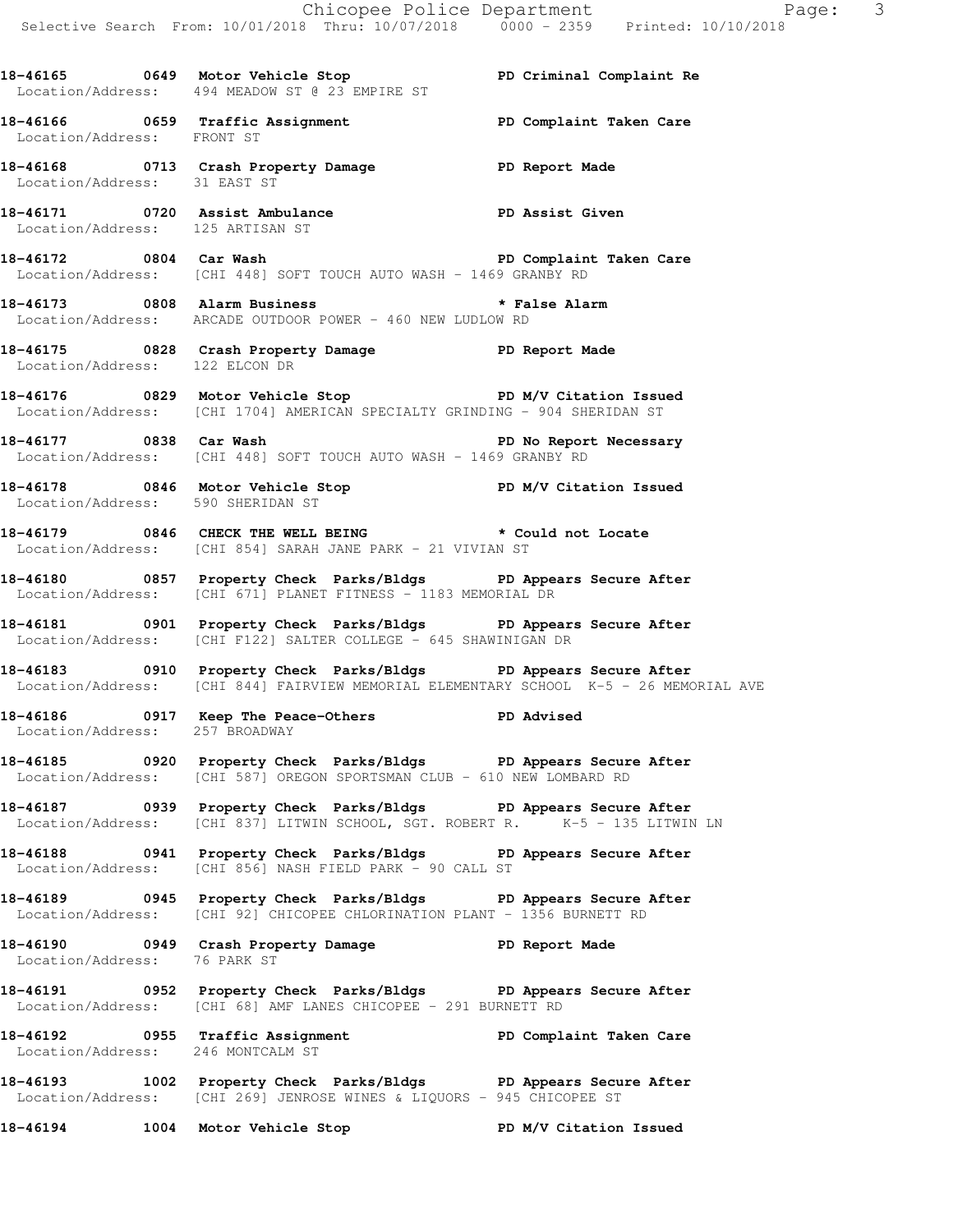|                                   | Selective Search From: 10/01/2018 Thru: 10/07/2018 0000 - 2359 Printed: 10/10/2018                                                             | Chicopee Police Department<br>Page: 4                                                      |
|-----------------------------------|------------------------------------------------------------------------------------------------------------------------------------------------|--------------------------------------------------------------------------------------------|
| Location/Address: 528 PROSPECT ST |                                                                                                                                                |                                                                                            |
|                                   | 18-46196 1012 Juvenile Complaint PD Report Made<br>Location/Address: [CHI F1150] CHICOPEE COMPREHENSIVE HIGH SCHOOL - 617 MONTGOMERY ST        |                                                                                            |
|                                   | 18-46195 1019 CHECK THE WELL BEING PD Complaint Taken Care<br>Location/Address: 55 COLONIAL CIR Apt. #C                                        |                                                                                            |
| Location/Address: 66 SESAME DR    | 18-46197 1021 CHECK THE WELL BEING PD Assist Given                                                                                             |                                                                                            |
|                                   | 18-46198 1026 Suspicious M/V PD Appears Secure After<br>Location/Address: 43 SPRING ST @ 59 SPRINGFIELD ST                                     |                                                                                            |
|                                   | 18-46199 1028 Service of a Summons PD Not Served<br>Location/Address: [CHI F1341] MILO PROPERTIES - 21 NASSAU ST Apt. #3L                      |                                                                                            |
|                                   | 18-46200 1035 Breaking & Entering-Report PD Report Made<br>Location/Address: [CHI 928] CHUCKS AUTO SERVICE - 58 WEST ST                        |                                                                                            |
|                                   | 18-46201 1054 Transport Service The PD Transport Complete<br>Location/Address: [CHI F825] MASS TRIAL COURT [CHICOPEE] - 30 CHURCH ST           |                                                                                            |
|                                   | 18-46202 1100 Breaking & Entering-Report PD Report Made<br>Location/Address: 69 BONNER ST Apt. #1ST                                            |                                                                                            |
|                                   | 18-46203 1102 CHECK THE WELL BEING PD Advised<br>Location/Address: [CHI 1233] WINDSOR COURT APARTMENTS - 470 MEMORIAL DR                       |                                                                                            |
|                                   | 18-46207 1159 CHECK THE WELL BEING PD Advised<br>Location/Address: 490 FRONT ST @ 21 ORCHARD ST                                                |                                                                                            |
| Location/Address: 24 WALNUT ST    | 18-46208 1200 Malicious Damage-Past 18-46208 PD Report Made                                                                                    |                                                                                            |
|                                   | 18-46209 1215 Transport Service New PD Transport Complete<br>Location/Address: [CHI F825] MASS TRIAL COURT [CHICOPEE] - 30 CHURCH ST           |                                                                                            |
|                                   | 18-46210 1218 Abandoned/Found Property PD Report Made<br>Location/Address: [CHI 829] CHICOPEE PUBLIC SCHOOL ADMINISTRATION BLDG - 180 BROADWAY |                                                                                            |
|                                   | 18-46211 1218 CHECK THE WELL BEING PD Complaint Taken Care                                                                                     | Location/Address: [CHI 1658] THE APARTMENTS AT AMES PRIVILEGE - 1 SPRINGFIELD ST Apt. #225 |
| 18-46212 1230 THREATS MADE        | Location/Address: 84 DEBRA DR Apt. #1F                                                                                                         | PD Advised                                                                                 |
|                                   | 18-46213 1240 Motor Vehicle Stop PD M/V Citation Issued<br>Location/Address: [CHI 1938] SOLDIER ON - VETERAN HOME - 40 MEADOW ST               |                                                                                            |
|                                   | 18-46215 1315 Crash Property Damage 18-46215<br>Location/Address: 1041 MEMORIAL DR @ 591 PENDLETON AVE                                         |                                                                                            |
|                                   | 18-46216 1317 Harassing Phone Calls 5 PD Report Made Location/Address: 104 BARDON ST                                                           |                                                                                            |
| Location/Address: 398 SHERIDAN ST | 18-46220 1344 Breaking & Entering-Report PD Arrest Made                                                                                        |                                                                                            |
|                                   | 18-46221 1349 Crash Property Damage PD No Report Necessary<br>Location/Address: [CHI 426] ARBORS (THE) AT CHICOPEE - 929 MEMORIAL DR           |                                                                                            |
|                                   | 18-46222 1349 Breaking & Entering-Report PD Report Made<br>Location/Address: 1340 MEMORIAL DR Apt. #4A                                         |                                                                                            |
| Location/Address: 324 CAREW ST    | 18-46226 1411 ASSIST DCF PD Assist Given<br>Location (Address: 224 CAREM ST                                                                    |                                                                                            |
|                                   | 18-46230 1443 Crash Property Damage PD No Report Necessary<br>Location/Address: [CHI 644] STOP & SHOP SUPERMARKET - 672 MEMORIAL DR            |                                                                                            |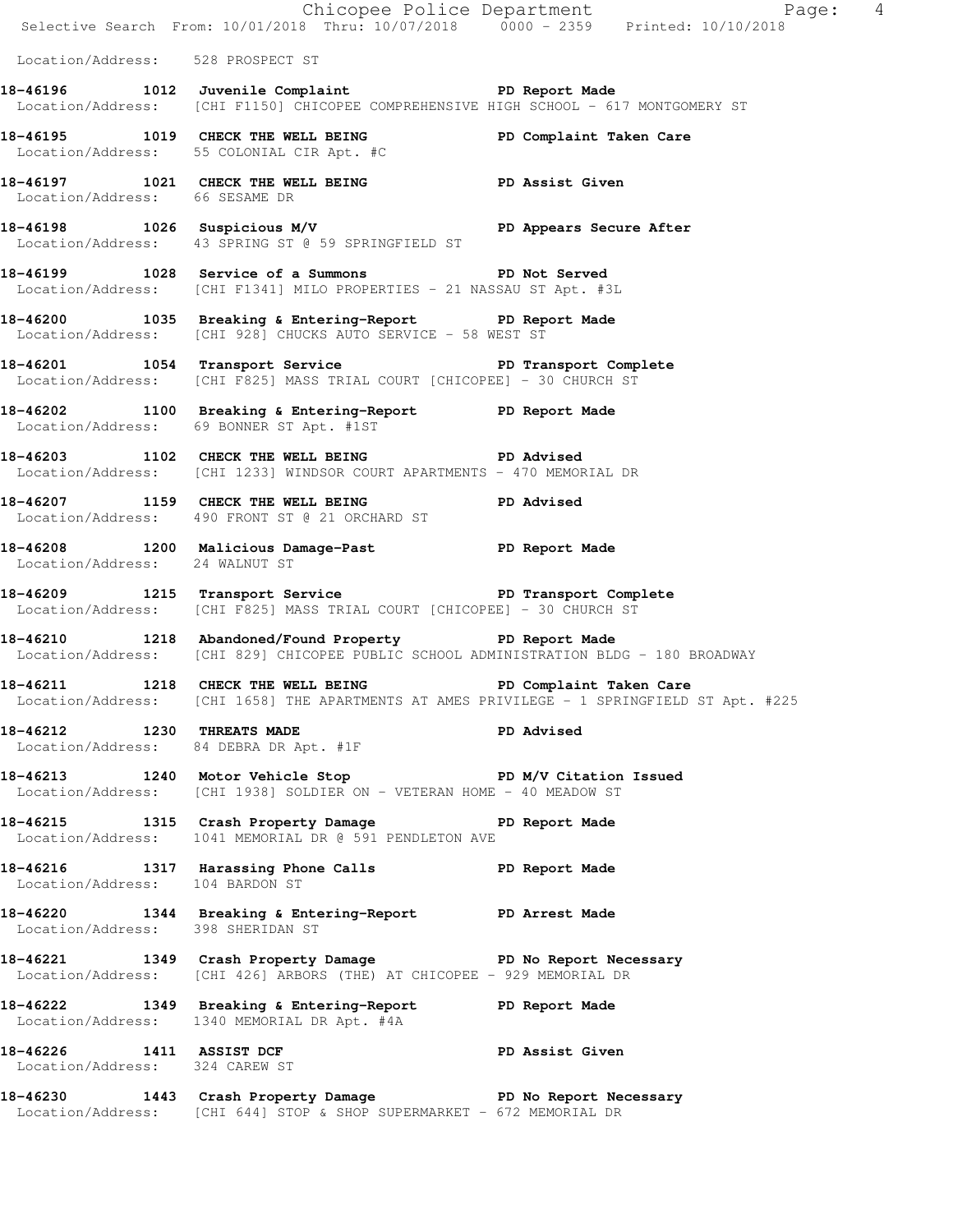|                                   | Selective Search From: $10/01/2018$ Thru: $10/07/2018$ 0000 - 2359 Printed: $10/10/2018$                                                   | Chicopee Police Department<br>Page: 5 |
|-----------------------------------|--------------------------------------------------------------------------------------------------------------------------------------------|---------------------------------------|
|                                   | 18-46231 1502 Public Service 20 PD Complaint Taken Care<br>Location/Address: [CHI F1220] TWIN OAKS CONDO - 104 JOHNSON RD Apt. #102        |                                       |
|                                   | 18-46233 1511 Property Check Parks/Bldgs PD Appears Secure After<br>Location/Address: [CHI F343] CABOTVILLE INDUSTRIAL PARK - 165 FRONT ST |                                       |
|                                   | 18-46234 1514 Public Service New PD Complaint Taken Care<br>Location/Address: [CHI 1065] CHICOPEE HIGH SCHOOL - 820 FRONT ST               |                                       |
|                                   | 18-46235 1518 Disabled Motor Vehicle PD Assist Given<br>Location/Address: [CHI 1191] WALMART - 591 MEMORIAL DR                             |                                       |
| Location/Address: 41 SHERMAN AVE  | 18-46238 1619 Assist Other Police Department PD Assist Given                                                                               |                                       |
|                                   | 18-46240 1624 Alarm Business 18-46240 PD Appears Secure After<br>Location/Address: ROCKYS INC - 54 SECOND AVE                              |                                       |
|                                   | 18-46243 1700 Neighbor/Landlord Dispute PD Advised<br>Location/Address: [CHI 1233] WINDSOR COURT APARTMENTS - 470 MEMORIAL DR Apt. #205    |                                       |
| Location/Address: 134 GELINAS DR  | 18-46244 1702 Assist Fire Department PD Assist Given                                                                                       |                                       |
| Location/Address: GROVE ST        | 18-46247 1710 Abandoned/Found Property PD Report Made                                                                                      |                                       |
| Location/Address: 40 CRESCENT DR  | 18-46249 1721 Service of a Summons PD Served in Hand                                                                                       |                                       |
|                                   | 18-46250 1723 Property Check Parks/Bldgs PD Report Made<br>Location/Address: [CHI F1161] CHICOPEE MARKETPLACE - 591 MEMORIAL DR            |                                       |
| Location/Address: CHURCH ST       | 18-46253 1742 Larceny Complaint Past PD Report Made                                                                                        |                                       |
|                                   | 18-46256 1752 Drug Overdose 18-46256 PD Report Made<br>Location/Address: 29 MARION ST Apt. #2FL                                            |                                       |
|                                   | 18-46258 1753 Trespasser/Trespassing PD Advised<br>Location/Address: [CHI F343] CABOTVILLE INDUSTRIAL PARK - 165 FRONT ST                  |                                       |
|                                   | 18-46257 1754 Motor Vehicle Stop November 20 PD Advised<br>Location/Address: [CHI 240] SHEAR SENSATIONS - 621 CHICOPEE ST                  |                                       |
| Location/Address: 122 GRATTAN ST  | 18-46259 1757 CHECK THE WELL BEING PD Advised                                                                                              |                                       |
|                                   | 18-46264 1820 Warrant Service<br>Location/Address: 380 GROVE ST                                                                            | PD Arrest Made                        |
|                                   | 18-46265 1828 Loud Music<br>Location/Address: [CHI F1249] 17 ASINOF AVE                                                                    | * Could not Locate                    |
|                                   | 18-46268 1835 Breaking & Entering in progres PD Report Made<br>Location/Address: 455 OLD FIELD RD Apt. #BASE                               |                                       |
|                                   | 18-46267 1836 Shoplifter 2008 PD Complaint Taken Care<br>Location/Address: [CHI 718] CVS 693 - 1616 MEMORIAL DR                            |                                       |
|                                   | 18-46270 1846 Larceny Complaint Past PD Advised<br>Location/Address: [CHI F1253] 15 FRANKLIN ST Apt. #3FL                                  |                                       |
| Location/Address: 34 BELVIDERE ST | 18-46271 1848 Abandoned/Found Property PD Report Made                                                                                      |                                       |
|                                   | 18-46273 1932 Crash Personal Injury 19D Report Made<br>Location/Address: BROADWAY @ ARLINGTON ST                                           |                                       |
|                                   | 18-46276 1940 CHECK THE WELL BEING PD Assist Given                                                                                         |                                       |

Location/Address: [CHI 188] PRIDE SERVICE STATION - 167 CHICOPEE ST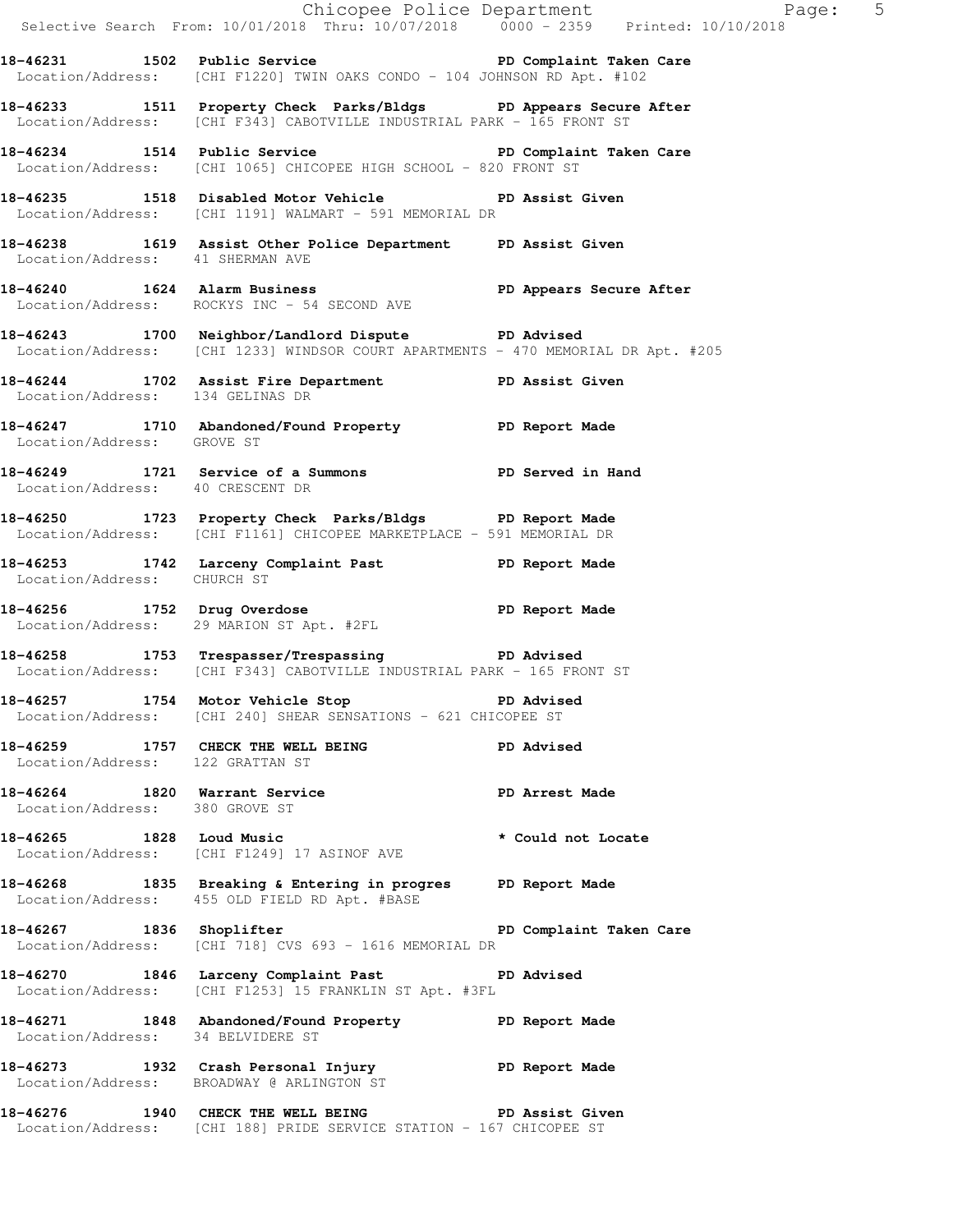**18-46279 2057 Motor Vehicle Stop PD Advised**  Location/Address: WWLP - CHICOPEE ST **18-46280 2101 Crash Personal Injury PD Report Made**  Location/Address: [CHI 525] GRISE FUNERAL HOME - 280 SPRINGFIELD ST **18-46282 2109 51a Check Child's Welfare \* No Action Required**  Location/Address: 23 RAILROAD ROW **18-46285 2124 Larceny Complaint Past PD Report Made**  Location/Address: [CHI 1191] WALMART - 591 MEMORIAL DR **18-46286 2135 Identity Fraud/Theft PD Report Made**  Location/Address: 112 NARRAGANSETT BLVD 18-46287 2136 CHECK THE WELL BEING **PD** No Report Necessary Location/Address: [CHI 1658] THE APARTMENTS AT AMES PRIVILEGE - 1 SPRINGFIELD ST Apt. #228 **18-46288 2138 Stolen M/V L/P Report PD Advised**  Location/Address: 106 BEAUREGARD TER **18-46290 2145 Disturbance PD Complaint Taken Care**  Location/Address: [CHI 1600] MONTY'S ROADHOUSE - 733 CHICOPEE ST **18-46291 2227 Loud Music \* No Action Required**  Location/Address: 27 ELLEN AVE Apt. #2FL R **18-46292 2235 Assist Ambulance PD Report Made**  Location/Address: 6 ABBEY ST Apt. #2ND **18-46294 2238 Breaking & Entering-Report PD Report Made**  Location/Address: [CHI 671] PLANET FITNESS - 1183 MEMORIAL DR

**18-46297 2352 Juvenile Complaint \* Could not Locate**  Location/Address: [CHI 68] AMF LANES CHICOPEE - 291 BURNETT RD

### **For Date: 10/02/2018 - Tuesday**

**18-46298 0040 Property Check Parks/Bldgs PD Appears Secure After**  Location/Address: [CHI 1036] DUNKIN DONUTS - 953 FRONT ST

**18-46299 0048 Property Check Parks/Bldgs PD Appears Secure After**  Location/Address: [CHI F343] CABOTVILLE INDUSTRIAL PARK - 165 FRONT ST

**18-46300 0054 Property Check Parks/Bldgs PD Appears Secure After**  Location/Address: [CHI 856] NASH FIELD PARK - 90 CALL ST

**18-46301 0054 Property Check Parks/Bldgs PD Appears Secure After**  Location/Address: [CHI 1714] UNION MART-2 - 457 GRANBY RD

**18-46302 0057 Property Check Parks/Bldgs PD Appears Secure After**  Location/Address: [CHI F343] CABOTVILLE INDUSTRIAL PARK - 165 FRONT ST

**18-46303 0057 Property Check Parks/Bldgs PD Appears Secure After**  Location/Address: [CHI F1272] LIFE POINT CHURCH - 603 NEW LUDLOW RD

**18-46304 0058 Property Check Parks/Bldgs PD Appears Secure After**  Location/Address: [CHI 292] AMERICAN LEGION POST 452 - 43 EXCHANGE ST

**18-46305 0102 Property Check Parks/Bldgs PD Appears Secure After**  Location/Address: [CHI 1243] ST. PAT'S CEMETERY - 155 FULLER RD

**18-46306 0107 Property Check Parks/Bldgs PD Appears Secure After**  Location/Address: [CHI 1342] BULLSEYE BAR - 621 CENTER ST

**18-46307 0108 Property Check Parks/Bldgs PD Appears Secure After**  Location/Address: [CHI 728] MCDONALDS - 1460 MEMORIAL DR

**18-46308 0109 Property Check Parks/Bldgs PD Appears Secure After**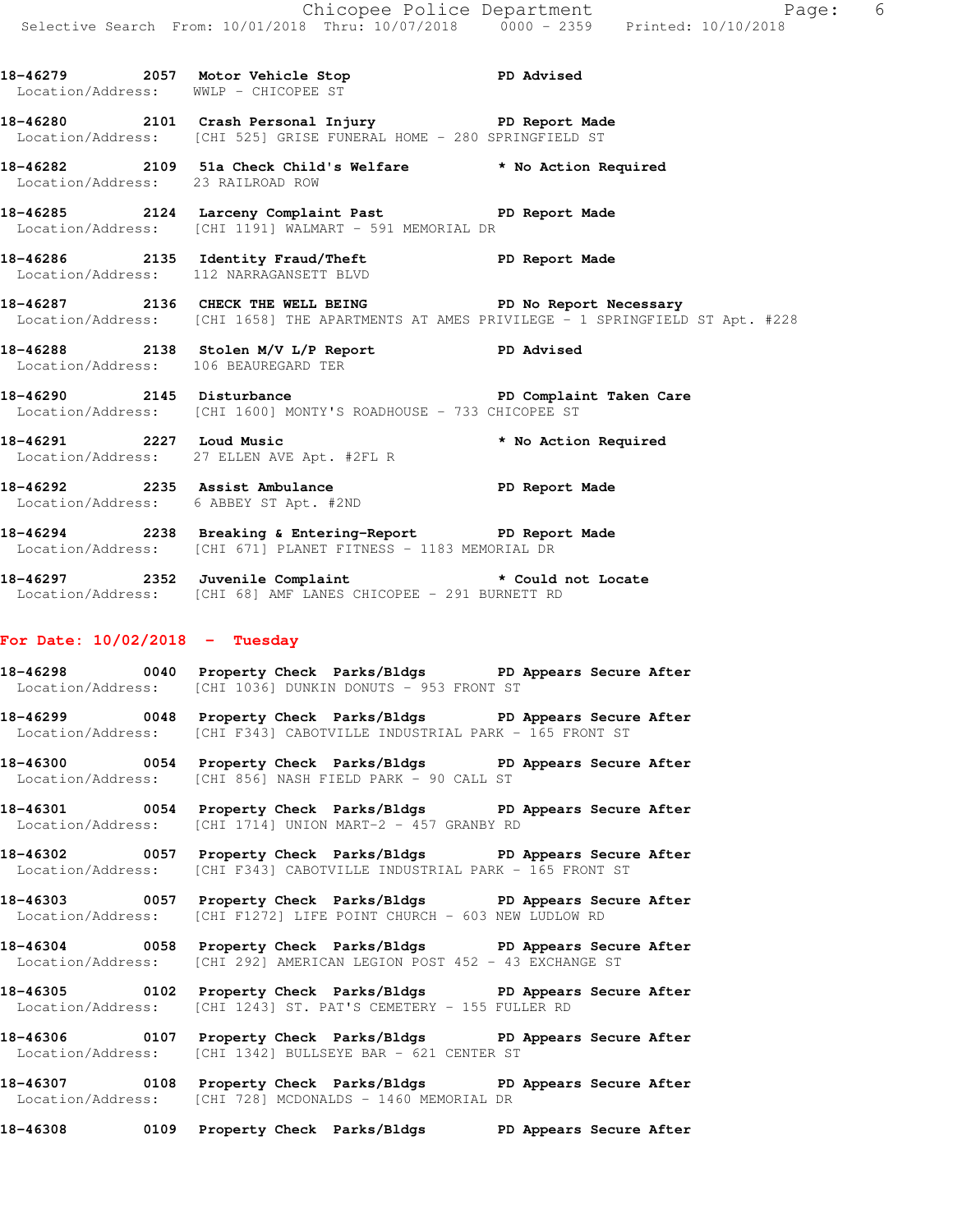Chicopee Police Department Fage: 7 Selective Search From: 10/01/2018 Thru: 10/07/2018 0000 - 2359 Printed: 10/10/2018 Location/Address: [CHI 1027] DUNKIN DONUTS - 820 MEMORIAL DR **18-46309 0111 Property Check Parks/Bldgs PD Appears Secure After**  Location/Address: [CHI 1] MCCELLENDS GARDENS - 123 ACADEMY ST **18-46310 0117 Property Check Parks/Bldgs PD Appears Secure After**  Location/Address: [CHI 1893] WILLIAMS PARK - 880 BURNETT RD **18-46311 0119 Property Check Parks/Bldgs PD Appears Secure After**  Location/Address: [CHI F499] WESTOVER JOB CORPS - 103 JOHNSON RD **18-46312 0121 Property Check Parks/Bldgs PD Appears Secure After**  Location/Address: [CHI 958] PION PONTIAC (BOB) - 333 MEMORIAL DR **18-46313 0127 Property Check Parks/Bldgs PD Appears Secure After**  Location/Address: [CHI F376] CURRY HONDA NISSAN - 767 MEMORIAL DR **18-46314 0128 Motor Vehicle Stop PD Advised**  Location/Address: 197 MEADOW ST @ 12 LEMAY ST **18-46315 0130 Motor Vehicle Stop PD Citation/Warning Issu**  Location/Address: [CHI 1197] BRIDAL CORNER - 720 MEMORIAL DR **18-46317 0136 Property Check Parks/Bldgs PD Appears Secure After**  Location/Address: [CHI F122] SALTER COLLEGE - 645 SHAWINIGAN DR **18-46318 0136 Property Check Parks/Bldgs PD Appears Secure After**  Location/Address: [CHI 638] BJS WHOLESALE FOOD WAREHOUSE - 650 MEMORIAL DR **18-46319 0142 Property Check Parks/Bldgs PD Appears Secure After**  Location/Address: [CHI 837] LITWIN SCHOOL, SGT. ROBERT R. K-5 - 135 LITWIN LN **18-46321 0146 Property Check Parks/Bldgs PD Appears Secure After**  Location/Address: [CHI 842] DUPONT MEM MID SCHOOL, 1ST SGT. KEVIN A. - 650 FRONT ST **18-46323 0151 Assist Ambulance PD Assist Given**  Location/Address: 27 HIGH ST **18-46324 0154 Property Check Parks/Bldgs PD Appears Secure After**  Location/Address: [CHI F1021] KIWK FOOD MART SHELL GAS - 447 SPRINGFIELD ST **18-46326 0202 Property Check Parks/Bldgs PD Appears Secure After**  Location/Address: [CHI 525] GRISE FUNERAL HOME - 280 SPRINGFIELD ST **18-46328 0204 Public Service \* Could not Locate**  Location/Address: 6 ABBEY ST Apt. #2 **18-46327 0205 Property Check Parks/Bldgs PD Appears Secure After**  Location/Address: [CHI 73] PRIDE CONVENIENCE - 363 BURNETT RD **18-46329 0212 Assist Ambulance PD Assist Given**  Location/Address: 52 ELMCREST DR **18-46331 0217 Motor Vehicle Stop PD Advised**  Location/Address: [CHI 907] TACO BELL - 1471 MEMORIAL DR **18-46332 0219 Property Check Parks/Bldgs PD Appears Secure After**  Location/Address: [CHI 574] PRIDE - 27 MONTGOMERY ST **18-46333 0232 Property Check Parks/Bldgs PD Appears Secure After**  Location/Address: [CHI 1356] PRIMA ELECTRO NORTH AMERICA INC - 711 EAST MAIN ST **18-46335 0310 Property Check Parks/Bldgs PD Appears Secure After**  Location/Address: [CHI 849] RIVERS PARK - 19 ALDEN ST **18-46336 0310 Property Check Parks/Bldgs PD Appears Secure After**  Location/Address: [CHI F621] FAMILY DOLLAR - 209 EXCHANGE ST **18-46337 0322 Property Check Parks/Bldgs PD Appears Secure After** 

Location/Address: [CHI 287] TEDDY BEAR POOLS & SPAS - 41 EAST ST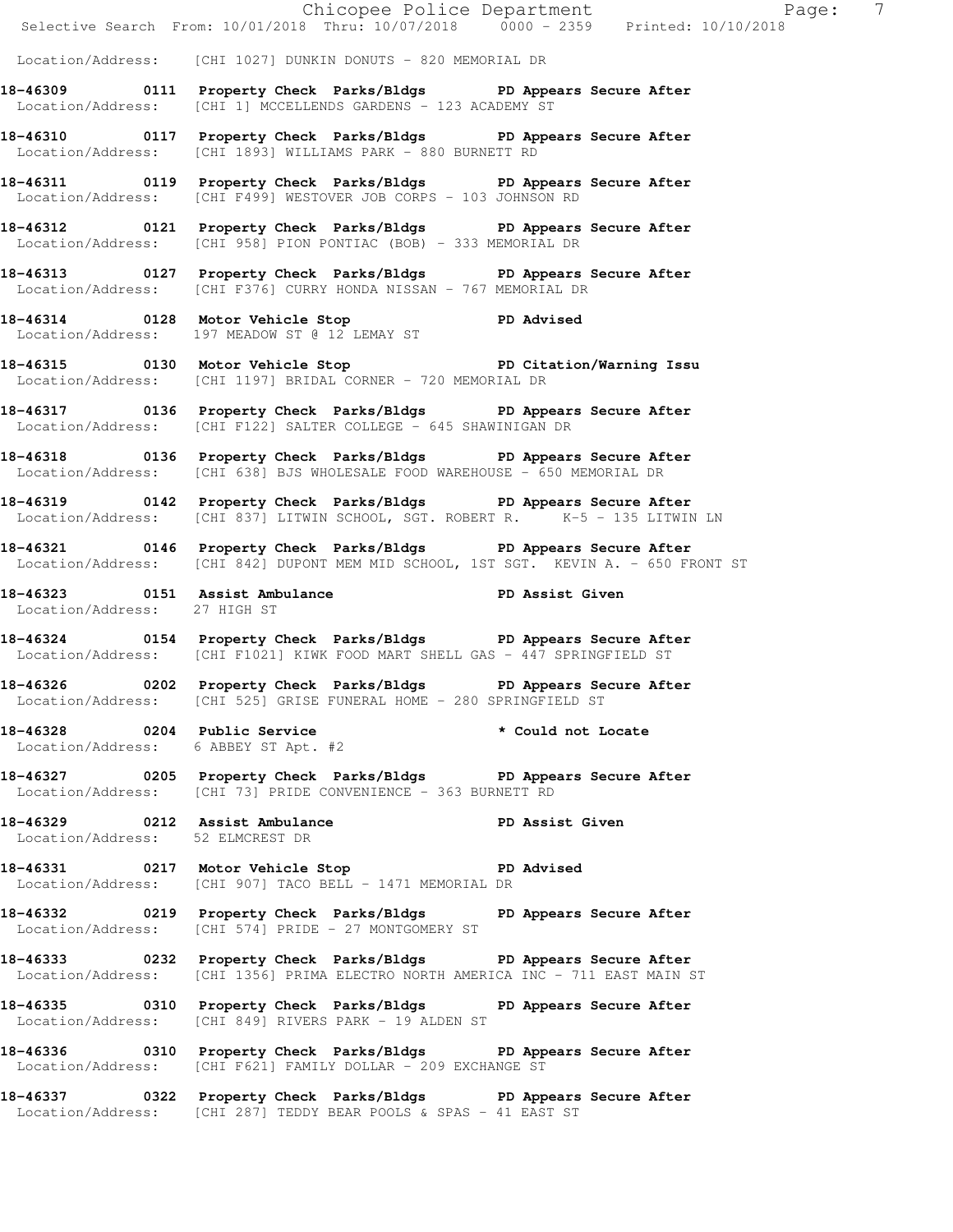Chicopee Police Department The Page: 8 Selective Search From: 10/01/2018 Thru: 10/07/2018 0000 - 2359 Printed: 10/10/2018 **18-46339 0325 Suspicious Person/Activity PD Report Made**  Location/Address: 0 MEADOW ST @ 0 ALDEN ST **18-46338 0326 Property Check Parks/Bldgs PD Appears Secure After**  Location/Address: [CHI F740] BRADS SERVICE CENTER - 760 FRONT ST **18-46340 0327 Property Check Parks/Bldgs PD Appears Secure After**  Location/Address: [CHI 706] PEOPLES BANK - 1936 MEMORIAL DR **18-46341 0338 Property Check Parks/Bldgs PD Appears Secure After**  Location/Address: [CHI 857] SZOT PARK - 97 SGT TRACY DR **18-46342 0356 Suspicious Person/Activity PD Citation/Warning Issu**  Location/Address: [CHI 204] TITOS AUTO SALES INC - 357 CHICOPEE ST **18-46343 0357 Property Check Parks/Bldgs PD Appears Secure After**  Location/Address: [CHI F80] DR DEEGANS DELI - 510 BURNETT RD **18-46344 0401 Property Check Parks/Bldgs PD Appears Secure After**  Location/Address: [CHI F1434] WHITE BIRCH PLAZA - 480 BURNETT RD **18-46345 0402 Property Check Parks/Bldgs PD Appears Secure After**  Location/Address: [CHI F113] MILANOS PIZZERIA & RESTAURANT - 340 CAREW ST **18-46346 0406 Suspicious Person/Activity \* Could not Locate**  Location/Address: [CHI F1278] HARMONY HOMES - 735 MEMORIAL DR Apt. #26 **18-46349 0451 Suspicious M/V PD Advised**  Location/Address: 0 RUSSELL TER @ 0 PERVIER AVE **18-46347 0453 Property Check Parks/Bldgs PD Appears Secure After**  Location/Address: [CHI F1452] CITGO - 817 FRONT ST **18-46348 0454 Property Check Parks/Bldgs PD Appears Secure After**  Location/Address: [CHI 563] RITE AID PHARMACY - 577 MEADOW ST 18-46350 **0456** Assist Ambulance **PD Assist Given**  Location/Address: 52 GENDREAU ST **18-46352 0500 Property Check Parks/Bldgs PD Appears Secure After**  Location/Address: [CHI F558] BOYS & GIRLS CLUB OF CHICOPEE - 580 MEADOW ST **18-46555 0500 Property Check Parks/Bldgs PD Appears Secure After**  Location/Address: [CHI 560] CHICOPEE CENTRAL MAINTENANCE GARAGE - 677 MEADOW ST **18-46353 0514 Property Check Parks/Bldgs PD Appears Secure After**  Location/Address: [CHI 670] CUMBERLAND FARMS - 1061 MEMORIAL DR **18-46354 0532 Motor Vehicle Stop PD Citation/Warning Issu**  Location/Address: 244 FAIRVIEW AVE **18-46355 0543 Property Check Parks/Bldgs PD Appears Secure After**  Location/Address: [CHI F805] HUKE LAU - 705 MEMORIAL DR **18-46356 0549 Property Check Parks/Bldgs PD Appears Secure After**  Location/Address: [CHI 637] FRIENDLYS ICE CREAM CORP - 529 MEMORIAL DR **18-46357 0604 Crash Property Damage PD Report Made**  Location/Address: 1003 MCKINSTRY AVE @ 1148 GRANBY RD **18-46358 0608 Motor Vehicle Stop PD Citation/Warning Issu**  Location/Address: [CHI F696] POPE FRANCIS HIGH SCHOOL - 134 SPRINGFIELD ST **18-46359 0614 Alarm Business \* False Alarm**  Location/Address: [CHI F1393] CHICK FIL A - 501 MEMORIAL DR **18-46360 0630 Assist Ambulance PD Assist Given**  Location/Address: [CHI F1150] CHICOPEE COMPREHENSIVE HIGH SCHOOL - 617 MONTGOMERY ST **18-46362 0633 Traffic Assignment PD Complaint Taken Care** 

Location/Address: [CHI 842] DUPONT MEM MID SCHOOL, 1ST SGT. KEVIN A. - 650 FRONT ST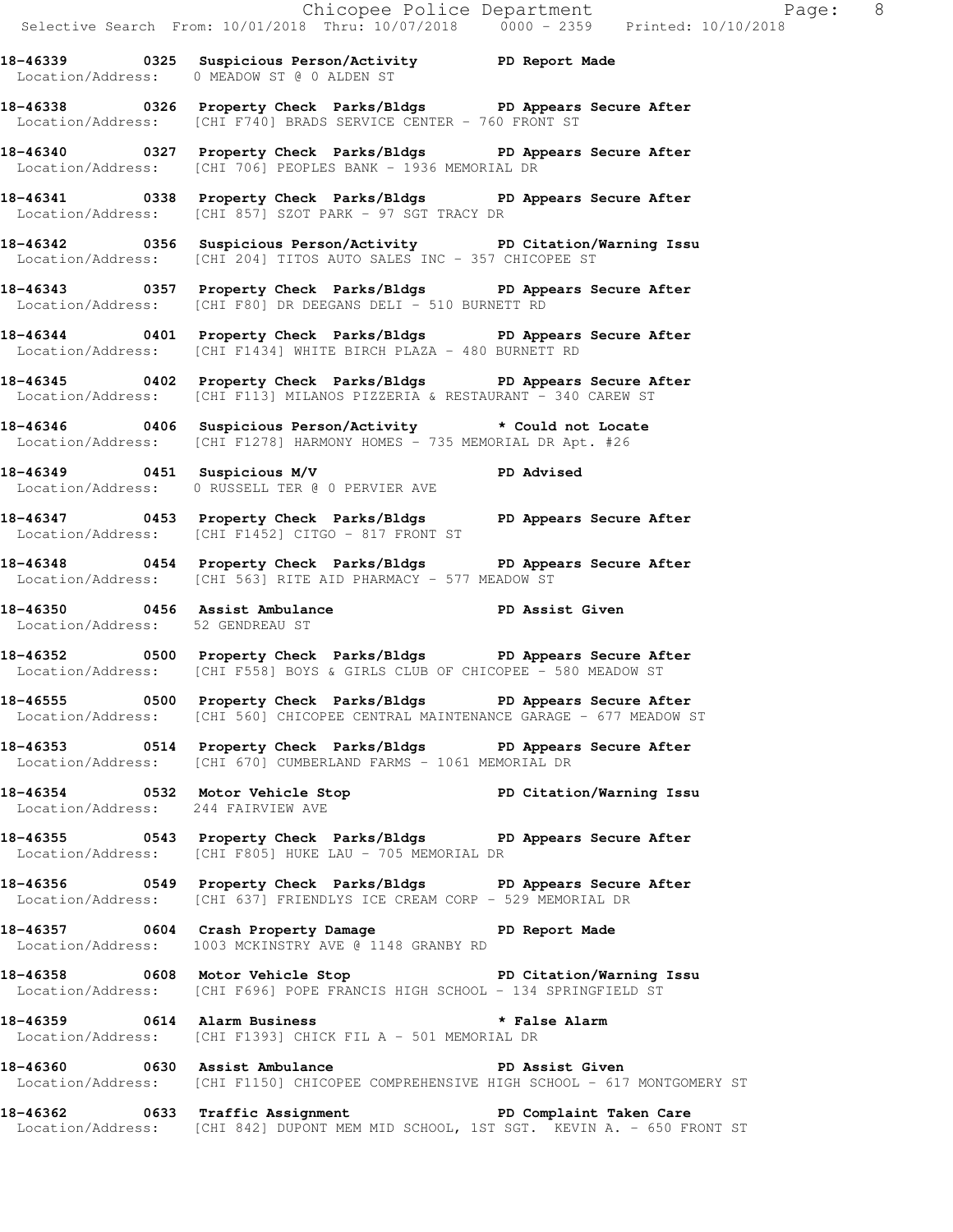Chicopee Police Department Fage: 9 Selective Search From: 10/01/2018 Thru: 10/07/2018 0000 - 2359 Printed: 10/10/2018 **18-46363 0635 Crash Personal Injury PD Report Made**  Location/Address: [CHI 1824] CHICOPEE STREET GENERAL STORE - 957 CHICOPEE ST **18-46364 0635 Traffic Assignment PD Complaint Taken Care**  Location/Address: [CHI 1065] CHICOPEE HIGH SCHOOL - 820 FRONT ST **18-46365 0635 Traffic Assignment PD No Report Necessary**  Location/Address: [CHI 832] BELLAMY MIDDLE SCHOOL, EDWARD 6-8 - 314 PENDLETON AVE 18-46366 **18-8 0640** Traffic Assignment **PD Complaint Taken Care**  Location/Address: GRANBY RD **18-46367 0642 Alarm Residence \* False Alarm**  Location/Address: 914 MCKINSTRY AVE **18-46368 0656 Traffic Assignment PD Complaint Taken Care**  Location/Address: 993 BURNETT RD @ 5 LOOMIS DR 18-46369 **18-8 0656** Traffic Assignment **PD Complaint Taken Care**  Location/Address: [CHI F1150] CHICOPEE COMPREHENSIVE HIGH SCHOOL - 617 MONTGOMERY ST **18-46370 0711 Traffic Assignment PD Complaint Taken Care**  Location/Address: 578 FULLER RD @ 31 HAYNES CIR **18-46372 0714 Motor Vehicle Stop PD M/V Citation Issued**  Location/Address: [CHI F1150] CHICOPEE COMPREHENSIVE HIGH SCHOOL - 617 MONTGOMERY ST 18-46373 **0726** Motor Vehicle Stop **PD M/V Citation Issued**  Location/Address: [CHI F1150] CHICOPEE COMPREHENSIVE HIGH SCHOOL - 617 MONTGOMERY ST **18-46374 0727 Public Service PD Complaint Taken Care**  Location/Address: [CHI F825] MASS TRIAL COURT [CHICOPEE] - 30 CHURCH ST **18-46375 0732 Motor Vehicle Stop PD Citation/Warning Issu**  Location/Address: 578 FULLER RD @ 31 HAYNES CIR 18-46376 **0741** Motor Vehicle Stop **PD M/V Citation Issued**  Location/Address: [CHI F1150] CHICOPEE COMPREHENSIVE HIGH SCHOOL - 617 MONTGOMERY ST **18-46377 0745 CHECK THE WELL BEING PD Assisted other Agency**  Location/Address: [CHI 449] CVS 2339 - 1176 GRANBY RD 18-46381 **18-46381** 0824 Transport Service **PD** Complaint Taken Care Location/Address: [CHI F825] MASS TRIAL COURT [CHICOPEE] - 30 CHURCH ST **18-46382 0825 Traffic/Parking Complaint PD Complaint Taken Care Location/Address:** [CHI 836] LAMBERT - LAVOIE SCHOOL **K-5 - 99 KENDALL ST** Location/Address: [CHI 836] LAMBERT - LAVOIE SCHOOL **18-46383 0835 Service of a Summons PD Not Served**  Location/Address: 36 GARLAND ST **18-46385 0850 Property Check Parks/Bldgs PD Appears Secure After**  Location/Address: [CHI 325] BOAT RAMP, MEDINA STREET - 100 MEDINA ST **18-46387 0915 Breaking & Entering in progres PD Advised**  Location/Address: 69 BONNER ST Apt. #1FL **18-46388 0922 Identity Fraud/Theft PD Report Made**  Location/Address: [CHI 938] HOME DEPOT - 655 MEMORIAL DR **18-46391 0941 Assist Other Police Department PD Assist Given**  Location/Address: SPRINGFIELD ST **18-46392 0956 Investigation/Traffic PD Complaint Taken Care**  Location/Address: [SPR F1] BAYSTATE MEDICAL CENTER - 759 CHESTNUT ST **18-46393 0957 Property Check Parks/Bldgs PD Appears Secure After**  Location/Address: [CHI 429] KNIGHTS OF COLUMBUS - 460 GRANBY RD **18-46394 1002 Traffic/Parking Complaint PD Complaint Taken Care**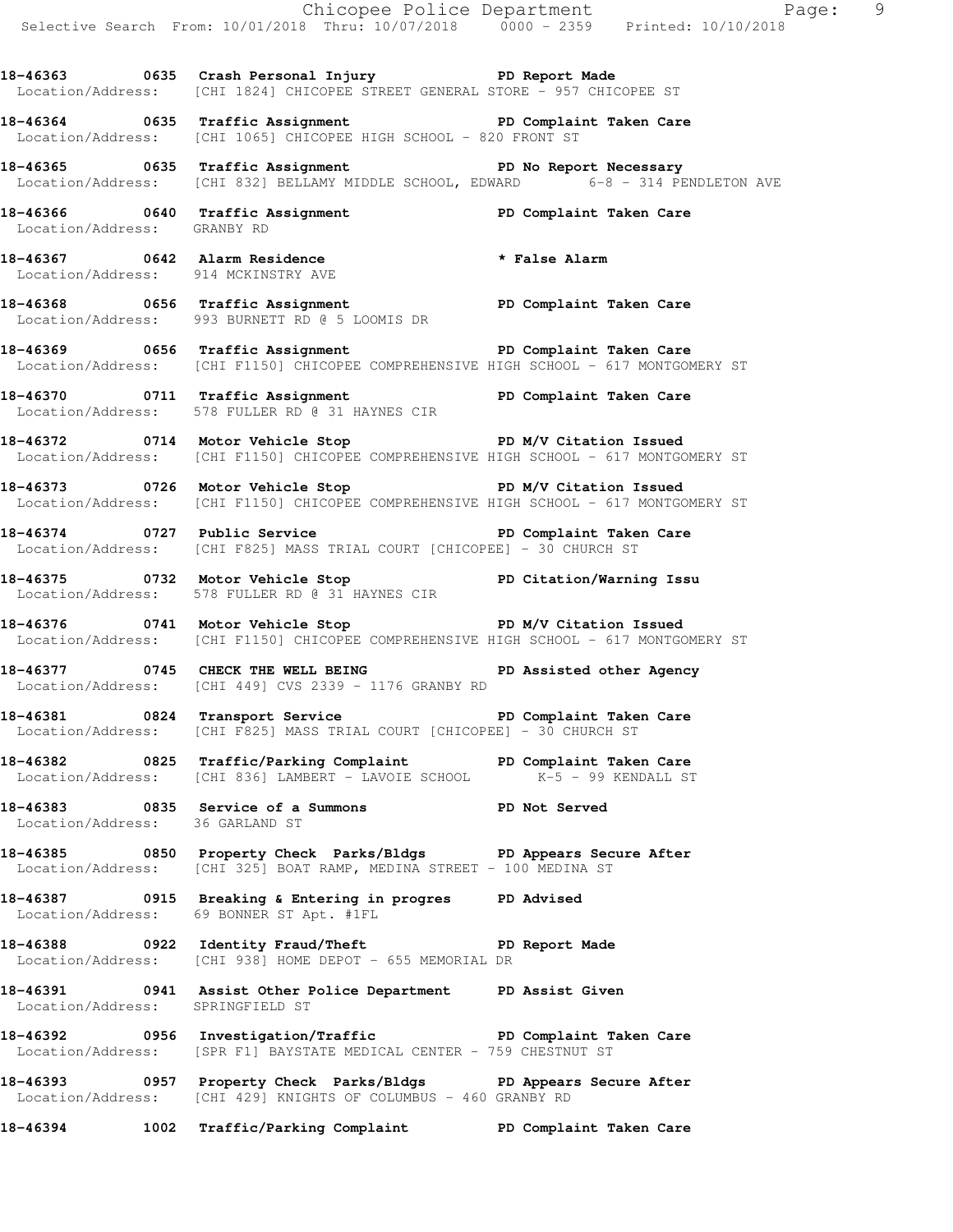|                                     | Chicopee Police Department<br>Selective Search From: 10/01/2018 Thru: 10/07/2018 0000 - 2359 Printed: 10/10/2018                                    | Page: 10                |
|-------------------------------------|-----------------------------------------------------------------------------------------------------------------------------------------------------|-------------------------|
| Location/Address: BEAUCHAMP TER     |                                                                                                                                                     |                         |
| Location/Address: 36 BONNEVILLE AVE | 18-46395 1004 Traffic/Parking Complaint PD Complaint Taken Care                                                                                     |                         |
|                                     | 18-46396 1012 Abandoned/Found Property PD Report Made<br>Location/Address: [CHI 8] CHICOPEE POLICE SUBSTATION WILLIMANSETT - 803 CHICOPEE ST        |                         |
|                                     | 18-46397 1013 Investigation/Traffic TD PD Complaint Taken Care<br>Location/Address: [CHI 782] ELMS, COLLEGE OF OUR LADY OF THE - 291 SPRINGFIELD ST |                         |
|                                     | 18-46398 1015 Neighbor/Landlord Dispute PD Advised<br>Location/Address: 69 BONNER ST Apt. #1FL                                                      |                         |
|                                     | 18-46399 1038 Traffic/Parking Complaint PD Complaint Taken Care<br>Location/Address: [CHI F1161] CHICOPEE MARKETPLACE - 591 MEMORIAL DR             |                         |
|                                     | 18-46401 1051 Breaking & Entering-Report PD Report Made<br>Location/Address: 494 EAST ST                                                            |                         |
|                                     | 18-46403 1058 Keep The Peace-Others PD Assisted other Agency<br>Location/Address: [CHI 444] WESTOVER TRAILER PARK - 1246 GRANBY RD                  |                         |
|                                     | 18-46404 1105 Investigation/Traffic PD Complaint Taken Care<br>Location/Address: [CHI 927] CHUCKS AUTO SERVICE - 78 WEST ST                         |                         |
| Location/Address: 525 GRANBY RD     | 18-46405 1116 Investigation/Traffic New PD Complaint Taken Care                                                                                     |                         |
|                                     | 18-46406 1131 Property Check Parks/Bldgs PD Appears Secure After<br>Location/Address: [CHI 1893] WILLIAMS PARK - 880 BURNETT RD                     |                         |
| Location/Address: 387 HAMPDEN ST    | 18-46407 1147 CHECK THE WELL BEING PD Report Made                                                                                                   |                         |
|                                     | 18-46408 1206 Property Check Parks/Bldgs PD Appears Secure After<br>Location/Address: [CHI 425] ELKS, FRATERNAL ORDERS OF - 431 GRANBY RD           |                         |
| Location/Address: 486 FRONT ST      | 18-46410 1238 Animal Complaint PD Advised                                                                                                           |                         |
| Location/Address: 267B CHICOPEE ST  | 18-46414 1239 Service of a Summons PD Not Served                                                                                                    |                         |
|                                     | 18-46411 1244 Crash Property Damage PD Report Made<br>Location/Address: [CHI 638] BJS WHOLESALE FOOD WAREHOUSE - 650 MEMORIAL DR                    |                         |
|                                     | 18-46412 1248 Assault & Battery Complaint PD Report Made Location/Address: 665 GRATTAN ST @ 685 MCKINSTRY AVE                                       |                         |
| 18-46415 1331 MAIL RUN              | Location/Address: [CHI F368] CITY HALL ANNEX - 274 FRONT ST                                                                                         | PD Complaint Taken Care |
|                                     | 18-46416 1332 THREATS MADE<br>Location/Address: 16 ERLINE ST                                                                                        | * Could not Locate      |
|                                     | 18-46418 1406 Traffic Assignment New PD Complaint Taken Care<br>Location/Address: [CHI 839] STEFANIK SCHOOL, GENERAL. JOHN J. K-5 - 720 MEADOW ST   |                         |
|                                     | 18-46419 1423 THREATS MADE <b>PD</b> Report Made<br>Location/Address: [CHI 838] CHICOPEE ACADEMY @SELSER 6-12 - 12 DARE WAY                         |                         |
| Location/Address: 36 ERLINE ST      | 18-46420 1424 Identity Fraud/Theft The PD Advised                                                                                                   |                         |
|                                     | 18-46422 1426 Assist Ambulance New PD Assist Given<br>Location/Address: 90 DEBRA DR Apt. #4F                                                        |                         |
|                                     | 18-46423 1440 Traffic/Parking Complaint PD Complaint Taken Care<br>Location/Address: [CHI 834] BOWE SCHOOL, PATRICK E. K-5 - 115 HAMPDEN ST         |                         |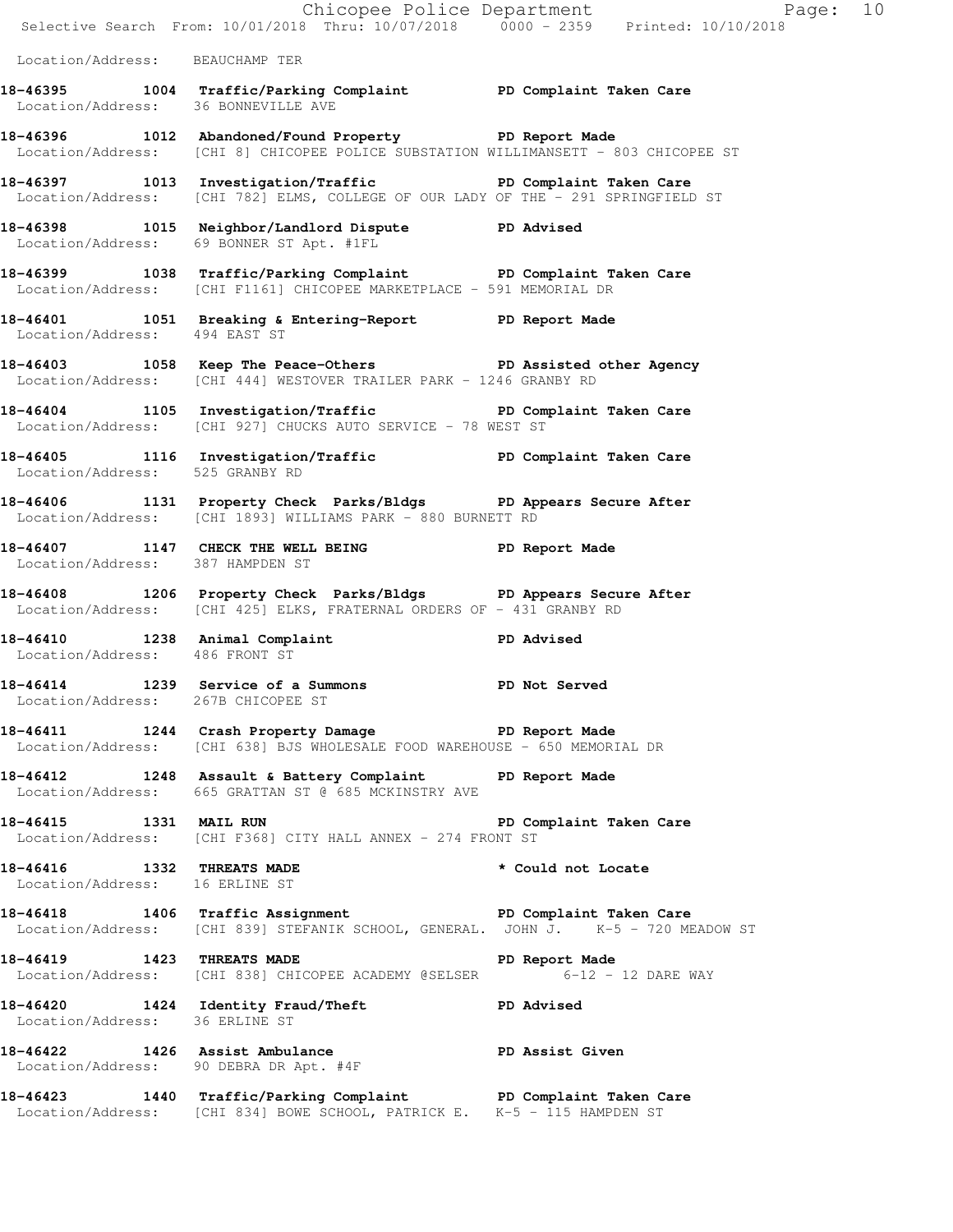Chicopee Police Department Fage: 11 Selective Search From: 10/01/2018 Thru: 10/07/2018 0000 - 2359 Printed: 10/10/2018 **18-46426 1459 Property Check Parks/Bldgs PD Appears Secure After**  Location/Address: 449 FRONT ST 18-46427 1502 Public Service **PD Complaint Taken Care** Location/Address: [CHI 1065] CHICOPEE HIGH SCHOOL - 820 FRONT ST **18-46429 1508 Crash Property Damage PD Report Made**  Location/Address: [CHI 1824] CHICOPEE STREET GENERAL STORE - 957 CHICOPEE ST **18-46432 1539 CHECK THE WELL BEING \* No Action Required**  Location/Address: 32 ELCON DR **18-46435 1616 Breaking & Entering-Report PD Report Made**  Location/Address: [CHI 615] J.S.D MECHANIAL , INC - 43 SHERIDAN ST **18-46437 1627 Firearms/Shots Fired PD Advised**  Location/Address: 120 FLETCHER CIR **18-46443 1629 Service of a Summons PD Served in Hand**  Location/Address: 267B CHICOPEE ST Apt. #5 **18-46441 1642 Traffic/Parking Complaint PD Assist Given**  Location/Address: 427 GRATTAN ST @ 892 GRANBY RD **18-46446 1722 Motor Vehicle Stop PD Advised**  Location/Address: CHURCH ST **18-46447 1727 Larceny Complaint Past PD Report Made**  Location/Address: 48 AMES AVE Apt. #2FL **18-46449 1747 Larceny Complaint Past PD Report Made**  Location/Address: [CHI F234] WILLIMANSETT (WEST) NURSING HOME - 546 CHICOPEE ST **18-46451 1826 Suspicious Person/Activity \* Could not Locate**  Location/Address: [CHI XF1651] SUPER SAVER LAUNDROMAT - 199 EXCHANGE ST 18-46453 1856 Motor Vehicle Stop **PD M/V Citation Issued**  Location/Address: [CHI 310] SUBWAY - 105 CENTER ST **18-46456 1923 Animal Complaint PD Assist Given**  Location/Address: 457 MEADOW ST **18-46458 1934 Property Check Parks/Bldgs PD Appears Secure After**  Location/Address: [CHI 1816] RESTAURANT DEPOT - 123 FIRST AVE **18-46459 2007 Abandoned/Found Property PD Report Made**  Location/Address: [CHI 1196] SHELL - 95 WEST ST **18-46460 2008 Investigation/DB \* Could not Locate**  Location/Address: [SPR] 62 WARNER ST **18-46461 2031 Property Check Parks/Bldgs PD Appears Secure After**  Location/Address: [CHI 1893] WILLIAMS PARK - 880 BURNETT RD **18-46466 2117 Neighbor/Landlord Dispute PD Advised**  Location/Address: 630 GRANBY RD 18-46467 **2123** Motor Vehicle Stop **PD M/V Citation Issued**  Location/Address: [CHI 1722] ALDI - 505 MEMORIAL DR **18-46468 2200 Assist Ambulance PD Assist Given**  Location/Address: 98 FILLMORE ST **18-46471 2228 Keep The Peace-Others PD Assist Given**  Location/Address: [CHI 561] POLEP, J. DISTR SERVICES - 705 MEADOW ST **18-46472 2232 Disabled Motor Vehicle PD Assist Given**  Location/Address: 685 MCKINSTRY AVE @ 39 DALE ST **18-46473 2241 Disabled Motor Vehicle PD Assist Given**  Location/Address: 427 GRATTAN ST @ 892 GRANBY RD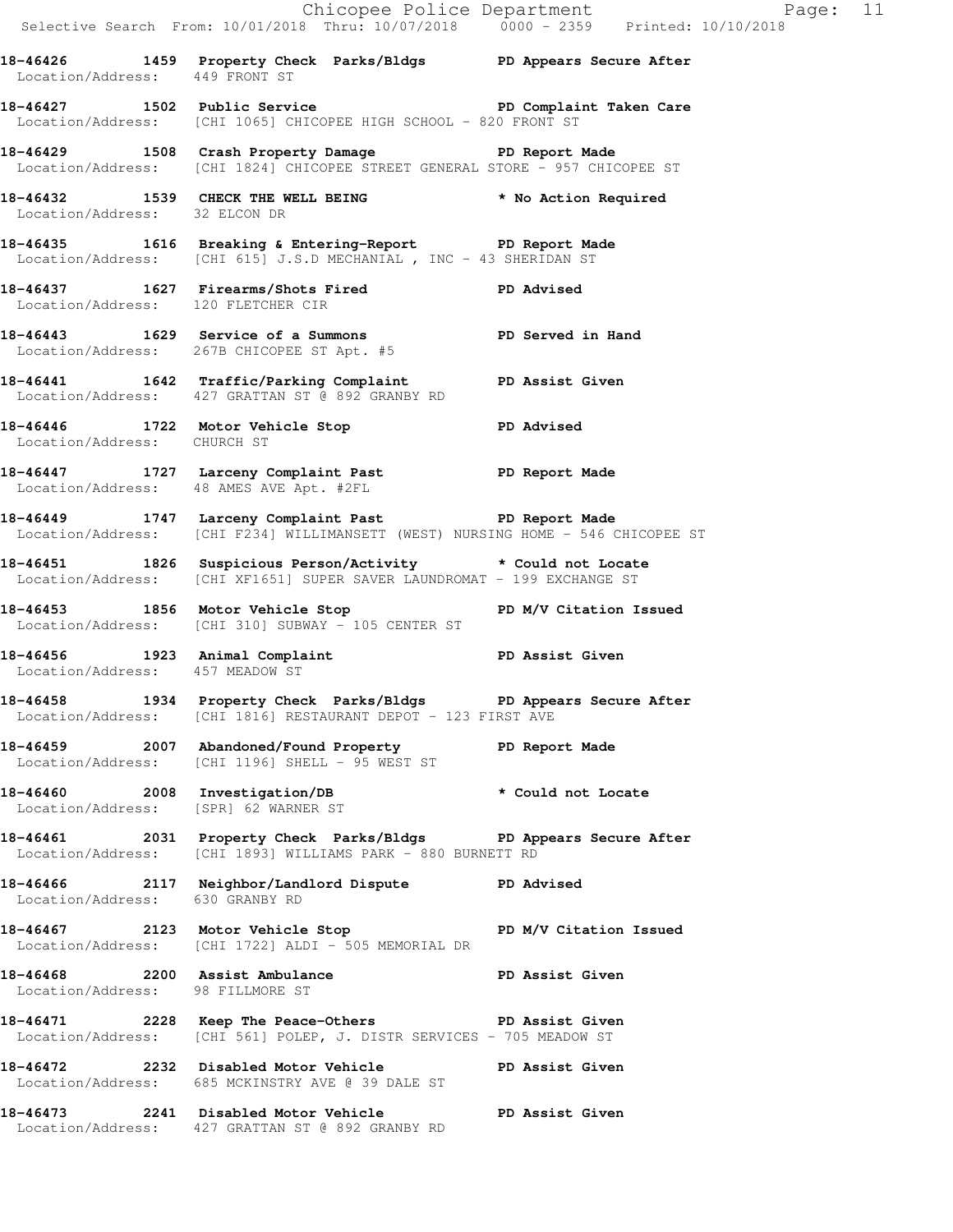**18-46476 2341 Assist Ambulance PD Assist Given**  Location/Address: 52 ASHGROVE ST Apt. #1L

## **For Date: 10/03/2018 - Wednesday**

- **18-46478 0005 Disabled Motor Vehicle PD Complaint Taken Care**  Location/Address: MEETINGHOUSE RD
- **18-46481 0030 Property Check Parks/Bldgs PD Appears Secure After**  Location/Address: [CHI 592] SUNOCO - F.L. ROBERTS - 500 MONTGOMERY ST
- **18-46482 0034 Property Check Parks/Bldgs PD Appears Secure After**  Location/Address: [CHI 728] MCDONALDS - 1460 MEMORIAL DR
- **18-46484 0039 Property Check Parks/Bldgs PD Appears Secure After**  Location/Address: [CHI 334] CHICOPEE MOOSE FAMILY CENTER - 244 FULLER RD
- **18-46485 0040 Property Check Parks/Bldgs PD Appears Secure After**  Location/Address: [CHI 857] SZOT PARK - 97 SGT TRACY DR
- **18-46487 0049 Property Check Parks/Bldgs PD Appears Secure After**  Location/Address: [CHI F122] SALTER COLLEGE - 645 SHAWINIGAN DR
- **18-46488 0052 Property Check Parks/Bldgs PD Appears Secure After**  Location/Address: [CHI F343] CABOTVILLE INDUSTRIAL PARK - 165 FRONT ST
- **18-46489 0055 Property Check Parks/Bldgs PD Appears Secure After**  Location/Address: [CHI 86] FOOD BAG - 947 BURNETT RD
- **18-46490 0055 Property Check Parks/Bldgs PD Appears Secure After**  Location/Address: [CHI 638] BJS WHOLESALE FOOD WAREHOUSE - 650 MEMORIAL DR
- **18-46492 0100 Property Check Parks/Bldgs PD Appears Secure After**  Location/Address: [CHI 366] HIGHLAND FARMS - 466 CHICOPEE ST
- **18-46494 0107 Property Check Parks/Bldgs PD Appears Secure After**  Location/Address: [CHI 178] BASICS PLUS MINI MART - 190 EAST ST
- **18-46495 0108 Property Check Parks/Bldgs PD Appears Secure After**  Location/Address: [CHI 919] BIG Y WORLD CLASS MARKETS - 650 MEMORIAL DR
- **18-46496 0108 Property Check Parks/Bldgs PD Appears Secure After**  Location/Address: [CHI F1342] CVS PHARMACY - 235 CENTER ST
- **18-46497 0110 Assist Ambulance PD Assist Given**  Location/Address: 72 WALNUT ST Apt. #2L
- **18-46499 0115 Property Check Parks/Bldgs PD Appears Secure After**  Location/Address: [CHI F1021] KIWK FOOD MART SHELL GAS - 447 SPRINGFIELD ST
- **18-46500 0120 Property Check Parks/Bldgs PD Appears Secure After**  Location/Address: [CHI 1] MCCELLENDS GARDENS - 123 ACADEMY ST
- **18-46501 0121 Property Check Parks/Bldgs PD Appears Secure After**  Location/Address: [CHI 850] LINCOLN GROVE - PARK - 224 BROADWAY
- 18-46502 **0129** Assist Ambulance **PD Assist Given** Location/Address: 1318 MEMORIAL DR Apt. #3A
- **18-46504 0131 Property Check Parks/Bldgs PD Appears Secure After**  Location/Address: [CHI 276] SUNOCO A PLUS MINI MART - 1031 CHICOPEE ST
- **18-46506 0135 Motor Vehicle Stop PD M/V Citation Issued**  Location/Address: SUNFLOWER AVE
- **18-46505 0136 Property Check Parks/Bldgs PD Appears Secure After**  Location/Address: [CHI 497] MOTEL 6 - 36 JOHNNY CAKE HOLLOW RD
- **18-46507 0141 Motor Vehicle Stop PD Citation/Warning Issu**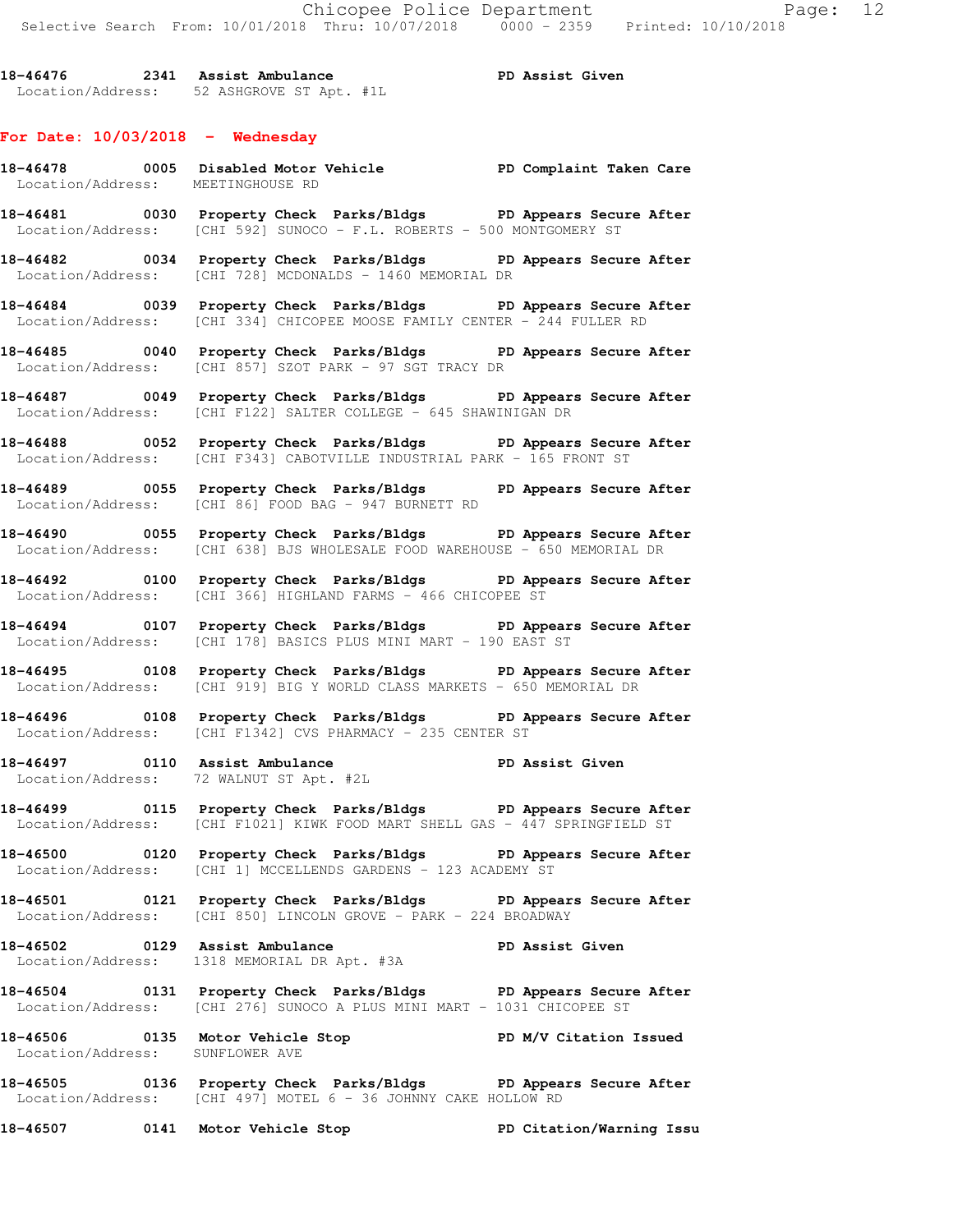|                              |                                                                                                                                                  | Chicopee Police Department<br>Selective Search From: 10/01/2018 Thru: 10/07/2018 0000 - 2359 Printed: 10/10/2018 |  |
|------------------------------|--------------------------------------------------------------------------------------------------------------------------------------------------|------------------------------------------------------------------------------------------------------------------|--|
|                              |                                                                                                                                                  |                                                                                                                  |  |
|                              | Location/Address: 583 CHICOPEE ST @ 30 GRATTAN ST                                                                                                |                                                                                                                  |  |
|                              | 18-46508 0145 Property Check Parks/Bldgs PD Appears Secure After<br>Location/Address: [CHI F2500] RIVERMILLS CENTER - 5 WEST MAIN ST             |                                                                                                                  |  |
|                              | 18-46509 0146 Property Check Parks/Bldgs PD Appears Secure After<br>Location/Address: [CHI 1303] CENTRAL OIL - 206 CENTER ST                     |                                                                                                                  |  |
|                              | 18-46510 0147 Property Check Parks/Bldgs PD Appears Secure After<br>Location/Address: [CHI 1196] SHELL - 95 WEST ST                              |                                                                                                                  |  |
|                              | 18-46511 0206 Motor Vehicle Stop North PD Citation/Warning Issu<br>Location/Address: [CHI 231] CORRIDAN FUNERAL HOME - 333 SPRINGFIELD ST        |                                                                                                                  |  |
|                              | 18-46512 0219 Property Check Parks/Bldgs PD Appears Secure After<br>Location/Address: [CHI F734] AMVETS CLUB POST 12 - 754 MONTGOMERY ST         |                                                                                                                  |  |
|                              | 18-46513 0220 Property Check Parks/Bldgs PD Appears Secure After<br>Location/Address: [CHI 848] DANA PARK - 263 NEWBURY ST                       |                                                                                                                  |  |
|                              | 18-46514 0221 Property Check Parks/Bldgs PD Appears Secure After<br>Location/Address: [CHI 1402] MCKINSTRY MARKET GARDEN INC - 753 MONTGOMERY ST |                                                                                                                  |  |
|                              | 18-46515 0221 Property Check Parks/Bldgs PD Appears Secure After<br>Location/Address: [CHI 1122] LIGHTHOUSE LIQUORS - 856 MEMORIAL DR            |                                                                                                                  |  |
|                              | 18-46516 0222 Property Check Parks/Bldgs PD Appears Secure After<br>Location/Address: [CHI 1065] CHICOPEE HIGH SCHOOL - 820 FRONT ST             |                                                                                                                  |  |
|                              | 18-46517 0222 Property Check Parks/Bldgs PD Appears Secure After<br>Location/Address: [CHI 849] RIVERS PARK - 19 ALDEN ST                        |                                                                                                                  |  |
|                              | 18-46518 0224 Property Check Parks/Bldgs PD Appears Secure After<br>Location/Address: [CHI 449] CVS 2339 - 1176 GRANBY RD                        |                                                                                                                  |  |
|                              | 18-46519 		 0227 Property Check Parks/Bldgs 		 PD Appears Secure After<br>Location/Address: [CHI 309] MCDONALDS - 350 BURNETT RD                 |                                                                                                                  |  |
|                              | 18-46520 0229 Property Check Parks/Bldgs PD Appears Secure After<br>Location/Address: [CHI 1714] UNION MART-2 - 457 GRANBY RD                    |                                                                                                                  |  |
|                              | 18-46521 0230 Property Check Parks/Bldgs PD Appears Secure After<br>Location/Address: JEFFREYS CORNER - 1206 GRANBY RD                           |                                                                                                                  |  |
|                              | 18-46522 		 0232 Property Check Parks/Bldgs 		 PD Appears Secure After<br>Location/Address: [CHI F1212] CHICOPEE HEALTH CENTER - 505 FRONT ST    |                                                                                                                  |  |
|                              | 18-46523 0232 Property Check Parks/Bldgs PD Appears Secure After<br>Location/Address: [CHI 574] PRIDE - 27 MONTGOMERY ST                         |                                                                                                                  |  |
|                              | 18-46524 0238 Property Check Parks/Bldgs PD Appears Secure After<br>Location/Address: [CHI 105] LIQUORSHED - 1345 BURNETT RD                     |                                                                                                                  |  |
|                              | 18-46525 0238 Property Check Parks/Bldgs PD Appears Secure After<br>Location/Address: [CHI 853] WISNIOWSKI PARK - 14 SPRUCE ST                   |                                                                                                                  |  |
|                              | 18-46526 0240 Property Check Parks/Bldgs PD Appears Secure After<br>Location/Address: [CHI 529] ARNOLDS MEAT - 307 GRATTAN ST                    |                                                                                                                  |  |
|                              | 18-46527 0248 Motor Vehicle Stop Communication PD Arrest Made<br>Location/Address: 184 CAREW ST @ 7 LOVELAND TER                                 |                                                                                                                  |  |
|                              | 18-46528 0250 Property Check Parks/Bldgs PD Appears Secure After<br>Location/Address: [CHI 730] TOWN FAIR TIRE CENTERS INC - 886 MEMORIAL DR     |                                                                                                                  |  |
| 18-46529 0253 Suspicious M/V | Location/Address: [CHI 1249] STAPLES - 591 T MEMORIAL DR                                                                                         | PD Advised                                                                                                       |  |
|                              | 18-46530 0300 Alarm Business 20 PD Appears Secure After<br>Location/Address: [CHI F1332] CENTER AUTO REPAIR LLC - 184 CENTER ST                  |                                                                                                                  |  |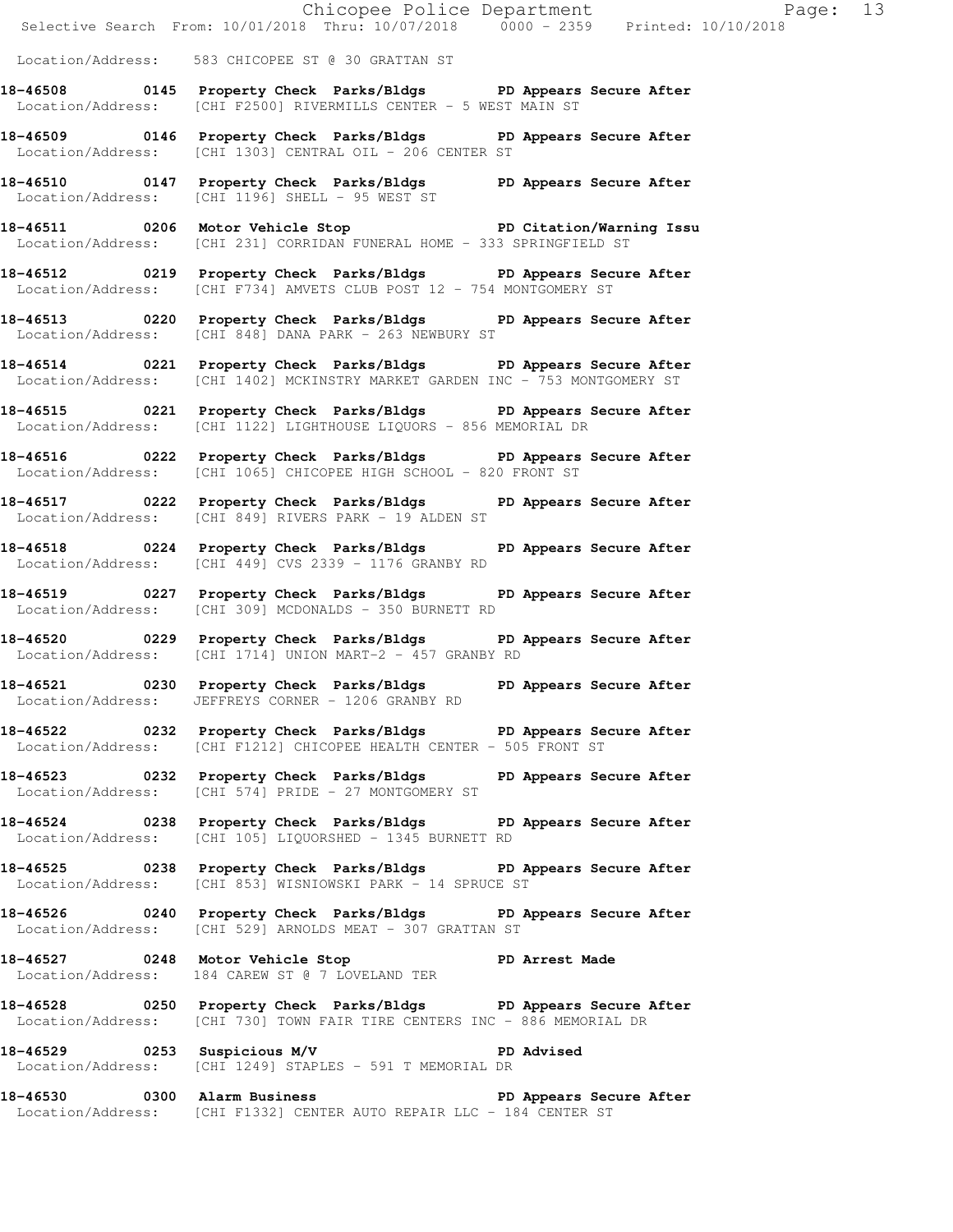|                                   | Chicopee Police Department<br>Selective Search From: 10/01/2018 Thru: 10/07/2018 0000 - 2359 Printed: 10/10/2018                                               |
|-----------------------------------|----------------------------------------------------------------------------------------------------------------------------------------------------------------|
|                                   | 18-46532 0326 Property Check Parks/Bldgs PD Appears Secure After<br>Location/Address: [CHI 854] SARAH JANE PARK - 21 VIVIAN ST                                 |
|                                   | 18-46533 0340 Property Check Parks/Bldgs PD Appears Secure After<br>Location/Address: [CHI F729] U-HAUL MOVING AND STORAGE OF MEMORIAL DRIVE - 878 MEMORIAL DR |
|                                   | 18-46534 0343 Property Check Parks/Bldgs PD Appears Secure After<br>Location/Address: [CHI 930] RENT A CENTER - 185 EXCHANGE ST                                |
|                                   | 18-46535 0351 Property Check Parks/Bldgs PD Appears Secure After<br>Location/Address: [CHI F208] CAVALIER RESTAURANT, ALCOA CATERING - 366 CHICOPEE ST         |
|                                   | 18-46536 		 0355 Motor Vehicle Stop 		 PD M/V Citation Issued<br>Location/Address: [CHI 1255] SUBWAY - 645 MEMORIAL DR                                         |
| Location/Address: 7 ASINOF AVE    | 18-46537 0400 Traffic/Parking Complaint PD Citation/Warning Issu                                                                                               |
|                                   | 18-46538 0408 Property Check Parks/Bldgs PD Appears Secure After<br>Location/Address: [CHI 310] SUBWAY - 105 CENTER ST                                         |
|                                   | 18-46539 0409 Property Check Parks/Bldgs PD Appears Secure After<br>Location/Address: [CHI 938] HOME DEPOT - 655 MEMORIAL DR                                   |
|                                   | 18-46540 0409 Property Check Parks/Bldgs PD Appears Secure After<br>Location/Address: [CHI F684] CASTLE OF KNIGHTS - 1599 MEMORIAL DR                          |
|                                   | 18-46541 0411 Property Check Parks/Bldgs PD Appears Secure After<br>Location/Address: [CHI 1249] STAPLES - 591 T MEMORIAL DR                                   |
|                                   | 18-46542 0417 Property Check Parks/Bldgs PD Appears Secure After<br>Location/Address: [CHI 792] CENTER AUTO PARTS - 651 CENTER ST                              |
| Location/Address: 134 LUKASIK ST  | 18-46543 0417 Drug Overdose 2011 PD Report Made                                                                                                                |
|                                   | 18-46545 0421 Property Check Parks/Bldgs PD Appears Secure After<br>Location/Address: [CHI 292] AMERICAN LEGION POST 452 - 43 EXCHANGE ST                      |
|                                   | 18-46546 		 0423 Property Check Parks/Bldgs 		 PD Appears Secure After<br>Location/Address: [CHI F80] DR DEEGANS DELI - 510 BURNETT RD                         |
|                                   | 18-46547 0432 Property Check Parks/Bldgs PD Appears Secure After<br>Location/Address: [CHI 563] RITE AID PHARMACY - 577 MEADOW ST                              |
|                                   | 18-46548 0433 Property Check Parks/Bldgs PD Appears Secure After<br>Location/Address: [CHI F337] WHITE EAGLE LIQUORS - 620 FULLER RD                           |
|                                   | 18-46549 0439 Property Check Parks/Bldgs PD Appears Secure After<br>Location/Address: [CHI 958] PION PONTIAC (BOB) - 333 MEMORIAL DR                           |
|                                   | 18-46552 5 0457 Alarm Business 2 3 and the False Alarm<br>Location/Address: [CHI 1607] RIVERBEND BEHAVIORAL AND SLEEP CENTER - 1109 GRANBY RD                  |
|                                   | 18-46553 0508 Property Check Parks/Bldgs PD Appears Secure After<br>Location/Address: [CHI 882] VIEW STREET TAVERN - 13 VIEW ST                                |
|                                   | 18-46558 0509 Property Check Parks/Bldgs PD Appears Secure After<br>Location/Address: [CHI 730] TOWN FAIR TIRE CENTERS INC - 886 MEMORIAL DR                   |
|                                   | 18-46554 0510 Property Check Parks/Bldgs PD Appears Secure After<br>Location/Address: [CHI F558] BOYS & GIRLS CLUB OF CHICOPEE - 580 MEADOW ST                 |
|                                   | 18-46556 0516 Property Check Parks/Bldgs PD Appears Secure After<br>Location/Address: [CHI 608] FINYL VINYL - 33 GRATTAN ST                                    |
|                                   | 18-46557 0520 Property Check Parks/Bldgs PD Appears Secure After<br>Location/Address: [CHI 560] CHICOPEE CENTRAL MAINTENANCE GARAGE - 677 MEADOW ST            |
| Location/Address: 119 PROSPECT ST | 18-46560 0545 Drug Overdose<br>PD Report Made                                                                                                                  |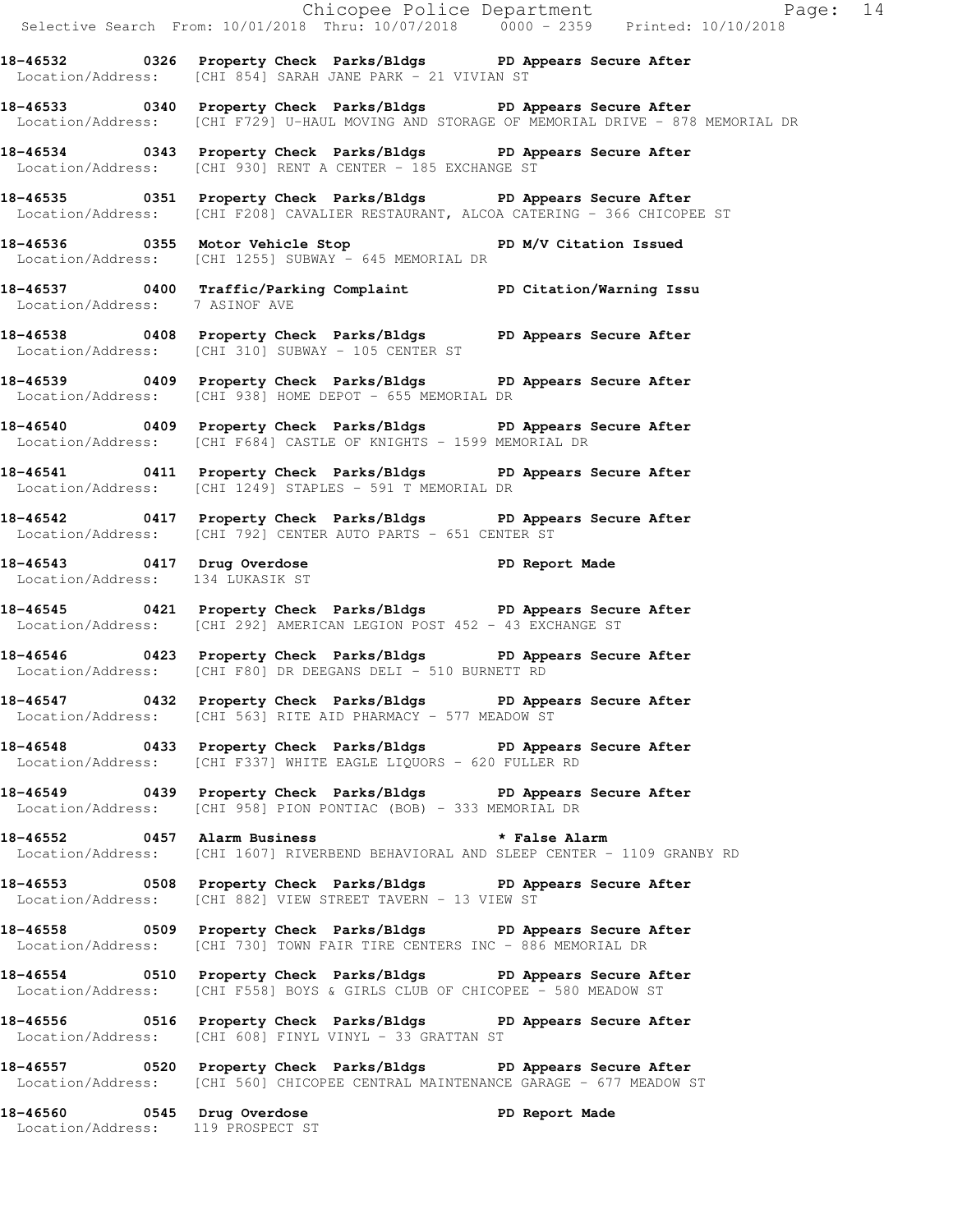|                                                                     |                                                                                                                                                              | Chicopee Police Department<br>Selective Search From: 10/01/2018 Thru: 10/07/2018 0000 - 2359 Printed: 10/10/2018 |  |
|---------------------------------------------------------------------|--------------------------------------------------------------------------------------------------------------------------------------------------------------|------------------------------------------------------------------------------------------------------------------|--|
|                                                                     | 18-46562 0603 Property Check Parks/Bldgs PD Appears Secure After<br>Location/Address: [CHI F122] SALTER COLLEGE - 645 SHAWINIGAN DR                          |                                                                                                                  |  |
|                                                                     | 18-46563 0631 Disturbance <b>18-46563</b> PD Advised<br>Location/Address: [CHI F84] REPUBLIC SERVICES - 845 BURNETT RD                                       |                                                                                                                  |  |
|                                                                     | 18-46564 0636 Traffic Assignment New PD Complaint Taken Care<br>Location/Address: [CHI 1065] CHICOPEE HIGH SCHOOL - 820 FRONT ST                             |                                                                                                                  |  |
|                                                                     | 18-46565 0637 Traffic Assignment New PD Complaint Taken Care<br>Location/Address: [CHI 842] DUPONT MEM MID SCHOOL, 1ST SGT. KEVIN A. - 650 FRONT ST          |                                                                                                                  |  |
|                                                                     | 18-46566 0641 Traffic Assignment 18-46566 PD Appears Secure After<br>Location/Address: [CHI F1150] CHICOPEE COMPREHENSIVE HIGH SCHOOL - 617 MONTGOMERY ST    |                                                                                                                  |  |
|                                                                     | 18-46567 0641 Traffic/Parking Complaint PD Complaint Taken Care<br>Location/Address: 0 MEETINGHOUSE RD @ 0 PELOQUIN DR                                       |                                                                                                                  |  |
|                                                                     | 18-46568 0642 Traffic Assignment Number 2001 PD Complaint Taken Care<br>Location/Address: [CHI F1150] CHICOPEE COMPREHENSIVE HIGH SCHOOL - 617 MONTGOMERY ST |                                                                                                                  |  |
|                                                                     | 18-46571 0659 Traffic Assignment Number 2014 PD Complaint Taken Care<br>Location/Address: 993 BURNETT RD @ 5 LOOMIS DR                                       |                                                                                                                  |  |
|                                                                     | 18-46572 0709 Traffic Assignment <b>18-46572</b> PD Complaint Taken Care<br>Location/Address: 578 FULLER RD @ 31 HAYNES CIR                                  |                                                                                                                  |  |
|                                                                     | 18-46573 0714 Motor Vehicle Stop PD M/V Citation Issued<br>Location/Address: 143 FULLER RD @ 153 OLD FULLER RD                                               |                                                                                                                  |  |
|                                                                     | 18-46574 0714 Property Check Parks/Bldgs PD Appears Secure After<br>Location/Address: [CHI 1533] PRIDE TRUCK STOP - 363 BURNETT RD                           |                                                                                                                  |  |
|                                                                     | 18-46575 0720 Property Check Parks/Bldgs PD Appears Secure After<br>$Location/Address:$ $[CHI F72] ECONO LODGE - 357 BURNETT RD$                             |                                                                                                                  |  |
|                                                                     | 18-46576 0728 Motor Vehicle Stop N/V Citation Issued<br>Location/Address: [CHI F1350] CHICOPEE PROVISION COMPANY - 19 SITARZ AVE                             |                                                                                                                  |  |
| Location/Address: 231 MEADOW ST                                     | 18-46577 0736 Motor Vehicle Stop North PD Advised                                                                                                            |                                                                                                                  |  |
|                                                                     | 18-46578 0743 Crash Personal Injury Neport Made<br>Location/Address: [CHI F53] RIVERBEND MEDICAL GROUP - 444 MONTGOMERY ST                                   |                                                                                                                  |  |
|                                                                     | 18-46580 0821 Transport Service <b>1898 PD</b> Transport Complete<br>Location/Address: [CHI F825] MASS TRIAL COURT [CHICOPEE] - 30 CHURCH ST                 |                                                                                                                  |  |
|                                                                     | 18-46581 0821 Larceny Complaint Past PD Report Made<br>Location/Address: [CHI XF1621] GOODWILL - 1604 MEMORIAL DR                                            |                                                                                                                  |  |
|                                                                     | 18-46582 18-46582 0828 Public Service 19 PD Complaint Taken Care<br>Location/Address: [CHI 590] BRUNELLES FUNERAL HOME - 811 CHICOPEE ST                     |                                                                                                                  |  |
|                                                                     | 18-46583 0831 Property Check Parks/Bldgs PD Appears Secure After<br>Location/Address: [CHI F621] FAMILY DOLLAR - 209 EXCHANGE ST                             |                                                                                                                  |  |
|                                                                     | 18-46584 0841 Breaking & Entering-Report PD Report Made<br>Location/Address: 1036 GRANBY RD                                                                  |                                                                                                                  |  |
| 18-46585 0841 Warrant Service<br>Location/Address: 1328 MEMORIAL DR |                                                                                                                                                              | PD Assist Given                                                                                                  |  |
|                                                                     | 18-46586 1854 Crash Property Damage 18-46586 PD Report Made<br>Location/Address: 219 CHICOPEE ST @ 14 ROY ST                                                 |                                                                                                                  |  |
|                                                                     | 18-46587 1856 Alarm Business 18-46587 18-46587<br>Location/Address: [CHI 1175] ERNIES AUTOMOTIVE - 18 OLD JAMES ST                                           |                                                                                                                  |  |
|                                                                     | 18-46589 0859 Crash Property Damage Name PD Report Made                                                                                                      |                                                                                                                  |  |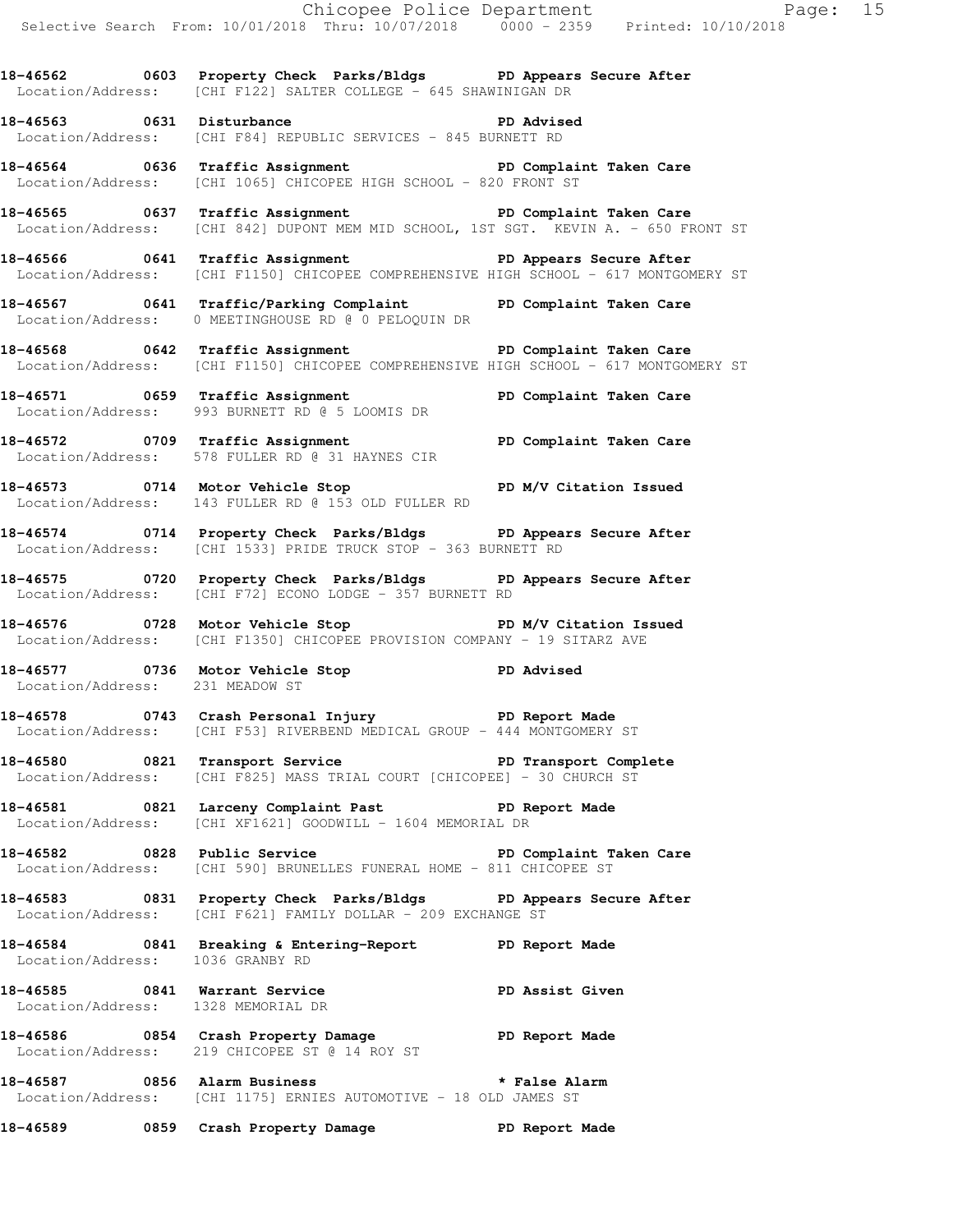|                                     | E Chicopee Police Department<br>Selective Search From: 10/01/2018 Thru: 10/07/2018 0000 - 2359 Printed: 10/10/2018                               | Page: 16                |
|-------------------------------------|--------------------------------------------------------------------------------------------------------------------------------------------------|-------------------------|
|                                     | Location/Address: [CHI 662] WATER POLLUTION CONTROL - 80 MEDINA ST                                                                               |                         |
|                                     | 18-46590 0902 Property Check Parks/Bldgs PD Appears Secure After<br>Location/Address: [CHI F1161] CHICOPEE MARKETPLACE - 591 MEMORIAL DR         |                         |
| Location/Address: 601 MEMORIAL DR   | 18-46594 0919 Assist Ambulance New PD Report Made                                                                                                |                         |
|                                     | 18-46595 0921 Property Check Parks/Bldgs PD Appears Secure After<br>Location/Address: [CHI 162] MAXIMUM CAPACITY - 116 SCHOOL ST                 |                         |
| Location/Address: 10 GALA WAY       | 18-46596 0922 CHECK THE WELL BEING * Could not Locate                                                                                            |                         |
|                                     | 18-46598 0933 Recovered Stolen M/V L/P PD Complaint Taken Care<br>Location/Address: [CHI F1587] ENTERPRISE RENT-A-CAR & TRUCK - 70 FULLER RD     |                         |
|                                     | 18-46599 		 0938 Alarm Business 		 * False Alarm<br>Location/Address: [CHI 1889] MED EXPRESS - 1505 MEMORIAL DR                                  |                         |
|                                     | 18-46609 0945 Service of a Summons TPD Served in Hand<br>Location/Address: [CHI 838] CHICOPEE ACADEMY @SELSER 6-12 - 12 DARE WAY                 |                         |
| Location/Address: 34 PEARL ST       | 18-46604 0948 Alarm Residence PD Appears Secure After                                                                                            |                         |
|                                     | 18-46607 0952 Unwanted Party/Undesirable PD Criminal Complaint Re<br>Location/Address: [CHI F368] TREASURERS OFFICE - 274 FRONT ST               |                         |
|                                     | 18-46605 0953 Abandoned 911 Call PD Assisted other Agency<br>Location/Address: [CHI F505] LUCKY STRIKE - 703 GRATTAN ST                          |                         |
|                                     | 18-46608 0958 Traffic/Parking Complaint * Unfounded<br>Location/Address: [CHI F1340] 12 CHAPMAN ST                                               |                         |
|                                     | 18-46612 1033 Investigation/Traffic PD Complaint Taken Care<br>Location/Address: [CHI 782] ELMS, COLLEGE OF OUR LADY OF THE - 291 SPRINGFIELD ST |                         |
|                                     | 18-46613 1049 CHECK THE WELL BEING<br>Location/Address: 219 SCHOOL ST Apt. #1FL                                                                  | PD Appears Secure After |
| 18-46614 1056 Investigation/DB      | Location/Address: [WEP] WEST SPFLD - 86 LAUREL RD                                                                                                | * No Action Required    |
|                                     | 18-46616 1112 Property Check Parks/Bldgs PD Appears Secure After<br>Location/Address: [CHI 854] SARAH JANE PARK - 21 VIVIAN ST                   |                         |
| Location/Address: FAIR ST           | 18-46617 1113 Larceny Complaint Past PD Report Made                                                                                              |                         |
| Location/Address: 510 MCKINSTRY AVE | 18-46619 1116 Alarm Business                                                                                                                     | * False Alarm           |
| 18-46618 1117 MAIL RUN              | Location/Address: [CHI F368] CITY HALL ANNEX - 274 FRONT ST                                                                                      | PD No Report Necessary  |
| Location/Address: 510 MCKINSTRY AVE | 18-46620 1118 Alarm Business                                                                                                                     | * False Alarm           |
|                                     | 18-46624 1159 Assist Ambulance New PD Assisted other Agency<br>Location/Address: [CHI F53] RIVERBEND MEDICAL GROUP - 444 MONTGOMERY ST           |                         |
|                                     | 18-46630 1231 Alarm Residence<br>Location/Address: [CHI 1674] HARPER RESIDENCE (JAMES) - 91 BEMIS AVE                                            | * Unfounded             |
|                                     | 18-46631 1234 Crash Personal Injury<br>Location/Address: I-391 OFF RAMP - CENTER ST                                                              | PD Report Made          |
|                                     | 18-46632 1235 Alarm Residence * * Unfounded<br>Location/Address: [CHI 1674] HARPER RESIDENCE (JAMES) - 91 BEMIS AVE                              |                         |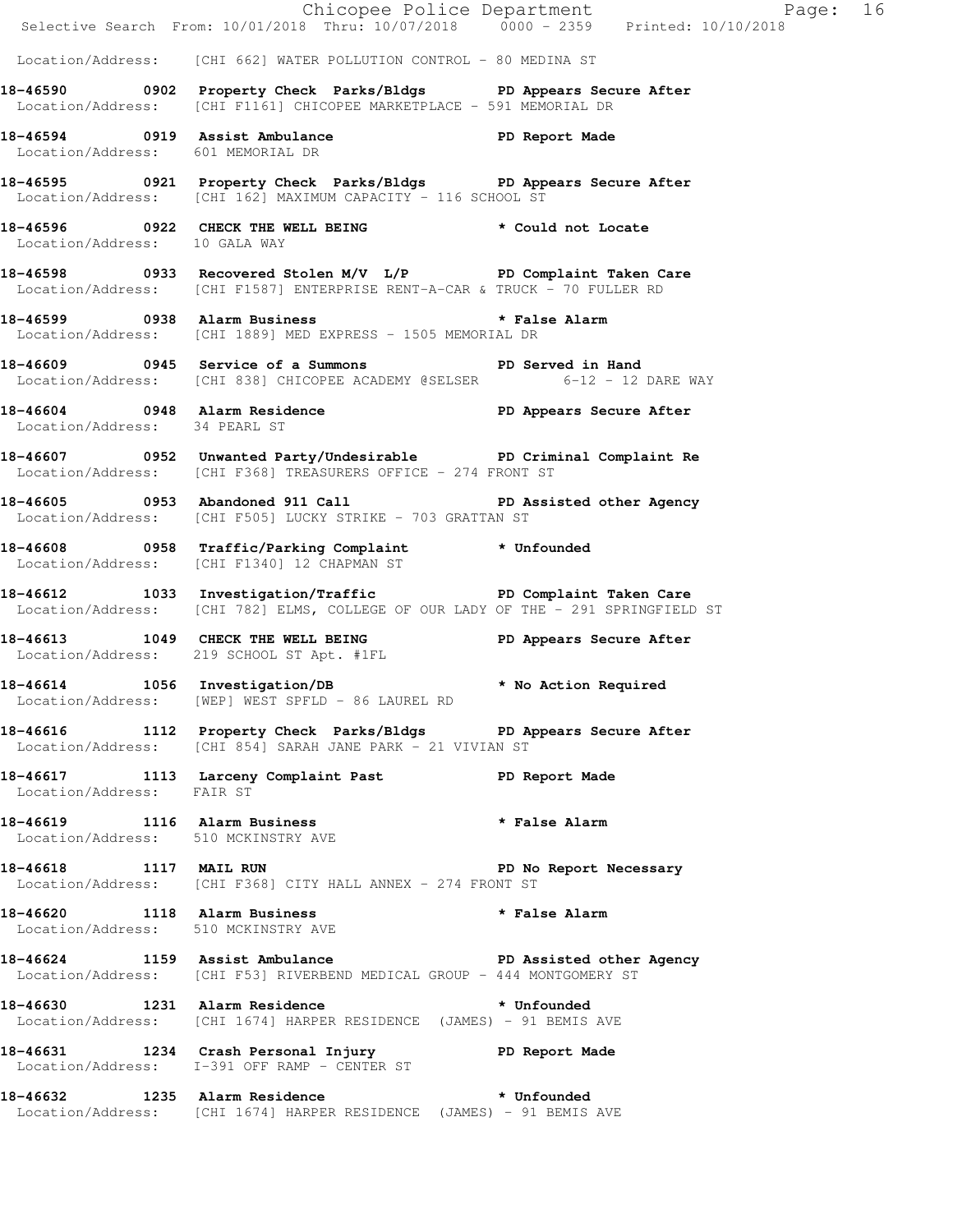|                                                                |                                                                                                                                                      | Chicopee Police Department<br>Selective Search From: 10/01/2018 Thru: 10/07/2018 0000 - 2359 Printed: 10/10/2018 |  |
|----------------------------------------------------------------|------------------------------------------------------------------------------------------------------------------------------------------------------|------------------------------------------------------------------------------------------------------------------|--|
|                                                                |                                                                                                                                                      |                                                                                                                  |  |
|                                                                | 18-46633 1235 Alarm Residence * * Unfounded<br>Location/Address: [CHI 1674] HARPER RESIDENCE (JAMES) - 91 BEMIS AVE                                  |                                                                                                                  |  |
| Location/Address: 95 WARD ST                                   | 18-46635 1237 Public Service 20 PD Report Made                                                                                                       |                                                                                                                  |  |
|                                                                | 18-46636 1242 Assist Fire Department PD Complaint Taken Care<br>Location/Address: [CHI F1150] CHICOPEE COMPREHENSIVE HIGH SCHOOL - 617 MONTGOMERY ST |                                                                                                                  |  |
|                                                                | 18-46639 1254 Disturbance<br>Location/Address: [CHI 1065] CHICOPEE HIGH SCHOOL - 820 FRONT ST                                                        |                                                                                                                  |  |
|                                                                | 18-46641 1300 Criminal Harassment 1900 PD Complaint Taken Care<br>Location/Address: [CHI F1120] CANTERBURY ARMS APTS - 165 EAST MAIN ST Apt. #307    |                                                                                                                  |  |
|                                                                | 18-46642 1309 Crash Property Damage * No Action Required<br>Location/Address: [CHI 1328] SHERWIN WILLIAMS - 544 MEMORIAL DR                          |                                                                                                                  |  |
|                                                                | 18-46643 1310 Crash Property Damage PD Report Made<br>Location/Address: [CHI 1191] 544 MEMORIAL DR                                                   |                                                                                                                  |  |
|                                                                | 18-46646 1317 Motor Vehicle Stop PD Citation/Warning Issu<br>Location/Address: [CHI F122] SALTER COLLEGE - 645 SHAWINIGAN DR                         |                                                                                                                  |  |
|                                                                | 18-46647 1317 Crash Property Damage Name PD Report Made<br>Location/Address: [CHI 838] CHICOPEE ACADEMY @SELSER 6-12 - 12 DARE WAY                   |                                                                                                                  |  |
|                                                                | 18-46648 1317 Animal Complaint 18-46648 PD Complaint Taken Care<br>Location/Address: PENNSYLVANIA AVE @ OHIO AVE                                     |                                                                                                                  |  |
|                                                                | 18-46649 1322 Larceny- In Progress * Could not Locate<br>Location/Address: [CHI F542] DUGOUT - 134 MEADOW ST                                         |                                                                                                                  |  |
| Location/Address: 42 BEECH ST                                  | 18-46656 1414 Public Service New PD Served in Hand                                                                                                   |                                                                                                                  |  |
| Location/Address: 36 IRWIN ST                                  | 18-46652 1416 Alarm Residence New PD Complaint Taken Care                                                                                            |                                                                                                                  |  |
| Location/Address: 814 PROSPECT ST                              | 18-46653 1416 Alarm Residence New PD Appears Secure After                                                                                            |                                                                                                                  |  |
| 18-46654 1426 Warrant Service<br>Location/Address: CHICOPEE ST |                                                                                                                                                      | * Could not Locate                                                                                               |  |
|                                                                | 18-46657 1447 Property Check Parks/Bldgs PD Complaint Taken Care<br>Location/Address: 14 MT VERNON RD                                                |                                                                                                                  |  |
|                                                                | 18-46659 1454 Property Check Parks/Bldgs PD Appears Secure After                                                                                     | Location/Address: [CHI 1160] CHICOPEE LIBRARY-EMILY PARTYKA CENTER BRANCH - 449 FRONT ST                         |  |
|                                                                | 18-46662 1511 Shoplifter 2001 PD Advised<br>Location/Address: [CHI 1252] MARSHALL'S - 591P MEMORIAL DR                                               |                                                                                                                  |  |
| Location/Address: 26 STEPHENS ST                               | 18-46663 1529 Crash Property Damage PD Report Made                                                                                                   |                                                                                                                  |  |
| Location/Address: 64 EMMET ST                                  | 18-46664 1533 Neighbor/Landlord Dispute PD Advised                                                                                                   |                                                                                                                  |  |
| Location/Address: 814 PROSPECT ST                              | 18-46666 1551 Alarm Residence 1997 PD Appears Secure After                                                                                           |                                                                                                                  |  |
| Location/Address: 257 BROADWAY                                 | 18-46668 1552 Breaking & Entering-Report PD Report Made                                                                                              |                                                                                                                  |  |
| 18-46670 1609 Car Wash                                         | Location/Address: [CHI 448] SOFT TOUCH AUTO WASH - 1469 GRANBY RD                                                                                    | PD Complaint Taken Care                                                                                          |  |
|                                                                | 18-46672 1620 Suspicious M/V PD Arrest Made<br>Location/Address: [CHI 834] BOWE SCHOOL, PATRICK E. K-5 - 115 HAMPDEN ST                              |                                                                                                                  |  |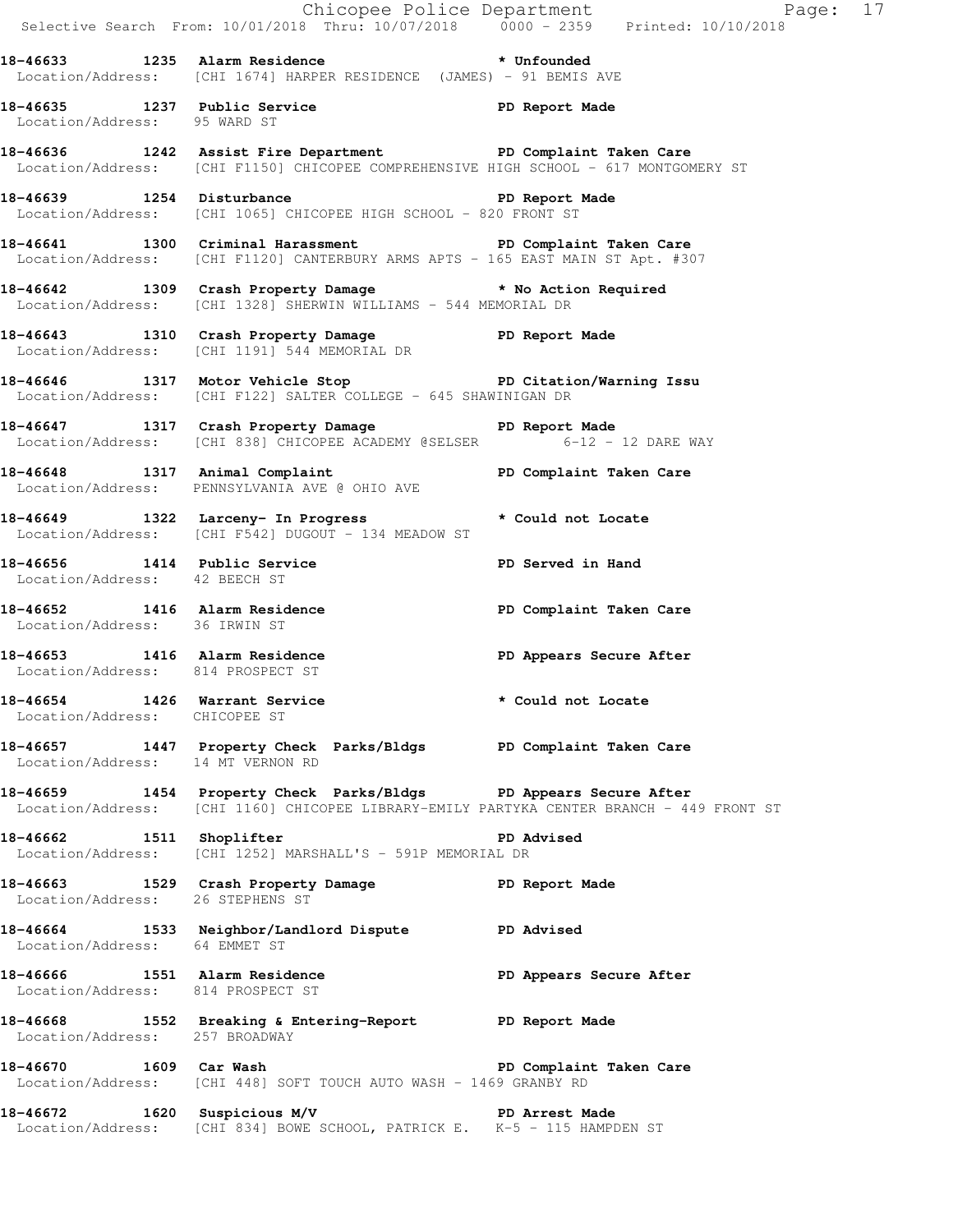**18-46674 1628 Firearms Investigation PD Report Made** 

Location/Address: 541 FRONT ST Apt. #3L

**18-46675 1632 Disturbance PD Arrest Made**  Location/Address: [CHI 1018] DANGELO SANDWICH SHOP - 1606 MEMORIAL DR **18-46676 1634 Threatening Phone Calls PD Report Made**  Location/Address: 124 MUZZY ST Apt. #FLR1 **18-46678 1640 Car Wash PD Complaint Taken Care**  Location/Address: [CHI 448] SOFT TOUCH AUTO WASH - 1469 GRANBY RD **18-46681 1646 Assist Ambulance PD Assist Given**  Location/Address: [CHI 576] FRONTLINE MOTORS - 759 MEADOW ST **18-46682 1713 Breaking & Entering-Report PD Complaint Taken Care**  Location/Address: 155 BAY STATE RD **18-46684 1729 Unwanted Party/Undesirable PD Advised**  Location/Address: OFF EXIT 3 - CHICOPEE ST **18-46685 1729 Disturbance PD Criminal Complaint Re**  Location/Address: 88 EDMUND ST **18-46687 1747 Motor Vehicle Stop PD Advised**  Location/Address: 1041 MEMORIAL DR @ 591 PENDLETON AVE **18-46688 1756 Crash Property Damage PD No Report Necessary**  Location/Address: INTERSTATE 291 EXWY @ MASS TURNPIKE/EXIT 6-STA4 **18-46689 1803 Assault & Battery Complaint PD Report Made**  Location/Address: 81 PLANTE CIR **18-46690 1809 CHECK THE WELL BEING PD Complaint Taken Care**  Location/Address: 130 BEAUREGARD TER 18-46691 1812 Assist Ambulance **PD Complaint Taken Care**  Location/Address: [CHI 460] VALLEY OPPORTUNITY COUNCIL (TRANSPORTATION) - 152 CENTER ST **18-46693 1816 Property Check Parks/Bldgs PD Appears Secure After**  Location/Address: [CHI XF1652] FAMILY DOLLAR - 251 MEADOW ST **18-46694 1816 CHECK THE WELL BEING \* Could not Locate**  Location/Address: BUCKLEY BLVD **18-46695 1819 Motor Vehicle Stop PD Citation/Warning Issu**  Location/Address: EAST MEADOW - 715 CHICOPEE ST **18-46696 1840 Animal Complaint PD Complaint Taken Care**  Location/Address: 58 GRATTAN ST **18-46697 1841 Disturbance PD Report Made**  Location/Address: 140 COCHRAN ST **18-46698 1850 Shoplifter \* Could not Locate**  Location/Address: [CHI 1252] MARSHALL'S - 591P MEMORIAL DR **18-46700 1858 Property Check Parks/Bldgs PD Appears Secure After**  Location/Address: [CHI 671] PLANET FITNESS - 1183 MEMORIAL DR **18-46702 1906 CHECK THE WELL BEING PD Complaint Taken Care**  Location/Address: 36 PONDVIEW DR **18-46704 1952 Traffic/Parking Complaint PD Complaint Taken Care**  Location/Address: REED AVE **18-46705 2005 Motor Vehicle Stop PD Advised**  Location/Address: 77 ELM ST @ 34 BELL ST **18-46711 2113 Neighbor/Landlord Dispute PD Advised**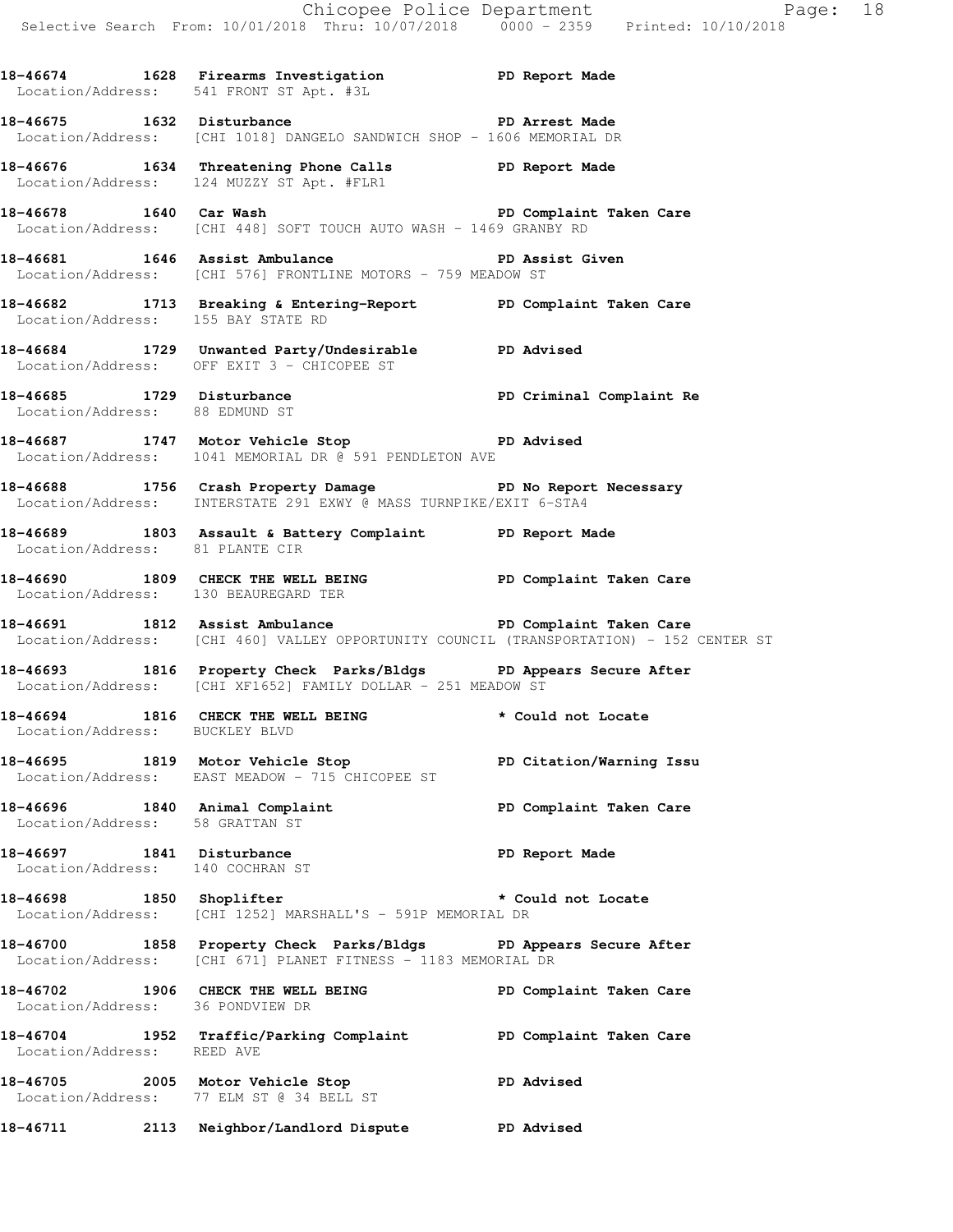|                                   | E Chicopee Police Department<br>Selective Search From: 10/01/2018 Thru: 10/07/2018 0000 - 2359 Printed: 10/10/2018                               | Page: 19 |
|-----------------------------------|--------------------------------------------------------------------------------------------------------------------------------------------------|----------|
|                                   | Location/Address: [CHI F1088] MEMORIAL APTS [ INC DEBRA DR.] - 1302 MEMORIAL DR Apt. #6C                                                         |          |
|                                   |                                                                                                                                                  |          |
|                                   | 18-46712 119 Traffic Assignment 18-46712 PD Complaint Taken Care<br>Location/Address: [CHI 1402] MCKINSTRY MARKET GARDEN INC - 753 MONTGOMERY ST |          |
|                                   | 18-46714 2127 Property Check Parks/Bldgs PD Appears Secure After<br>Location/Address: METAL MEN - 280 NEW LUDLOW RD                              |          |
|                                   | 18-46715 2132 Motor Vehicle Stop N/V Citation Issued<br>Location/Address: 1057 MONTGOMERY ST                                                     |          |
|                                   | 18-46716 2132 Motor Vehicle Stop PD Advised<br>Location/Address: WWLP - CHICOPEE ST                                                              |          |
|                                   | 18-46718 2148 Property Check Parks/Bldgs PD Appears Secure After<br>Location/Address: [CHI 854] SARAH JANE PARK - 21 VIVIAN ST                   |          |
| Location/Address: 118 GOODHUE AVE | 18-46719 2152 Alarm Residence * * False Alarm                                                                                                    |          |
|                                   | 18-46720 2155 Property Check Parks/Bldgs PD Appears Secure After<br>Location/Address: [CHI XF1651] SUPER SAVER LAUNDROMAT - 199 EXCHANGE ST      |          |
|                                   | 18-46722 2200 Motor Vehicle Stop N/V Citation Issued<br>Location/Address: [CHI 592] SUNOCO - F.L. ROBERTS - 500 MONTGOMERY ST                    |          |
|                                   | 18-46723 2213 Motor Vehicle Stop PD Citation/Warning Issu<br>Location/Address: [CHI F740] BRADS SERVICE CENTER - 760 FRONT ST                    |          |
|                                   | 18-46724 2216 Crash Property Damage PD Report Made<br>Location/Address: 884 EAST MAIN ST @ 24 ETON ST                                            |          |
|                                   | 18-46725 2219 Suspicious Person/Activity PD Report Made<br>Location/Address: 66 FRONT ST Apt. #1L                                                |          |
| Location/Address: 828 CHICOPEE ST | 18-46726 2312 Larceny Complaint Past 9D Arrest Made                                                                                              |          |
| Location/Address: 77 ELM ST       | $18-46727$ 2320 Disturbance * Unfounded                                                                                                          |          |
|                                   | 18-46728 2324 CHECK THE WELL BEING PD Complaint Taken Care<br>Location/Address: TRU HOTEL - 440 MEMORIAL DR                                      |          |
|                                   |                                                                                                                                                  |          |

# **For Date: 10/04/2018 - Thursday**

| 18-46730<br>Location/Address: BAY STATE RD | 0020 | Property Check Parks/Bldgs                                                                       | PD Appears Secure After |
|--------------------------------------------|------|--------------------------------------------------------------------------------------------------|-------------------------|
| 18-46731                                   |      | 0028 Motor Vehicle Stop<br>Location/Address: 207 GRATTAN ST @ 91 WARD ST                         | PD M/V Citation Issued  |
| 18-46732<br>Location/Address:              | 0034 | Suspicious M/V<br>56 DRESSER AVE                                                                 | * Unfounded             |
| 18-46733                                   | 0043 | Disturbance<br>Location/Address: 27 ELLEN AVE Apt. #2FL                                          | PD Advised              |
| 18-46734<br>Location/Address:              | 0044 | Property Check Parks/Bldgs<br>[CHI F1150] CHICOPEE COMPREHENSIVE HIGH SCHOOL - 617 MONTGOMERY ST | PD Appears Secure After |
| 18-46735<br>Location/Address:              | 0044 | Property Check Parks/Bldgs<br>[CHI 86] FOOD BAG - 947 BURNETT RD                                 | PD Appears Secure After |

**18-46736 0048 Property Check Parks/Bldgs PD Appears Secure After**  Location/Address: [CHI 1122] LIGHTHOUSE LIQUORS - 856 MEMORIAL DR

**18-46737 0052 Property Check Parks/Bldgs PD Appears Secure After**  Location/Address: [CHI XF1621] GOODWILL - 1604 MEMORIAL DR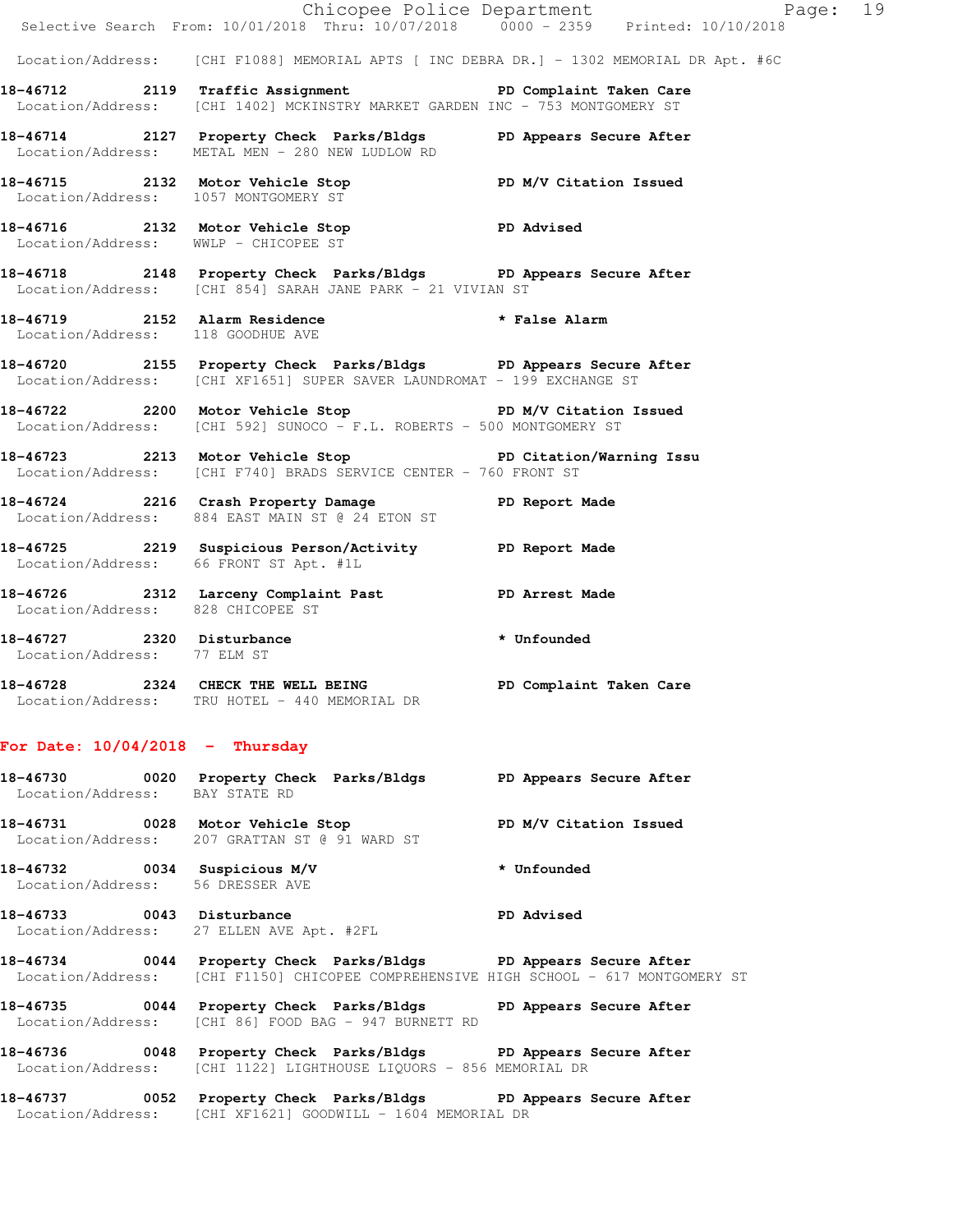Chicopee Police Department Fage: 20 Selective Search From: 10/01/2018 Thru: 10/07/2018 0000 - 2359 Printed: 10/10/2018 **18-46738 0053 Property Check Parks/Bldgs PD Appears Secure After**  Location/Address: 1036 GRANBY RD **18-46739 0053 Property Check Parks/Bldgs1 PD Appears Secure After**  Location/Address: [CHI 334] CHICOPEE MOOSE FAMILY CENTER - 244 FULLER RD **18-46740 0054 Property Check Parks/Bldgs PD Appears Secure After**  Location/Address: [CHI 718] CVS 693 - 1616 MEMORIAL DR **18-46741 0104 Motor Vehicle Stop PD M/V Citation Issued**  Location: [CHI 429] CASTLE OF KNIGHTS **18-46742 0104 Property Check Parks/Bldgs PD Appears Secure After**  Location/Address: [CHI 856] NASH FIELD PARK - 90 CALL ST **18-46743 0106 Property Check Parks/Bldgs PD Appears Secure After**  Location/Address: [CHI 834] BOWE SCHOOL, PATRICK E. K-5 - 115 HAMPDEN ST **18-46744 0115 Property Check Parks/Bldgs PD Appears Secure After**  Location/Address: [CHI 882] VIEW STREET TAVERN - 13 VIEW ST **18-46745 0120 Property Check Parks/Bldgs PD Appears Secure After**  Location/Address: [CHI F1342] CVS PHARMACY - 235 CENTER ST **18-46746 0121 Disturbance PD Complaint Taken Care**  Location/Address: [CHI 592] SUNOCO - F.L. ROBERTS - 500 MONTGOMERY ST **18-46747 0124 Alarm Business PD Appears Secure After**  Location/Address: [CHI F684] CASTLE OF KNIGHTS - 1599 MEMORIAL DR **18-46748 0137 Property Check Parks/Bldgs PD Appears Secure After**  Location/Address: [CHI 323] POLISH NATIONAL CREDIT UNION - 244 EXCHANGE ST **18-46749 0137 Property Check Parks/Bldgs PD Appears Secure After**  Location/Address: [CHI XF1665] MASS ALTERNATIVE CARE - 1247 EAST MAIN ST **18-46750 0141 Property Check Parks/Bldgs PD Appears Secure After**  Location/Address: [CHI 842] DUPONT MEM MID SCHOOL, 1ST SGT. KEVIN A. - 650 FRONT ST **18-46751 0154 Property Check Parks/Bldgs PD Appears Secure After**  Location/Address: [CHI 721] Stanley Berchulski boat ramp - 140 SYREK ST **18-46752 0155 Property Check Parks/Bldgs PD Appears Secure After**  Location/Address: [CHI F122] SALTER COLLEGE - 645 SHAWINIGAN DR **18-46753 0157 Property Check Parks/Bldgs PD Appears Secure After**  Location/Address: [CHI 1160] CHICOPEE LIBRARY-EMILY PARTYKA CENTER BRANCH - 449 FRONT ST **18-46755 0203 Suspicious M/V PD Complaint Taken Care**  Location/Address: [CHI 444] WESTOVER TRAILER PARK - 1246 GRANBY RD Apt. #T-13 **18-46754 0204 Property Check Parks/Bldgs PD Appears Secure After**  Location/Address: [CHI 328] SAMS CONVENIENCE STORE - 147 BROADWAY **18-46756 0207 Property Check Parks/Bldgs PD Appears Secure After**  Location/Address: [CHI F621] FAMILY DOLLAR - 209 EXCHANGE ST **18-46757 0207 Property Check Parks/Bldgs PD Appears Secure After**  Location/Address: [CHI 178] BASICS PLUS MINI MART - 190 EAST ST **18-46758 0212 Motor Vehicle Stop PD M/V Citation Issued**  Location/Address: [CHI 423] KAPUTS AUTO BODY - 226 GRANBY RD **18-46759 0214 Alarm Business PD Arrest Made**  Location/Address: [CHI 643] REGISTRY OF MOTOR VEHICLES - 1011 CHICOPEE ST **18-46760 0225 Suspicious Person/Activity PD Arrest Made**  Location/Address: WILSON AVE **18-46761 0238 Property Check Parks/Bldgs PD Appears Secure After** 

Location/Address: [CHI 1658] THE APARTMENTS AT AMES PRIVILEGE - 1 SPRINGFIELD ST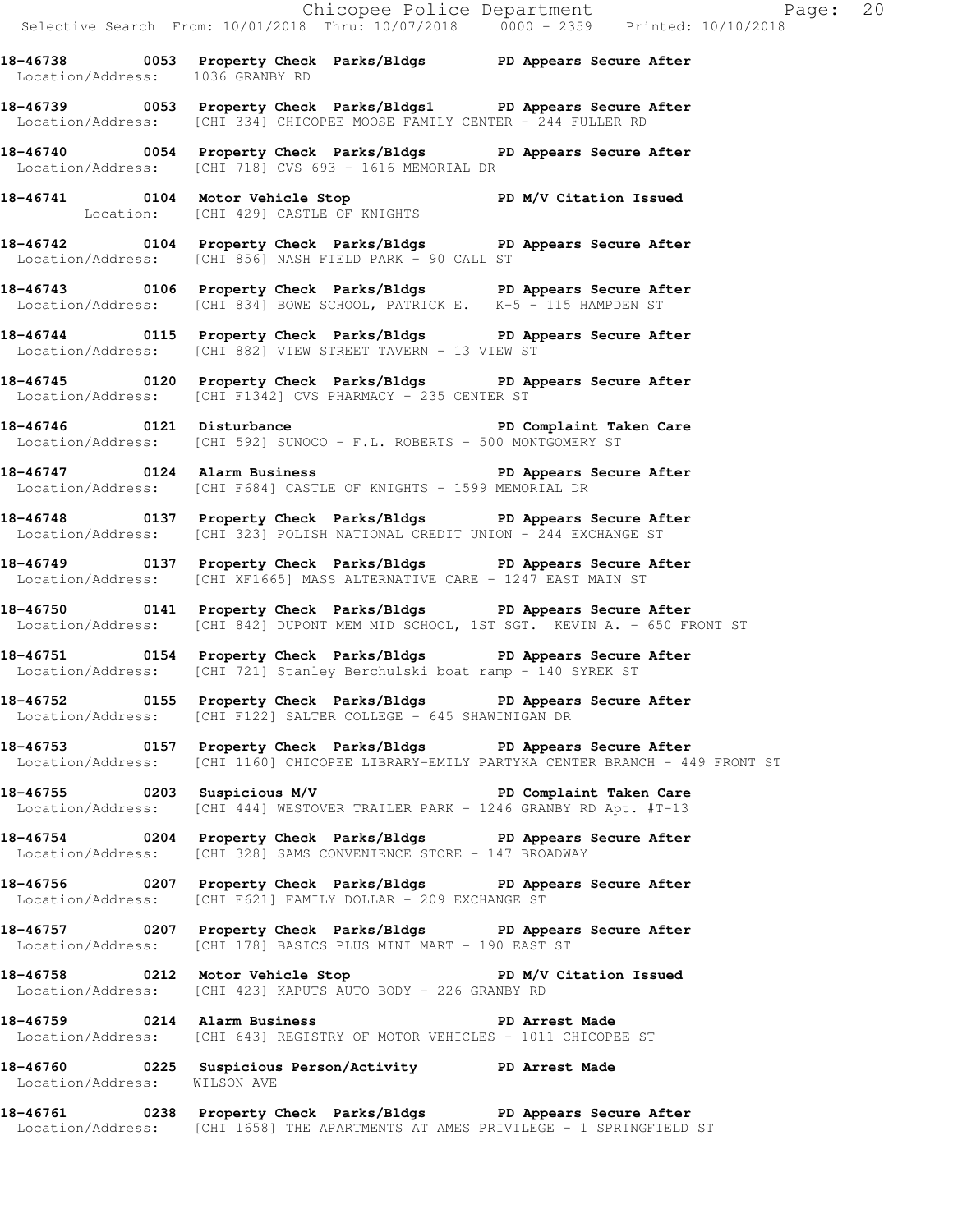**18-46762 0246 Property Check Parks/Bldgs PD Appears Secure After**  Location/Address: [CHI 1122] LIGHTHOUSE LIQUORS - 856 MEMORIAL DR

**18-46763 0248 Property Check Parks/Bldgs PD Appears Secure After**  Location/Address: [CHI 325] BOAT RAMP, MEDINA STREET - 100 MEDINA ST

**18-46764 0255 Property Check Parks/Bldgs PD Appears Secure After**  Location/Address: STONINA DR

**18-46765 0259 Property Check Parks/Bldgs PD Appears Secure After**  Location/Address: [CHI 146] MCKINLEY HOUSE APARTMENTS - 38 ASINOF AVE

**18-46766 0314 Suspicious Person/Activity PD Advised**  Location/Address: [CHI F162] 30 CENTER ST

**18-46768 0332 Property Check Parks/Bldgs PD Appears Secure After**  Location/Address: BAY STATE RD

**18-46769 0336 Property Check Parks/Bldgs PD Appears Secure After**  Location/Address: [CHI 919] BIG Y WORLD CLASS MARKETS - 650 MEMORIAL DR

**18-46770 0340 Motor Vehicle Stop PD Advised**  Location/Address: 591 PENDLETON AVE @ 1041 MEMORIAL DR

**18-46771 0343 Property Check Parks/Bldgs PD Appears Secure After**  Location/Address: [CHI 1196] SHELL - 95 WEST ST

**18-46772 0346 Property Check Parks/Bldgs PD Appears Secure After**  Location/Address: [CHI 292] AMERICAN LEGION POST 452 - 43 EXCHANGE ST

**18-46773 0351 Motor Vehicle Stop PD M/V Citation Issued**  Location/Address: [CHI 671] PLANET FITNESS - 1183 MEMORIAL DR

**18-46774 0352 Property Check Parks/Bldgs PD Appears Secure After**  Location/Address: [CHI F135] THE MUNICH HAUS - 13 CENTER ST

**18-46775 0359 Property Check Parks/Bldgs PD Appears Secure After**  Location/Address: [CHI 854] SARAH JANE PARK - 21 VIVIAN ST

**18-46776 0406 Assist Ambulance PD Assisted other Agency**  Location/Address: [CHI 789] MURAWSKI, JOHN & GAIL - 10 CALVIN ST

**18-46777 0406 Property Check Parks/Bldgs PD Appears Secure After**  Location/Address: [CHI F1272] LIFE POINT CHURCH - 603 NEW LUDLOW RD

**18-46779 0415 Disturbance PD Complaint Taken Care**  Location/Address: [CHI 1196] SHELL - 95 WEST ST

**18-46780 0423 Property Check Parks/Bldgs PD Appears Secure After**  Location/Address: [CHI 857] SZOT PARK - 97 SGT TRACY DR

**18-46782 0438 Property Check Parks/Bldgs PD Appears Secure After**  Location/Address: [CHI 589] UHAUL STORAGE - 499 MONTGOMERY ST

**18-46783 0444 Property Check Parks/Bldgs PD Advised**  Location/Address: [CHI 276] SUNOCO A PLUS MINI MART - 1031 CHICOPEE ST

**18-46784 0449 Drug Overdose PD Report Made**  Location/Address: 67 MT ROYAL ST

**18-46787 0452 CHECK THE WELL BEING PD Advised**  Location/Address: [CHI F1367] SERVICENET ENRICHMENT CENTER - 355 FRONT ST

**18-47543 0500 Property Check Parks/Bldgs PD Appears Secure After**  Location/Address: [CHI 560] CHICOPEE CENTRAL MAINTENANCE GARAGE - 677 MEADOW ST

**18-46789 0504 Property Check Parks/Bldgs PD Appears Secure After**  Location/Address: [CHI 1737] PAW STREET BARKERY - 685 JAMES ST

**18-46790 0510 Abandoned 911 Call PD Appears Secure After**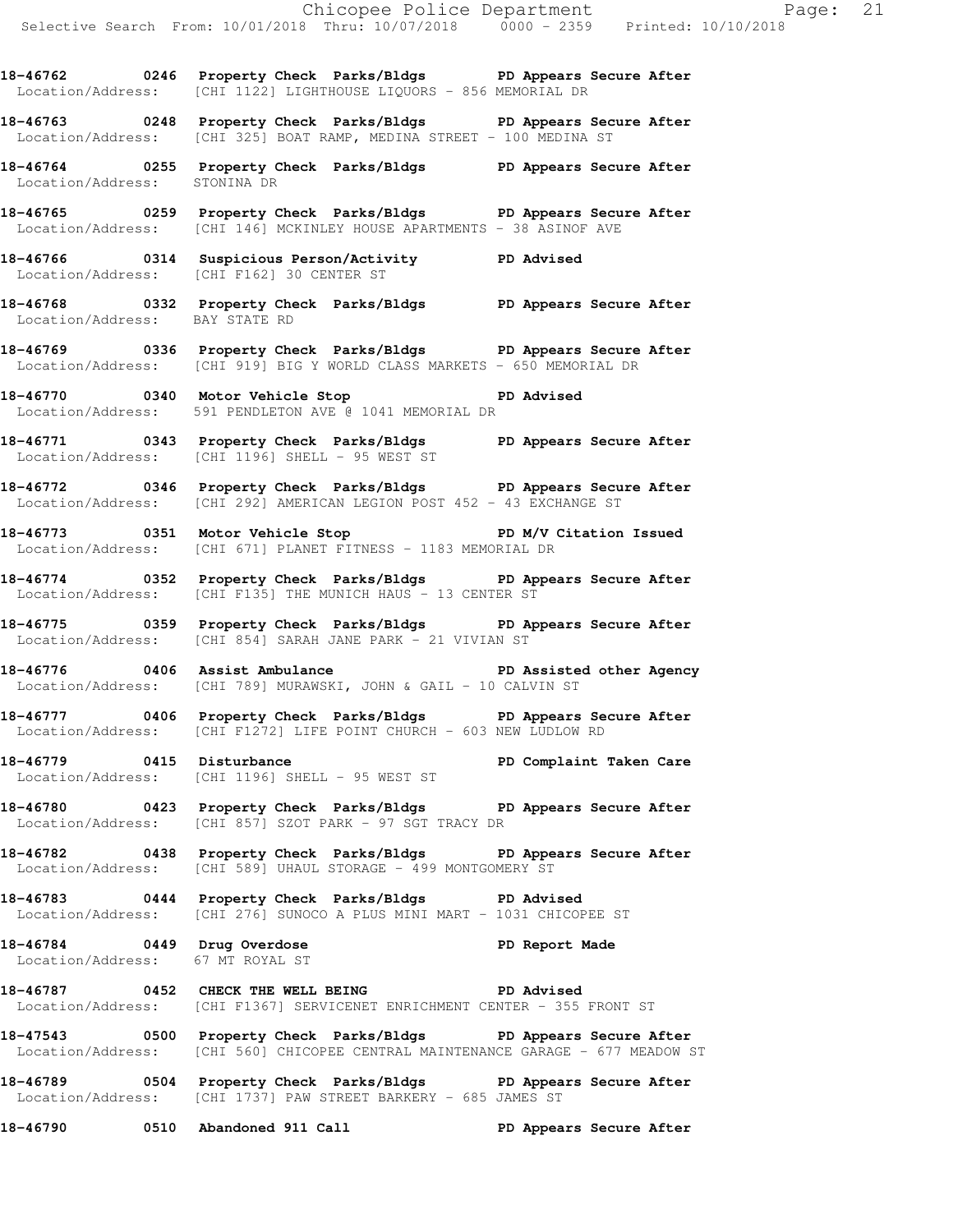|                                                               | E Chicopee Police Department<br>Selective Search From: 10/01/2018 Thru: 10/07/2018 0000 - 2359 Printed: 10/10/2018                                  | Page: 22                |  |
|---------------------------------------------------------------|-----------------------------------------------------------------------------------------------------------------------------------------------------|-------------------------|--|
|                                                               |                                                                                                                                                     |                         |  |
|                                                               | Location/Address: [CHI 153] CHICOPEE SAVINGS BANK MAIN BRANCH - 70 CENTER ST                                                                        |                         |  |
| Location/Address: BELL ST                                     | 18-46791 0512 CHECK THE WELL BEING PD Advised                                                                                                       |                         |  |
|                                                               | 18-46792 		 0529 Property Check Parks/Bldgs 		 PD Appears Secure After<br>Location/Address: [CHI 730] TOWN FAIR TIRE CENTERS INC - 886 MEMORIAL DR  |                         |  |
|                                                               | 18-46793   0542   Motor Vehicle Stop   PD Citation/Warning Issu<br>Location/Address: 219   HAMPDEN ST                                               |                         |  |
| Location/Address: 65 DAVIS RD                                 | 18-46795 0612 Animal Complaint 18-46795 PD Complaint Taken Care                                                                                     |                         |  |
|                                                               | 18-46794 0615 Disabled Motor Vehicle * No Action Required<br>Location/Address: 309 GRATTAN ST @ 199 COLUMBA ST                                      |                         |  |
|                                                               | 18-46796 0625 Property Check Parks/Bldgs PD Appears Secure After<br>Location/Address: [CHI 162] POOR RICHARDS - 116 SCHOOL ST                       |                         |  |
| Location/Address: 1050 BURNETT RD                             | 18-46797 0632 Property Check Parks/Bldgs PD Complaint Taken Care                                                                                    |                         |  |
|                                                               | 18-46798 0633 Abandoned 911 Call 30 x No Action Required<br>Location/Address: [CHI F1150] CHICOPEE COMPREHENSIVE HIGH SCHOOL - 617 MONTGOMERY ST    |                         |  |
|                                                               | 18-46799 0634 Traffic Assignment The PD Appears Secure After<br>Location/Address: [CHI 842] DUPONT MEM MID SCHOOL, 1ST SGT. KEVIN A. - 650 FRONT ST |                         |  |
|                                                               | 18-46801 0641 Property Check Parks/Bldgs PD Appears Secure After<br>Location/Address: [CHI 269] JENROSE WINES & LIQUORS - 945 CHICOPEE ST           |                         |  |
|                                                               | 18-46802 0649 Motor Vehicle Stop PD Advised<br>Location/Address: [CHI 643] REGISTRY OF MOTOR VEHICLES - 1011 CHICOPEE ST                            |                         |  |
|                                                               | 18-46803 0650 Traffic Assignment 18-46803 PD Complaint Taken Care<br>Location/Address: [CHI 1065] CHICOPEE HIGH SCHOOL - 820 FRONT ST               |                         |  |
|                                                               | 18-46805 0734 Public Service <b>18-46805</b> PD Transport Complete<br>Location/Address: [CHI F825] MASS TRIAL COURT [CHICOPEE] - 30 CHURCH ST       |                         |  |
| 18-46808 0809 Abandoned 911 Call                              | <b>PD</b> Advised<br>Location/Address: [CHI 497] MOTEL 6 - 36 JOHNNY CAKE HOLLOW RD                                                                 |                         |  |
| 18-46809 0818 Suspicious M/V<br>Location/Address: 65 ELCON DR |                                                                                                                                                     | <b>PD Advised</b>       |  |
| Location/Address: 34 ELMER DR                                 | 18-46810 0820 Assist Other Police Department PD Assist Given                                                                                        |                         |  |
|                                                               | 18-46811 0826 Unwanted Party/Undesirable PD Advised<br>Location/Address: 69 BONNER ST Apt. #1FL                                                     |                         |  |
|                                                               | 18-46812 0829 Property Check Parks/Bldgs PD Appears Secure After<br>Location/Address: [CHI 68] AMF LANES CHICOPEE - 291 BURNETT RD                  |                         |  |
| Location/Address:                                             | 18-46813 0836 Transport Service The PD Transport Complete<br>[CHI F825] MASS TRIAL COURT [CHICOPEE] - 30 CHURCH ST                                  |                         |  |
|                                                               | 18-46814 0849 Property Check Parks/Bldgs PD Appears Secure After<br>Location/Address: [CHI 92] CHICOPEE CHLORINATION PLANT - 1356 BURNETT RD        |                         |  |
|                                                               | 18-46815 0852 Property Check Parks/Bldgs PD Appears Secure After<br>Location/Address: [CHI F89] CHICOPEE COUNTRY CLUB PRO-SHOP - 1290 BURNETT RD    |                         |  |
| 18-46816 0852 Abandoned MV                                    | Location/Address: 499 SPRINGFIELD ST @ 13 SHERMAN AVE                                                                                               | PD Report Made          |  |
|                                                               | 18-46818 0911 Traffic Assignment<br>Location/Address: [AGA] AGAWAM - 313 SPRINGFIELD ST                                                             | PD Complaint Taken Care |  |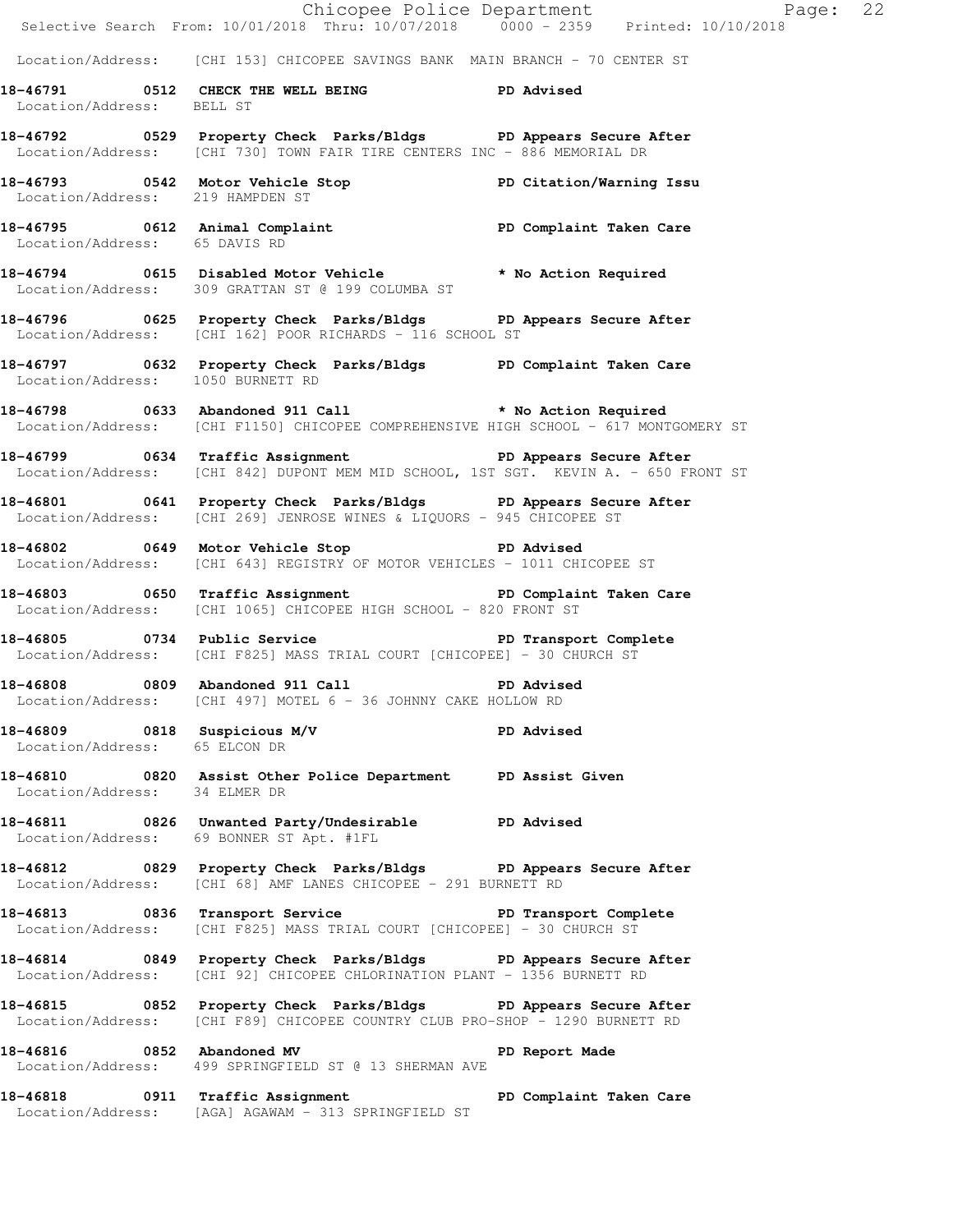Chicopee Police Department Page: 23 Selective Search From: 10/01/2018 Thru: 10/07/2018 0000 - 2359 Printed: 10/10/2018 **18-46819 0916 Juvenile Complaint PD Advised**  Location/Address: AREA OF - 38 RIVERS AVE **18-46820 0923 Property Check Parks/Bldgs PD Appears Secure After**  Location/Address: [CHI 854] SARAH JANE PARK - 21 VIVIAN ST **18-46821 0925 Property Check Parks/Bldgs PD Appears Secure After**  Location/Address: [CHI 587] OREGON SPORTSMAN CLUB - 610 NEW LOMBARD RD **18-46825 0937 Suspicious M/V \* Could not Locate**  Location/Address: 0 CLAIRMONT AVE @ 0 ONDRICK ST **18-46824 0940 MAIL RUN PD No Report Necessary**  Location/Address: [CHI F368] CITY HALL ANNEX - 274 FRONT ST **18-46833 0940 Investigation/Traffic PD Complaint Taken Care**  Location/Address: [SPR] 20 ACUSHNET AVE **18-46827 1000 Service of a Summons PD Not Served**  Location/Address: 20 MARK ST **18-46829 1002 Service of a Summons \* Could not Locate**  Location/Address: 53 BOSTON ST **18-46830 1008 Malicious Damage-Past \* Unfounded**  Location/Address: 55 FOREST ST Apt. #2 **18-46831 1010 Property Check Parks/Bldgs PD Appears Secure After**  Location/Address: [CHI 857] SZOT PARK - 97 SGT TRACY DR 18-46837 1032 Assist Ambulance **PD Assist Given**  Location/Address: 40 PAJAK ST **18-46838 1035 Service of a Summons PD Not Served**  Location/Address: 36 GARLAND ST **18-46840 1049 Property Check Parks/Bldgs PD Appears Secure After**  Location/Address: [CHI 325] BOAT RAMP, MEDINA STREET - 100 MEDINA ST 18-46841 1057 Motor Vehicle Stop **PD M/V Citation Issued**  Location/Address: 590 SHERIDAN ST **18-46842 1104 Property Check Parks/Bldgs PD Appears Secure After**  Location/Address: [CHI 306] RITE AID PHARMACY - 1-5 ST JAMES AVE **18-46843 1106 Abandoned 911 Call \* False Alarm**  Location/Address: [CHI F1150] CHICOPEE COMPREHENSIVE HIGH SCHOOL - 617 MONTGOMERY ST **18-46844 1110 Assist Ambulance PD Assisted other Agency**  Location/Address: [CHI F462] LEONI WIRE INC. - 301 GRIFFITH RD **18-46847 1126 Identity Fraud/Theft PD No Report Necessary**  Location/Address: HOPE ST **18-46848 1127 Warrant Service \* Could not Locate**  Location/Address: 568 CHICOPEE ST **18-46849 1135 Property Check Parks/Bldgs PD Appears Secure After**  Location/Address: [CHI 839] STEFANIK SCHOOL, GENERAL. JOHN J. K-5 - 720 MEADOW ST **18-46850 1135 Missing Person PD Report Made**  Location/Address: 50 ALGONQUIN ST **18-46851 1157 Motor Vehicle Stop PD Citation/Warning Issu**  Location/Address: 884 EAST MAIN ST @ 24 ETON ST **18-46852 1158 Suspicious Person/Activity PD Complaint Taken Care**  Location/Address: [CHI 1085] VILLAGE VARIETY - 151 EAST MAIN ST **18-46853 1158 Crash Property Damage PD Report Made** 

Location/Address: [CHI F1148] BIRCH MANOR NURSING HOME - 44 NEW LOMBARD RD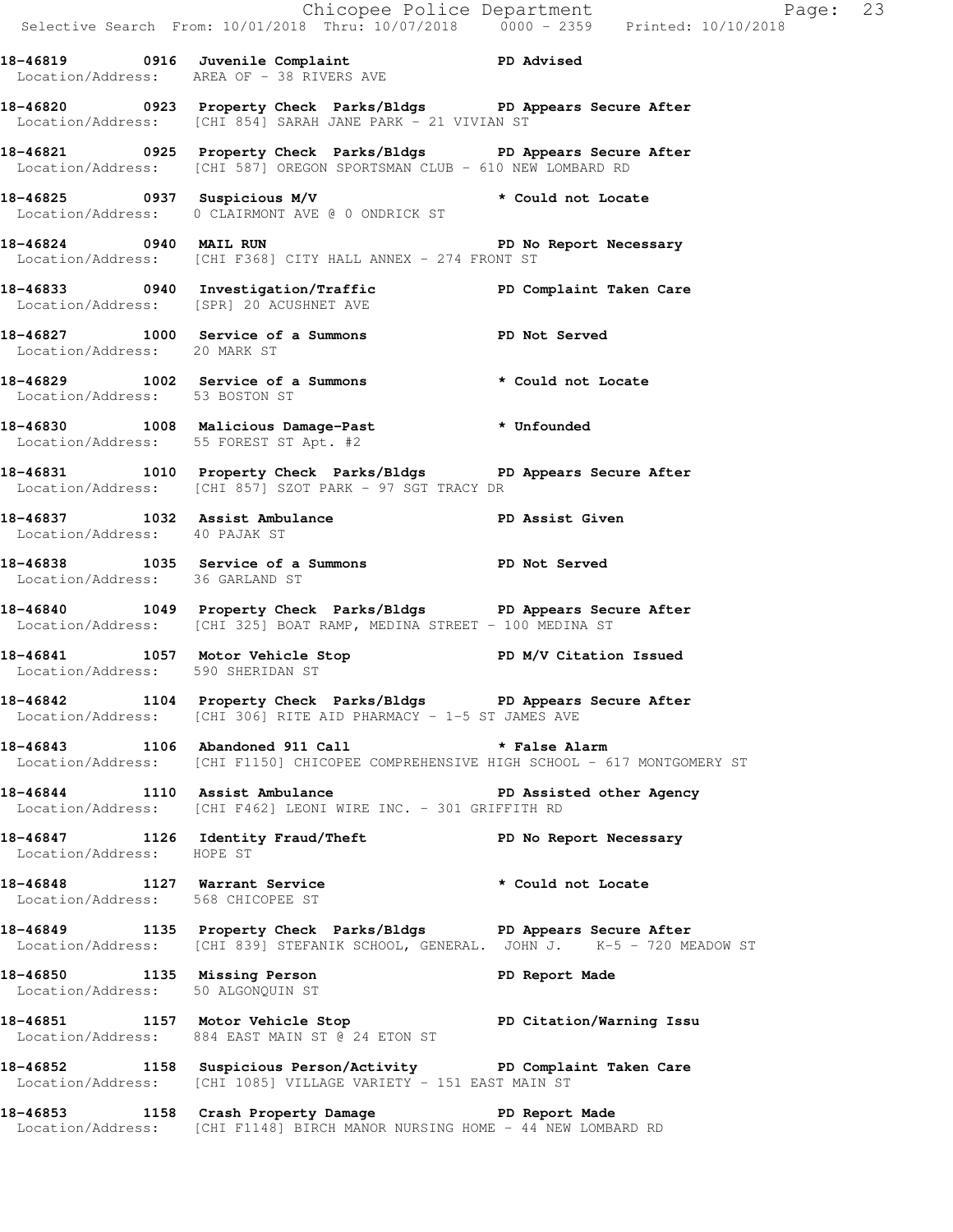|                                                           |                                                                                                                                                               | Chicopee Police Department<br>Selective Search From: 10/01/2018 Thru: 10/07/2018 0000 - 2359 Printed: 10/10/2018 |
|-----------------------------------------------------------|---------------------------------------------------------------------------------------------------------------------------------------------------------------|------------------------------------------------------------------------------------------------------------------|
|                                                           |                                                                                                                                                               |                                                                                                                  |
|                                                           | 18-46854 1200 Suspicious M/V 18-46854 PD Complaint Taken Care<br>Location/Address: [CHI F2500] RIVERMILLS CENTER - 5 WEST MAIN ST                             |                                                                                                                  |
|                                                           | 18-46855 1204 Assist Ambulance PD Assist Given<br>Location/Address: 14 ALVORD AVE Apt. #1L                                                                    |                                                                                                                  |
|                                                           | 1215 Disturbance<br>Location/Address: 45 COLONIAL CIR PD Advised                                                                                              |                                                                                                                  |
|                                                           | 18-46861 1218 Unwanted Party/Undesirable * Could not Locate<br>Location/Address: [CHI 1191] WALMART-NEAR GARDEN CENTER - 591 MEMORIAL DR                      |                                                                                                                  |
|                                                           | 18-46865 1304 Motor Vehicle Stop PD M/V Citation Issued<br>Location/Address: 920 EAST MAIN ST @ 54 ROBBINS RD                                                 |                                                                                                                  |
|                                                           | 18-46866 1307 Suspicious Person/Activity PD Report Made<br>Location/Address: [CHI 1601] SPRINGFIELD PLUMBING SUPPLY - 660 BROADWAY                            |                                                                                                                  |
|                                                           | 18-46867 1314 Public Service PD Advised<br>Location/Address: 45D COLONIAL CIR                                                                                 |                                                                                                                  |
|                                                           | 18-46869 1344 Unwanted Party/Undesirable PD Advised<br>Location/Address: [CHI 674] KENTUCKY FRIED CHICKEN - 1307 MEMORIAL DR                                  |                                                                                                                  |
|                                                           | 18-46870 1402 Motor Vehicle Stop North PD Citation/Warning Issu<br>Location/Address: [CHI 310] SUBWAY - 105 CENTER ST                                         |                                                                                                                  |
|                                                           | 18-46871 1404 Crash Property Damage PD Report Made<br>Location/Address: 50 ALGONQUIN ST                                                                       |                                                                                                                  |
|                                                           | 18-46872 1404 Traffic/Parking Complaint PD Complaint Taken Care<br>Location/Address: [CHI F1150] CHICOPEE COMPREHENSIVE HIGH SCHOOL - ROLF AVE                |                                                                                                                  |
|                                                           | 18-46873 1406 Larceny Complaint Past PD Report Made<br>Location/Address: WALMART BUS STOP - 591 MEMORIAL DR                                                   |                                                                                                                  |
| Location/Address: NONOTUCK AVE                            | 18-46874 1408 Malicious Damage-Past New PD Complaint Taken Care                                                                                               |                                                                                                                  |
|                                                           | 18-46875 1408 Traffic Assignment <b>18-46875</b> PD Complaint Taken Care<br>Location/Address: [CHI 839] STEFANIK SCHOOL, GENERAL. JOHN J. K-5 - 720 MEADOW ST |                                                                                                                  |
|                                                           | 18-46876 1417 Disturbance <b>18-46876</b> PD Report Made<br>Location/Address: [CHI 838] CHICOPEE ACADEMY @SELSER 6-12 - 12 DARE WAY                           |                                                                                                                  |
|                                                           | 18-46878 1506 Property Check Parks/Bldgs PD Appears Secure After<br>Location/Address: [CHI 857] SZOT PARK - 97 SGT TRACY DR                                   |                                                                                                                  |
| Location/Address: 72 BOULAY CIR                           | 18-46880 1517 CHECK THE WELL BEING PD Advised                                                                                                                 |                                                                                                                  |
|                                                           | 18-46882 1544 Crash Property Damage Neport Made<br>Location/Address: [CHI 334] CHICOPEE MOOSE FAMILY CENTER - 244 FULLER RD                                   |                                                                                                                  |
| 18-46884 1610 ASSIST DCF<br>Location/Address: 45 STATE ST |                                                                                                                                                               | PD No Report Necessary                                                                                           |
|                                                           | 18-46892 1614 Car Wash PD Complaint Taken Care<br>Location/Address: [CHI 448] SOFT TOUCH AUTO WASH - 1469 GRANBY RD                                           |                                                                                                                  |
|                                                           | 18-46888 1618 Crash Personal Injury PD Report Made<br>Location/Address: [CHI 563] RITE AID PHARMACY - 577 MEADOW ST                                           |                                                                                                                  |
|                                                           | 18-46889 1619 Missing Person<br>Location/Address: [CHI 1065] CHICOPEE HIGH SCHOOL - 820 FRONT ST                                                              |                                                                                                                  |
|                                                           | 18-46886 1620 ASSIST DCF<br>Location/Address: 2 BEAUDOIN CT Apt. #3FL                                                                                         | PD Assist Given                                                                                                  |
|                                                           | 18-46891 1625 CHECK THE WELL BEING                                                                                                                            | * Could not Locate                                                                                               |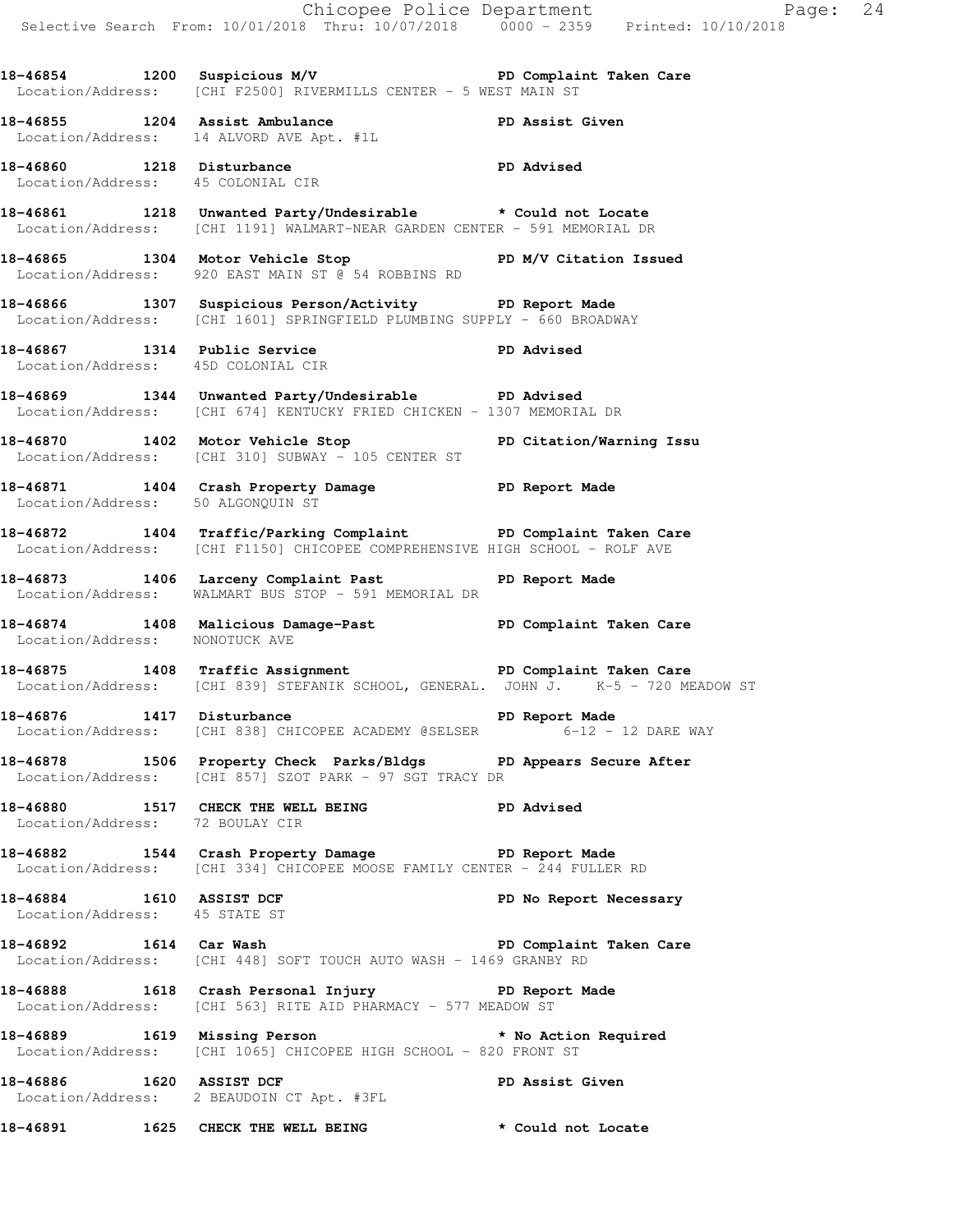|                                        | E Chicopee Police Department<br>Selective Search From: 10/01/2018 Thru: 10/07/2018 0000 - 2359 Printed: 10/10/2018                             | Page: 25                                                                                   |  |
|----------------------------------------|------------------------------------------------------------------------------------------------------------------------------------------------|--------------------------------------------------------------------------------------------|--|
| Location/Address: 69 EDBERT ST Apt. #J |                                                                                                                                                |                                                                                            |  |
| Location/Address: BEAUDOIN CT          | 18-46895 1646 51a Check Child's Welfare * No Action Required                                                                                   |                                                                                            |  |
|                                        | 18-46897 1701 Crash Property Damage PD Criminal Complaint Re<br>Location/Address: 805 MEMORIAL DR @ 1537 WESTOVER RD                           |                                                                                            |  |
|                                        | 18-46898 1716 Breaking & Entering-Report PD Report Made<br>Location/Address: 182 NARRAGANSETT BLVD                                             |                                                                                            |  |
|                                        | 18-46901 1740 Keep The Peace-Others PD Assist Given                                                                                            | Location/Address: [CHI 1658] THE APARTMENTS AT AMES PRIVILEGE - 1 SPRINGFIELD ST Apt. #119 |  |
|                                        | 18-46903 1744 Larceny- In Progress 5 PD Arrest Made<br>Location/Address: [CHI 1326] PLAZA LIQUORS - 591 D MEMORIAL DR                          |                                                                                            |  |
| Location/Address: 19 ELMER DR          | 18-46904 1746 Assist Ambulance No PD Assist Given                                                                                              |                                                                                            |  |
|                                        | 18-46906 1809 CHECK THE WELL BEING * Could not Locate<br>Location/Address: [CHI XP2055] DAISY VELEZ - 46 MEETINGHOUSE RD                       |                                                                                            |  |
|                                        | 18-46908 1810 Missing Person PD Transport Complete<br>Location/Address: 31 OR 33 - STATE ST                                                    |                                                                                            |  |
| Location/Address: 401 SPRINGFIELD ST   | 18-46909 1819 CHECK THE WELL BEING PD Assist Given                                                                                             |                                                                                            |  |
| Location/Address: 88 EDMUND ST         | 18-46910 1821 51a Check Child's Welfare PD Report Made                                                                                         |                                                                                            |  |
| Location/Address: 27 DWIGHT ST         | 18-46911 1824 Missing Person Neport Made                                                                                                       |                                                                                            |  |
| Location/Address: 1 STONE AVE          | 18-46915 1850 Traffic/Parking Complaint PD Complaint Taken Care                                                                                |                                                                                            |  |
| Location/Address: 57 CLARK ST          | 18-46919 1856 CHECK THE WELL BEING * Could not Locate                                                                                          |                                                                                            |  |
|                                        | 18-46918 1900 Unwanted Party/Undesirable PD Complaint Taken Care<br>Location/Address: [CHI F1305] 1060 CHICOPEE ST - 1060 CHICOPEE ST Apt. #1R |                                                                                            |  |
| Location/Address: 30 BARBY AVE         | 18-46917 1901 Assist Ambulance New PD Assist Given                                                                                             |                                                                                            |  |
|                                        | 18-46920 1916 Crash Property Damage PD Arrest Made Location/Address: [CHI F1225] ATLAS PUB - 300 CAREW ST                                      |                                                                                            |  |
|                                        | 18-46921 1918 Motor Vehicle Stop 50 PD Arrest Made<br>Location/Address: 378 MEADOW ST @ 259 NARRAGANSETT BLVD                                  |                                                                                            |  |
|                                        | 18-46922 2006 Suspicious Person/Activity PD Complaint Taken Care<br>Location/Address: [CHI F811] NINETY NINE RESTAURANT - 555 MEMORIAL DR      |                                                                                            |  |
|                                        | 18-46923 2031 Suspicious M/V * Could not Locate<br>Location/Address: 0 ASHMONT ST @ 0 BELMONT ST                                               |                                                                                            |  |
| Location/Address: GAYLORD ST           | 18-46925 2043 Suspicious Person/Activity * Could not Locate                                                                                    |                                                                                            |  |
|                                        | 18-46926 2110 Suspicious Person/Activity * Could not Locate<br>Location/Address: [CHI 873] ST PATRICK CHURCH - 319 BROADWAY                    |                                                                                            |  |
| Location/Address: 566 FRONT ST         | 18-46927 2122 Alarm Business                                                                                                                   | PD Appears Secure After                                                                    |  |
|                                        | 18-46929 2136 Alarm Business<br>Location/Address: PAPA JOHNS - 670 BROADWAY                                                                    | PD Appears Secure After                                                                    |  |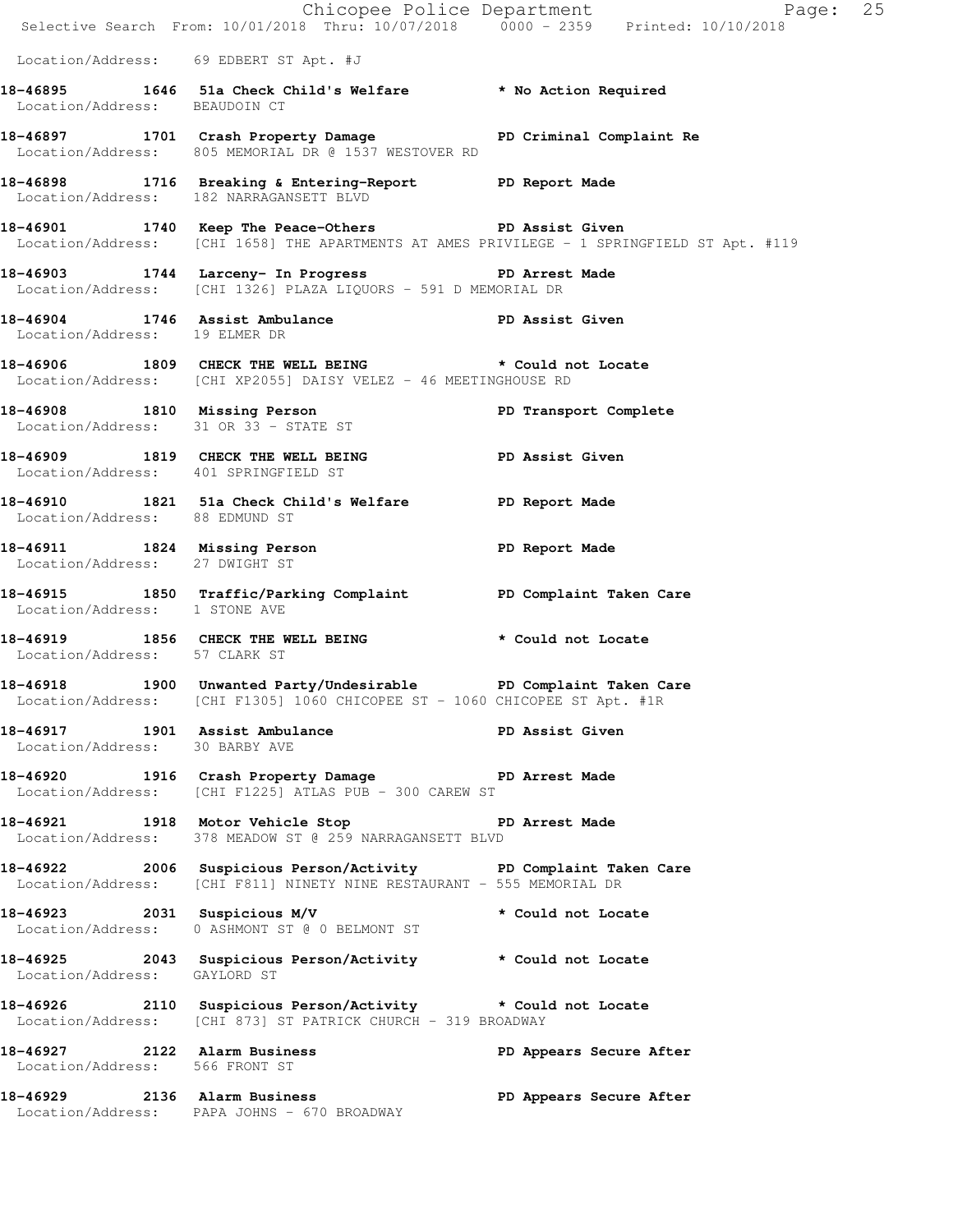**18-46933 2209 Assist Ambulance PD Assist Given**  Location/Address: CENTER FOR HUMAN DEVELOPMENT - 187 FAIRVIEW AVE

**18-46935 2222 Property Check Parks/Bldgs PD Appears Secure After**  Location/Address: [CHI 425] ELKS, FRATERNAL ORDERS OF - 431 GRANBY RD

**18-46937 2231 Transport Service PD Assist Given**  Location: [HOY] 391

**18-46938 2232 Alarm Residence PD Appears Secure After**  Location/Address: 110 HAFEY ST

**18-46939 2245 Suspicious Person/Activity \* No Action Required**  Location/Address: 103 MITCHELL DR

**18-46940 2256 CHECK THE WELL BEING PD Complaint Taken Care**  Location/Address: 182 NARRAGANSETT BLVD Apt. #1

**18-46942 2321 Trespasser/Trespassing PD Complaint Taken Care**  Location/Address: [CHI 851] IKE ALPERT FIELD - PARK - 199 BEAUCHAMP TER

**18-46943 2335 Property Check Parks/Bldgs PD Advised**  Location/Address: [CHI 857] SZOT PARK - 97 SGT TRACY DR

**18-46944 2341 Breaking & Entering in progres PD Complaint Taken Care**  Location/Address: 103 NONOTUCK AVE

### **For Date: 10/05/2018 - Friday**

**18-46947 0011 Stolen M/V L/P Report \* No Action Required**  Location/Address: 182 NARRAGANSETT BLVD Apt. #1FL

**18-46950 0023 Property Check Parks/Bldgs PD Appears Secure After**  Location/Address: BAY STATE RD

**18-46951 0024 Property Check Parks/Bldgs PD Appears Secure After**  Location/Address: [CHI F740] BRADS SERVICE CENTER - 760 FRONT ST

**18-46952 0029 Property Check Parks/Bldgs PD Appears Secure After**  Location/Address: [CHI 882] VIEW STREET TAVERN - 13 VIEW ST

**18-46954 0034 Alarm Residence PD Complaint Taken Care**  Location/Address: 306 MANDALAY RD

**18-46953 0035 Property Check Parks/Bldgs PD Appears Secure After**  Location/Address: [CHI 188] PRIDE SERVICE STATION - 167 CHICOPEE ST

**18-46955 0040 Property Check Parks/Bldgs PD Appears Secure After**  Location/Address: [CHI 334] CHICOPEE MOOSE FAMILY CENTER - 244 FULLER RD

**18-46956 0050 Property Check Parks/Bldgs PD Appears Secure After**  Location/Address: [CHI 309] MCDONALDS - 350 BURNETT RD

**18-46958 0055 Property Check Parks/Bldgs PD Appears Secure After**  Location/Address: [CHI 292] AMERICAN LEGION POST 452 - 43 EXCHANGE ST

**18-46959 0057 Property Check Parks/Bldgs PD Appears Secure After**  Location/Address: [CHI 718] CVS 693 - 1616 MEMORIAL DR

**18-46960 0058 Property Check Parks/Bldgs PD Appears Secure After**  Location/Address: [CHI 1196] SHELL - 95 WEST ST

**18-46961 0059 Property Check Parks/Bldgs PD Appears Secure After**  Location/Address: [CHI 188] PRIDE SERVICE STATION - 167 CHICOPEE ST

**18-46962 0103 Property Check Parks/Bldgs PD Appears Secure After**  Location/Address: [CHI 504] ALDENVILLE LIQUOR STORE - 742 GRATTAN ST

**18-46963 0105 Property Check Parks/Bldgs PD Appears Secure After**  Location/Address: [CHI 721] Stanley Berchulski boat ramp - 140 SYREK ST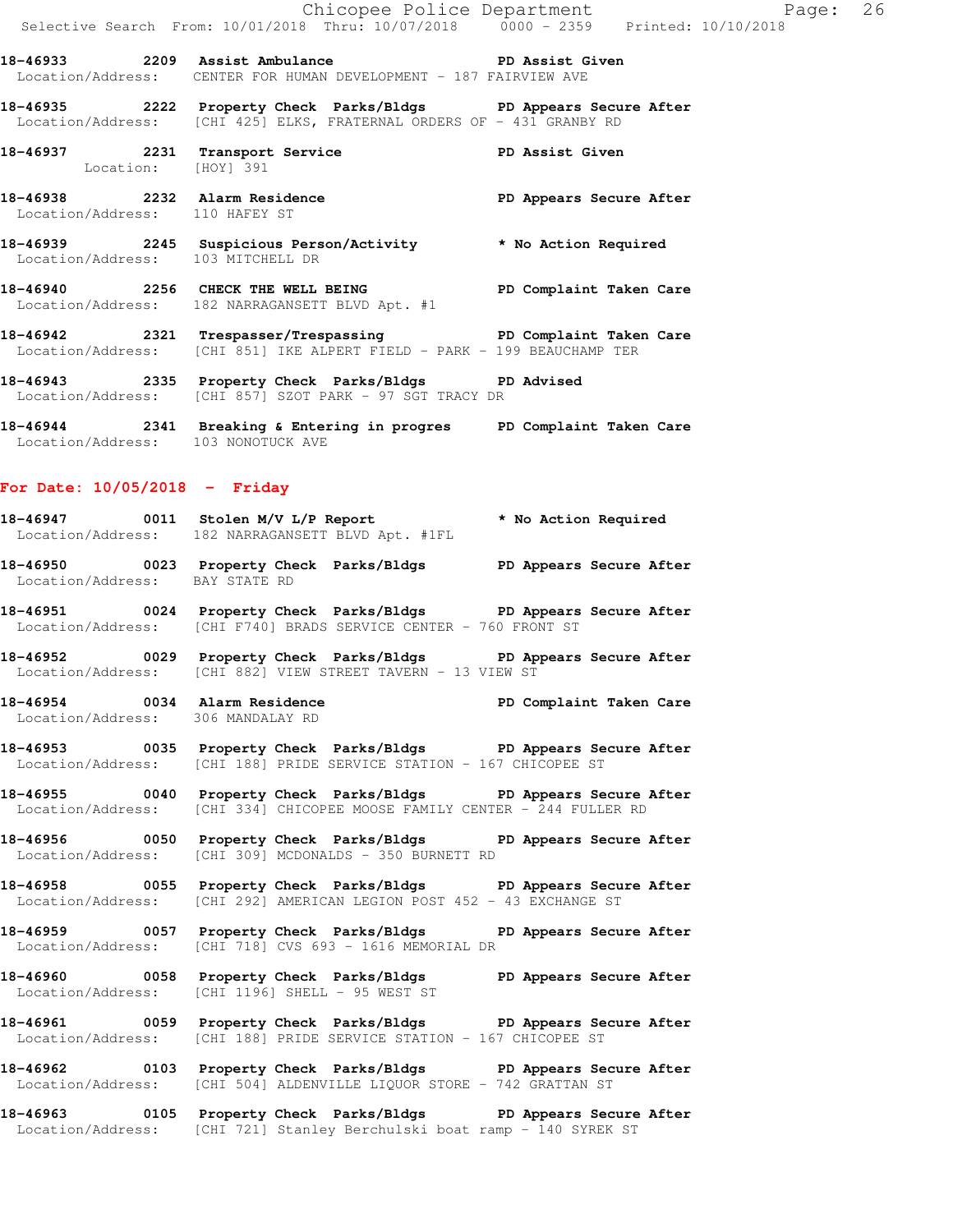**18-46964 0105 Property Check Parks/Bldgs PD Appears Secure After**  Location/Address: LUKASIK ST **18-46965 0105 Property Check Parks/Bldgs PD Appears Secure After** 

Location/Address: [CHI 1160] CHICOPEE LIBRARY-EMILY PARTYKA CENTER BRANCH - 449 FRONT ST

**18-46966 0107 Property Check Parks/Bldgs PD Appears Secure After**  Location/Address: [CHI F1150] CHICOPEE COMPREHENSIVE HIGH SCHOOL - 617 MONTGOMERY ST

**18-46967 0111 Property Check Parks/Bldgs PD Appears Secure After**  Location/Address: [CHI 429] KNIGHTS OF COLUMBUS - 460 GRANBY RD

**18-46968 0115 Property Check Parks/Bldgs PD Appears Secure After**  Location/Address: [CHI F351] BASKINS AUTO EXCHANGE - 452 CHICOPEE ST

**18-46969 0121 Property Check Parks/Bldgs PD Appears Secure After**  Location/Address: [CHI F1172] ST ANTHONYS CHURCH - 56 ST ANTHONY ST

**18-46970 0123 Motor Vehicle Stop PD M/V Citation Issued**  Location/Address: 754 GRATTAN ST @ 5 RIVEST CT

**18-46971 0127 Property Check Parks/Bldgs PD Appears Secure After**  Location/Address: [CHI 292] AMERICAN LEGION POST 452 - 43 EXCHANGE ST

**18-46972 0127 Property Check Parks/Bldgs PD Appears Secure After**  Location/Address: [CHI 56] WALGREENS - 583 JAMES ST

**18-46973 0127 Property Check Parks/Bldgs PD Appears Secure After**  Location/Address: BAY STATE RD

**18-46974 0128 Property Check Parks/Bldgs PD Appears Secure After**  Location/Address: [CHI 849] RIVERS PARK - 19 ALDEN ST

**18-46975 0128 Property Check Parks/Bldgs PD Appears Secure After**  Location/Address: [CHI 325] BOAT RAMP, MEDINA STREET - 100 MEDINA ST

**18-46976 0132 Suspicious Person/Activity PD M/V Citation Issued**  Location: 22 NEWS

**18-46977 0143 Property Check Parks/Bldgs PD Appears Secure After**  Location/Address: [CHI 854] SARAH JANE PARK - 21 VIVIAN ST

**18-46978 0153 Property Check Parks/Bldgs PD Appears Secure After**  Location/Address: [CHI 1342] BULLSEYE BAR - 621 CENTER ST

**18-46979 0157 Property Check Parks/Bldgs PD Appears Secure After**  Location/Address: [CHI F988] F.L. ROBERTS CHICOPEE #04050 - 2012 MEMORIAL DR

**18-46980 0201 Property Check Parks/Bldgs PD Appears Secure After**  Location/Address: [CHI 205] SIGN TECHNIQUES INC - 361 CHICOPEE ST

**18-46981 0202 Property Check Parks/Bldgs PD Appears Secure After**  Location/Address: [CHI 429] KNIGHTS OF COLUMBUS - 460 GRANBY RD

**18-46982 0203 Property Check Parks/Bldgs PD Appears Secure After**  Location/Address: [CHI F1301] FACE TO NAILS - 600 SPRINGFIELD ST

**18-46984 0203 Stolen M/V L/P Report PD Advised**  Location/Address: 182 NARRAGANSETT BLVD

**18-46983 0205 Suspicious Person/Activity PD Advised**  Location/Address: [CHI 171] ROCKRIMMON AUTO PARTS - 551 CENTER ST

**18-46985 0210 Motor Vehicle Stop PD M/V Citation Issued**  Location/Address: JAMROG DR

**18-46986 0218 Property Check Parks/Bldgs PD Appears Secure After**  Location/Address: [CHI 1498] HONEYLAND FARMS - 206 NEWBURY ST

**18-46987 0222 Suspicious M/V PD Advised**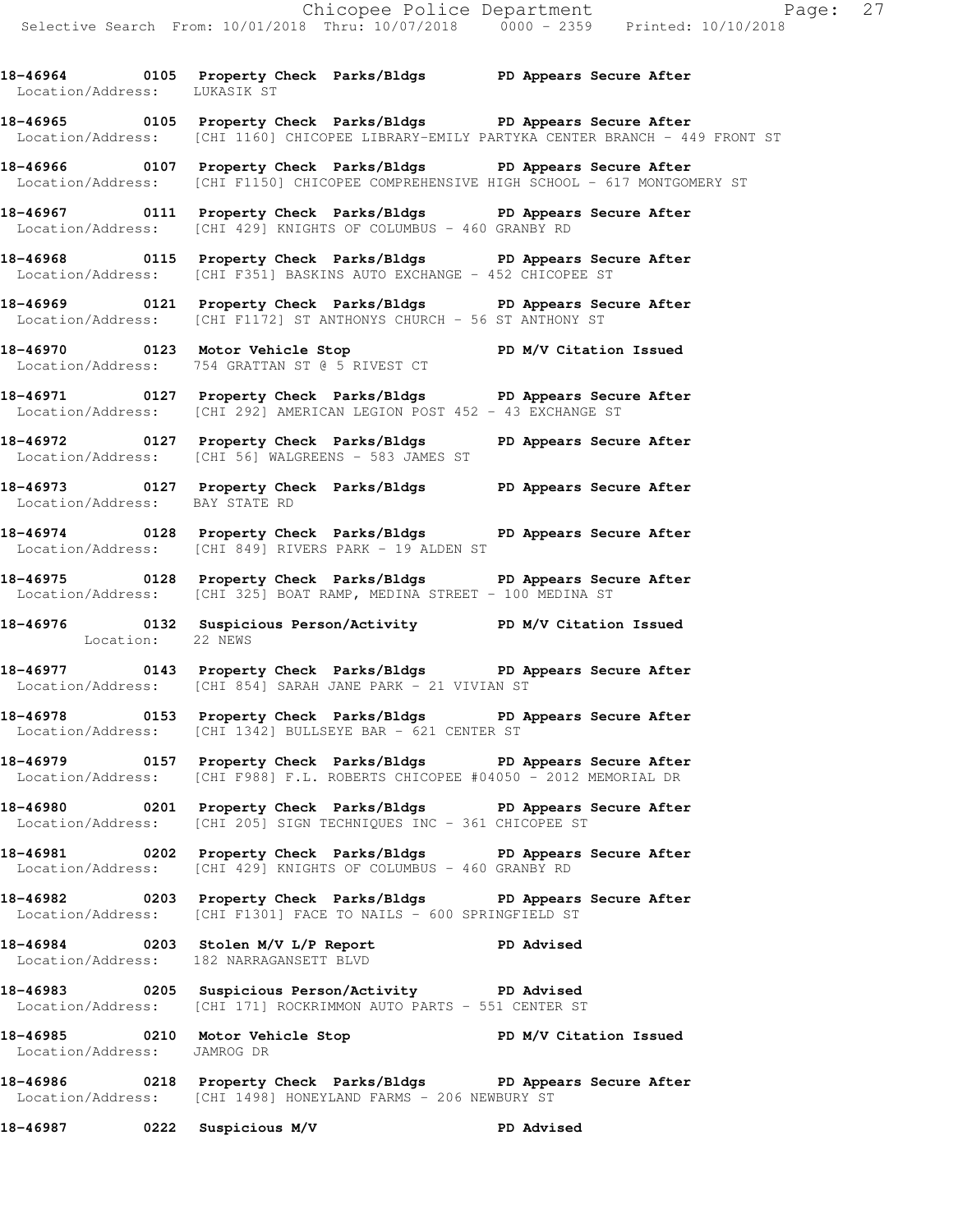|                                                   |                                                                                                                                                     | Chicopee Police Department<br>Selective Search From: 10/01/2018 Thru: 10/07/2018 0000 - 2359 Printed: 10/10/2018 |  |
|---------------------------------------------------|-----------------------------------------------------------------------------------------------------------------------------------------------------|------------------------------------------------------------------------------------------------------------------|--|
|                                                   | Location/Address: [CHI 857] SZOT PARK - 97 SGT TRACY DR                                                                                             |                                                                                                                  |  |
|                                                   | 18-46988 0225 Property Check Parks/Bldgs PD Appears Secure After<br>Location/Address: [CHI F621] FAMILY DOLLAR - 209 EXCHANGE ST                    |                                                                                                                  |  |
|                                                   | 18-46989 0226 Property Check Parks/Bldgs PD Appears Secure After<br>Location/Address: [CHI F684] CASTLE OF KNIGHTS - 1599 MEMORIAL DR               |                                                                                                                  |  |
|                                                   | 18-46990 0232 Property Check Parks/Bldgs PD Appears Secure After<br>Location/Address: [CHI 1578] DOC'S PLACE - 1264 GRANBY RD                       |                                                                                                                  |  |
|                                                   | 18-46991 0235 Property Check Parks/Bldgs PD Appears Secure After<br>Location/Address: [CHI 508] TD'S SPORTS PUB - 699 GRATTAN ST                    |                                                                                                                  |  |
|                                                   | 18-46992 0237 Property Check Parks/Bldgs PD Appears Secure After<br>Location/Address: [CHI 882] VIEW STREET TAVERN - 13 VIEW ST                     |                                                                                                                  |  |
|                                                   | 18-46993 0237 Property Check Parks/Bldgs PD Appears Secure After<br>Location/Address: [CHI 153] CHICOPEE SAVINGS BANK MAIN BRANCH - 70 CENTER ST    |                                                                                                                  |  |
|                                                   | 18-46994 0244 Property Check Parks/Bldgs PD Appears Secure After<br>Location/Address: [CHI 730] TOWN FAIR TIRE CENTERS INC - 886 MEMORIAL DR        |                                                                                                                  |  |
|                                                   | 18-46995 0244 Property Check Parks/Bldgs PD Appears Secure After<br>Location/Address: [CHI XP2057] BERNAT'S POLISH MEAT PRODUCTS - 895 MEADOW ST    |                                                                                                                  |  |
| Location/Address: 89 LONGWOOD DR                  | 18-46996 0246 Suspicious M/V PD Complaint Taken Care                                                                                                |                                                                                                                  |  |
|                                                   | 18-46997 0249 Property Check Parks/Bldgs PD Appears Secure After<br>Location/Address: [CHI 1459] CHATEAU HARMONIE - 359 DALE ST Apt. #A             |                                                                                                                  |  |
| Location/Address: [CHI 1196] SHELL - 95 WEST ST   | 18-46998 0249 Shoplifter 200 PD Report Made                                                                                                         |                                                                                                                  |  |
|                                                   | 18-46999 0304 Property Check Parks/Bldgs PD Appears Secure After                                                                                    | Location/Address: [CHI 832] BELLAMY MIDDLE SCHOOL, EDWARD 6-8 - 314 PENDLETON AVE                                |  |
| Location/Address: 1 EMERSON ST @ 1066 CHICOPEE ST | 18-47000 0306 Motor Vehicle Stop 50 PD Advised                                                                                                      |                                                                                                                  |  |
| Location/Address: LUKASIK ST                      | 18-47001 0309 Property Check Parks/Bldgs PD Appears Secure After                                                                                    |                                                                                                                  |  |
|                                                   | 18-47002 0315 Property Check Parks/Bldgs PD Appears Secure After<br>Location/Address: [CHI 574] PRIDE - 27 MONTGOMERY ST                            |                                                                                                                  |  |
|                                                   | 18-47003 0325 Property Check Parks/Bldgs PD Appears Secure After<br>Location/Address: [CHI 563] RITE AID PHARMACY - 577 MEADOW ST                   |                                                                                                                  |  |
| Location/Address: [CHI F620] 113 PROSPECT ST      | 18-47006 0332 Public Service New PD Assist Given                                                                                                    |                                                                                                                  |  |
|                                                   | 18-47004 0333 Property Check Parks/Bldgs PD Appears Secure After<br>Location/Address: [CHI 325] BOAT RAMP, MEDINA STREET - 100 MEDINA ST            |                                                                                                                  |  |
|                                                   | 18-47005 0334 Property Check Parks/Bldgs PD Appears Secure After<br>Location/Address: [CHI 919] BIG Y WORLD CLASS MARKETS - 650 MEMORIAL DR         |                                                                                                                  |  |
|                                                   | 18-47007 0341 Disturbance <b>18-47007</b> PD Arrest Made<br>Location/Address: [CHI 561] POLEP, J. DISTR SERVICES - 705 MEADOW ST                    |                                                                                                                  |  |
|                                                   | 18-47009 0442 CHECK THE WELL BEING PD Complaint Taken Care<br>Location/Address: 182 NARRAGANSETT BLVD                                               |                                                                                                                  |  |
|                                                   | 18-47545 0500 Property Check Parks/Bldgs PD Appears Secure After<br>Location/Address: [CHI 560] CHICOPEE CENTRAL MAINTENANCE GARAGE - 677 MEADOW ST |                                                                                                                  |  |
| Location/Address: 26 PADEREWSKI ST                | 18-47011 0549 Repossessed Motor Vehicle/Othe PD Assisted other Agency                                                                               |                                                                                                                  |  |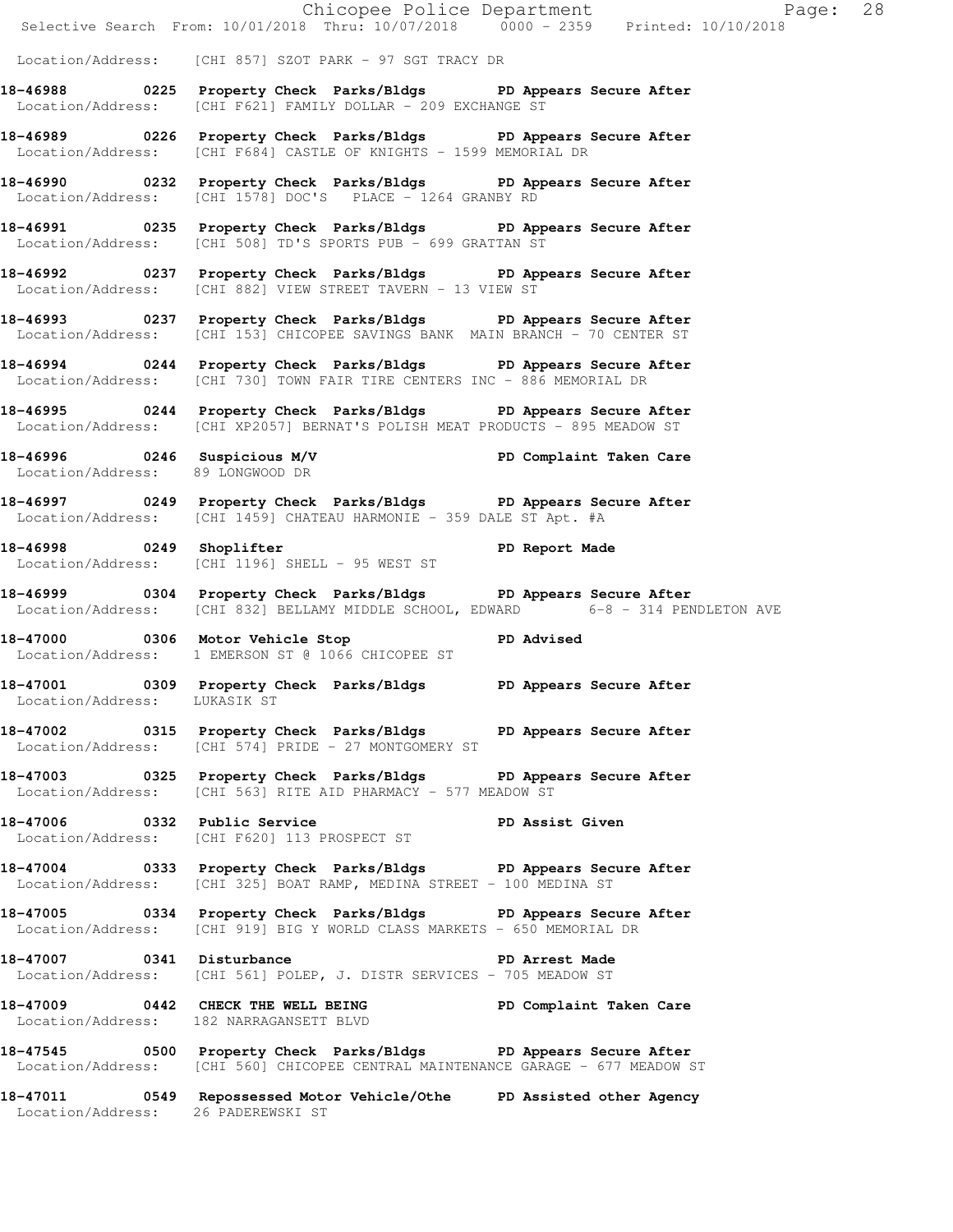|                                   |                                                                                                                                                   | Chicopee Police Department<br>Selective Search From: 10/01/2018 Thru: 10/07/2018 0000 - 2359 Printed: 10/10/2018 |
|-----------------------------------|---------------------------------------------------------------------------------------------------------------------------------------------------|------------------------------------------------------------------------------------------------------------------|
| Location/Address: WALNUT ST       | 18-47013 0603 Repossessed Motor Vehicle/Othe PD Assist Given                                                                                      |                                                                                                                  |
|                                   | 18-47012 0611 Abandoned 911 Call <b>the Call of the State Alarm</b><br>Location/Address: 182 NARRAGANSETT BLVD Apt. #1                            |                                                                                                                  |
|                                   | 18-47014 0627 Traffic/Parking Complaint PD Complaint Taken Care<br>Location/Address: 1050 BURNETT RD                                              |                                                                                                                  |
| Location/Address: 570 PROSPECT ST | 18-47015 0642 Assist Ambulance PD Assist Given                                                                                                    |                                                                                                                  |
|                                   | 18-47018 0724 Traffic Assignment * No Action Required<br>Location/Address: [CHI F1150] CHICOPEE COMPREHENSIVE HIGH SCHOOL - 617 MONTGOMERY ST     |                                                                                                                  |
|                                   | 18-47020 0813 Transport Service <b>18-47020</b> PD Transport Complete<br>Location/Address: [CHI F825] MASS TRIAL COURT [CHICOPEE] - 30 CHURCH ST  |                                                                                                                  |
|                                   | 18-47021 0818 Alarm Residence <b>18 PD Appears Secure After</b> Location/Address: 35 PICKERING ST                                                 |                                                                                                                  |
|                                   | 18-47025 0825 Traffic/Parking Complaint PD Complaint Taken Care<br>Location/Address: [CHI 836] LAMBERT - LAVOIE SCHOOL K-5 - 99 KENDALL ST        |                                                                                                                  |
|                                   | 18-47022 0827 Alarm Business <b>18-47022 http://www.francellarm</b><br>Location/Address: [CHI 1161] LORRAINES SOUP KITCHEN - 170 PENDEXTER AVE    |                                                                                                                  |
|                                   | 18-47023 0833 Property Check Parks/Bldgs PD Appears Secure After<br>Location/Address: [CHI 299] PRESTON PARK - 50 ACCESS RD                       |                                                                                                                  |
| Location/Address: 79 MONROE ST    | 18-47024 0833 Alarm Business                                                                                                                      | * False Alarm                                                                                                    |
|                                   | 18-47026 0835 Drug/Narcotic Activity TD Report Made<br>Location/Address: [CHI 838] CHICOPEE ACADEMY @SELSER 6-12 - 12 DARE WAY                    |                                                                                                                  |
| Location/Address: 7 TRAFTON ST    | 18-47028 0835 Repossessed Motor Vehicle/Othe PD Complaint Taken Care                                                                              |                                                                                                                  |
|                                   | 18-47027 0837 Property Check Parks/Bldgs PD Appears Secure After<br>Location/Address: [CHI F122] SALTER COLLEGE - 645 SHAWINIGAN DR               |                                                                                                                  |
|                                   | 18-47029 0900 Property Check Parks/Bldgs PD Complaint Taken Care<br>Location/Address: [CHI F621] FAMILY DOLLAR - 209 EXCHANGE ST                  |                                                                                                                  |
|                                   | 18-47030 0910 Property Check Parks/Bldgs PD Appears Secure After<br>Location/Address: [CHI 857] SZOT PARK - 97 SGT TRACY DR                       |                                                                                                                  |
|                                   | 18-47031 0912 Property Check Parks/Bldgs PD Appears Secure After<br>Location/Address: [CHI 587] OREGON SPORTSMAN CLUB - 610 NEW LOMBARD RD        |                                                                                                                  |
|                                   | 18-47032 0918 Disturbance <b>18-18 PD</b> Report Made<br>Location/Address: [CHI 748] DUNKIN DONUTS - 95 WEST ST                                   |                                                                                                                  |
|                                   | 18-47034 0924 Property Check Parks/Bldgs PD Appears Secure After<br>Location/Address: [CHI 92] CHICOPEE CHLORINATION PLANT - 1356 BURNETT RD      |                                                                                                                  |
|                                   | 18-47035 0926 Property Check Parks/Bldgs PD Appears Secure After<br>Location/Address: [CHI F89] CHICOPEE COUNTRY CLUB PRO-SHOP - 1290 BURNETT RD  |                                                                                                                  |
|                                   | 18-47036 0933 Property Check Parks/Bldgs PD Appears Secure After<br>Location/Address: [CHI 837] LITWIN SCHOOL, SGT. ROBERT R. K-5 - 135 LITWIN LN |                                                                                                                  |
|                                   | 18-47037 0939 Property Check Parks/Bldgs PD Appears Secure After<br>Location/Address: [CHI 1893] WILLIAMS PARK - 880 BURNETT RD                   |                                                                                                                  |
|                                   | 18-47038 0940 Property Check Parks/Bldgs PD Appears Secure After<br>Location/Address: [CHI 854] SARAH JANE PARK - 21 VIVIAN ST                    |                                                                                                                  |
|                                   | Location/Address: [CHI 448] SOFT TOUCH AUTO WASH - 1469 GRANBY RD                                                                                 |                                                                                                                  |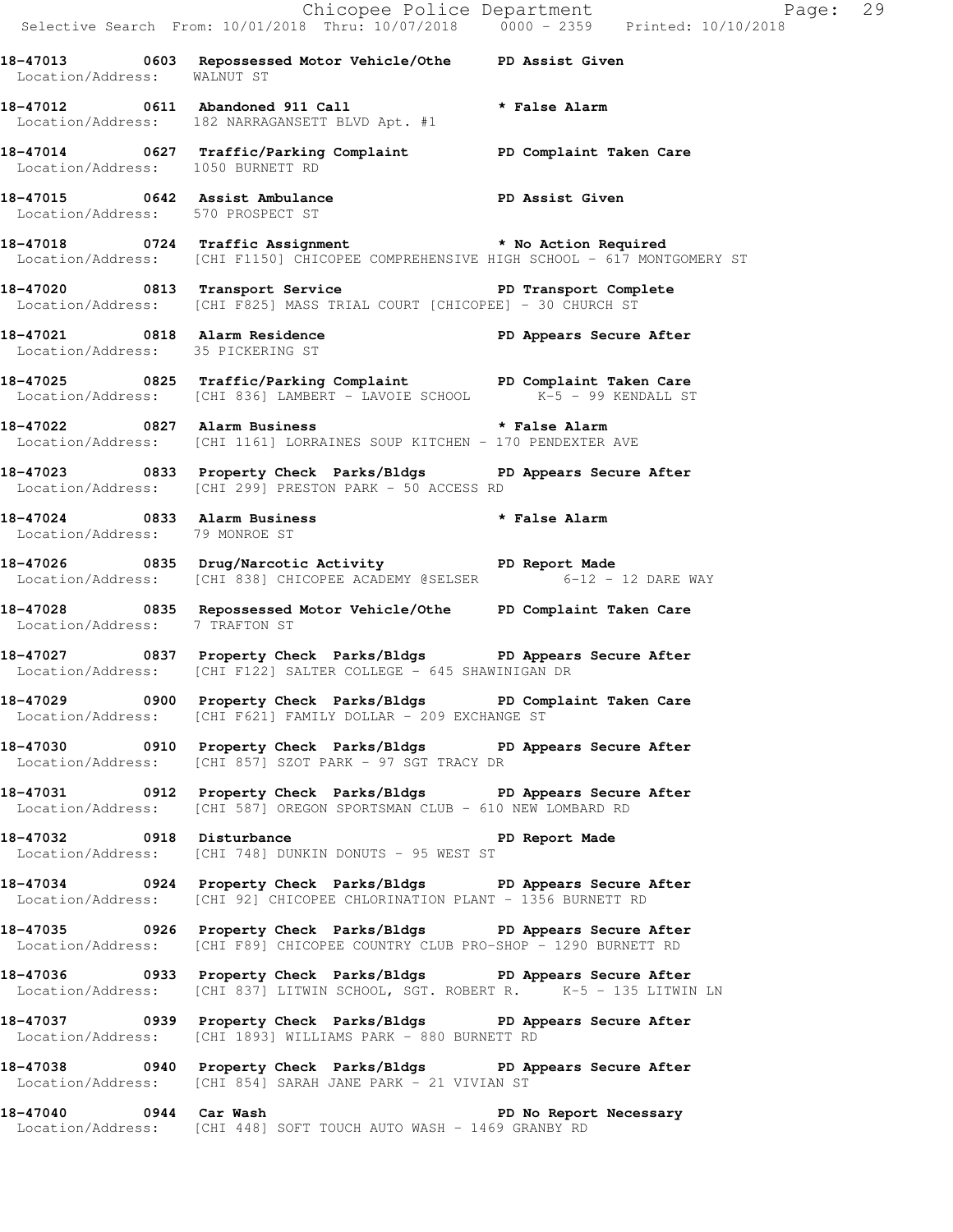**18-47039 0945 Property Check Parks/Bldgs PD Appears Secure After**  Location/Address: [CHI 854] SARAH JANE PARK - 21 VIVIAN ST

**18-47041 0947 Car Wash PD No Report Necessary**  Location/Address: [CHI 448] SOFT TOUCH AUTO WASH - 1469 GRANBY RD

**18-47042 0949 Animal Complaint \* Could not Locate**  Location/Address: WELLINGTON AVE

**18-47044 0953 Property Check Parks/Bldgs PD Appears Secure After**  Location/Address: [CHI 68] AMF LANES CHICOPEE - 291 BURNETT RD

**18-47045 1011 Larceny Complaint Past PD Report Made**  Location/Address: 114 RIVERS AVE

**18-47046 1012 Property Check Parks/Bldgs PD Appears Secure After**  Location/Address: [CHI 325] BOAT RAMP, MEDINA STREET - 100 MEDINA ST

**18-47048 1023 Property Check Parks/Bldgs PD Appears Secure After**  Location/Address: [CHI F740] BRADS SERVICE CENTER - 760 FRONT ST

**18-47049 1028 Motor Vehicle Stop PD Advised**  Location/Address: 788 SHERIDAN ST

**18-47050 1036 Traffic/Parking Complaint PD Complaint Taken Care**  Location/Address: [CHI F1161] CHICOPEE MARKETPLACE - 591 MEMORIAL DR

**18-47051 1038 Property Check Parks/Bldgs PD Appears Secure After**  Location/Address: STATE POOL - MEADOW ST

**18-47052 1043 Transport Service PD Transport Complete**  Location: BAYSTATE MEDICAL CENTER

**18-47053 1044 Traffic/Parking Complaint PD Report Made**  Location/Address: 17 ELCON DR

**18-47059 1045 Unwanted Party/Undesirable PD Complaint Taken Care**  Location/Address: [CHI 1196] SHELL - 95 WEST ST

**18-47056 1109 Crash Property Damage PD Report Made**  Location/Address: 291 OFF RAMP - FULLER RD

**18-47057 1112 Unwanted Party/Undesirable PD Complaint Taken Care**  Location/Address: [CHI 1303] CENTRAL OIL - 206 CENTER ST

**18-47058 1114 Service of a Summons PD Not Served**  Location/Address: 5 MUZZY ST Apt. #2FL

**18-47060 1121 Service of a Summons PD Served in Hand**  Location/Address: [CHI 1772] NEECE RESIDENCE (THERESA) - 70 MAPLE ST Apt. #2R

**18-47062 1136 Service of a Summons PD Served in Hand**  Location/Address: 24 WALNUT ST Apt. #3FL

**18-47063 1138 Suspicious Person/Activity \* No Action Required**  Location/Address: 28 SIMARD DR

**18-47065 1140 Service of a Summons PD Served in Hand**  Location/Address: 130 SUNFLOWER AVE

**18-47068 1210 Property Check Parks/Bldgs PD Appears Secure After**  Location/Address: [CHI 850] LINCOLN GROVE - PARK - 224 BROADWAY

18-47069 1211 Transport Service **PED PERS** PD Transport Complete Location/Address: [CHI F825] MASS TRIAL COURT [CHICOPEE] - 30 CHURCH ST

**18-47071 1211 Breaking & Entering-Report PD Advised**  Location/Address: 82 YORKTOWN CT

**18-47073 1221 Suspicious Person/Activity PD Complaint Taken Care**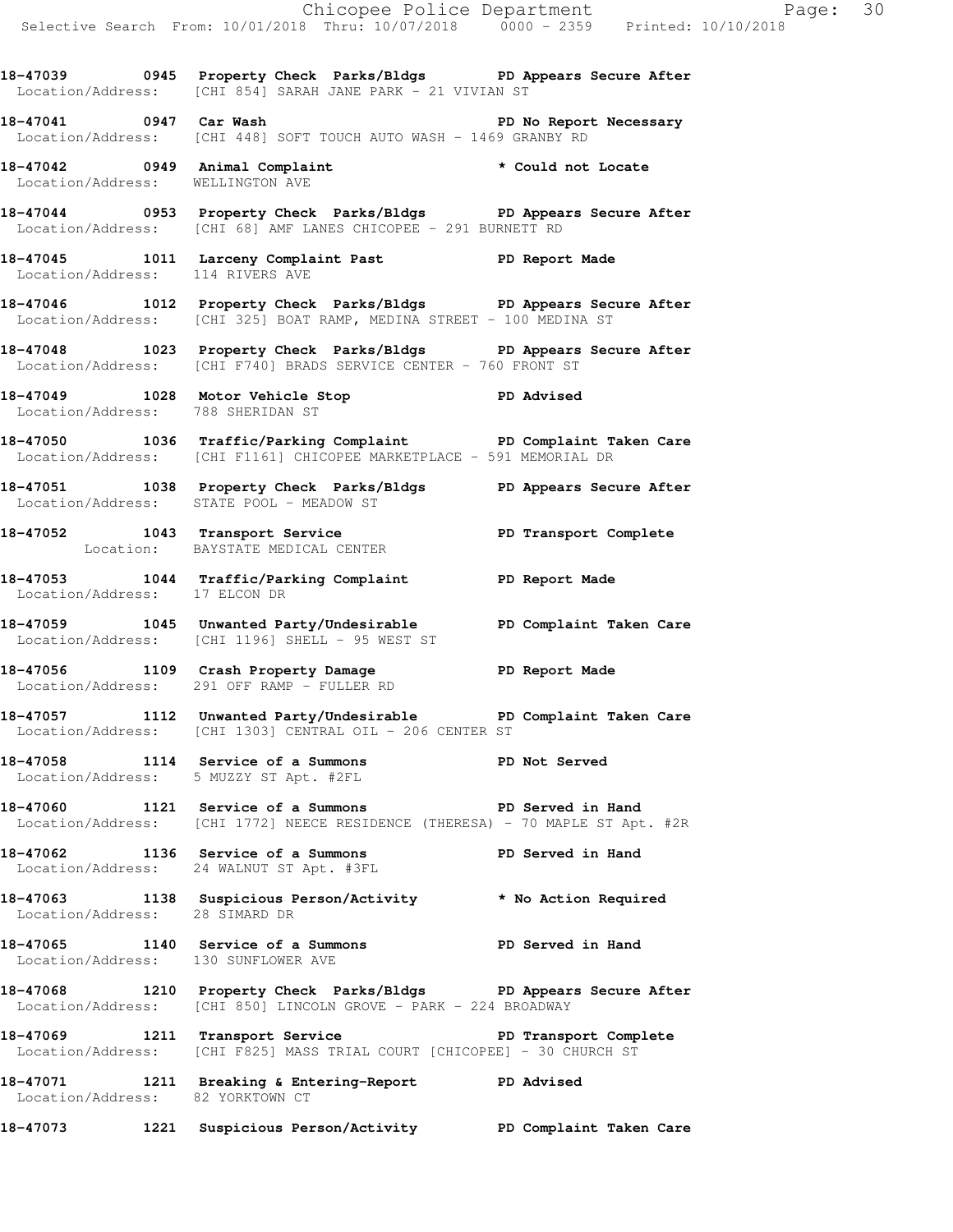|                                    | E Chicopee Police Department<br>Selective Search From: 10/01/2018 Thru: 10/07/2018 0000 - 2359 Printed: 10/10/2018                                  | Page: 31                |
|------------------------------------|-----------------------------------------------------------------------------------------------------------------------------------------------------|-------------------------|
|                                    | Location/Address: [CHI 174] COMMUNITY SUBSTANCE ABUSE CENTER - 628 CENTER ST                                                                        |                         |
|                                    | 18-47077 1250 Loud Music PD Complaint Taken Care<br>Location/Address: 306 MANDALAY RD                                                               |                         |
|                                    | 18-47075 1251 Traffic/Parking Complaint PD Complaint Taken Care<br>Location/Address: [CHI F1161] CHICOPEE MARKETPLACE - 591 MEMORIAL DR             |                         |
|                                    | 18-47076 1251 Trespasser/Trespassing * Could not Locate<br>Location/Address: 60 PELOQUIN DR Apt. #2R                                                |                         |
|                                    | 18-47078 1306 MAIL RUN 2008 2010 PD Transport Complete<br>Location/Address: [CHI F368] CITY HALL ANNEX - 274 FRONT ST                               |                         |
|                                    | 18-47080 1310 Unwanted Party/Undesirable PD Advised<br>Location/Address: MGM BUILDING - 457 MEADOW ST                                               |                         |
|                                    | 18-47081 1327 Crash Property Damage PD Report Made Location/Address: 900 FULLER RD @ 324 SHAWINIGAN DR                                              |                         |
|                                    | 18-47088 1330 Public Service <b>18-47088</b> PD Advised<br>Location/Address: [CHI 829] LIBRARY - FRONT ST                                           |                         |
|                                    | 18-47082 1332 Crash Property Damage PD Advised<br>Location/Address: [CHI 1191] WALMART - 591 MEMORIAL DR                                            |                         |
|                                    | 18-47083 1340 Crash Property Damage PD Report Made<br>Location/Address: 457 MONTCALM ST @ 147 NEW LUDLOW RD                                         |                         |
| Location/Address: 1687 WESTOVER RD | 18-47084 1349 Public Service 20 PD Advised                                                                                                          |                         |
| Location/Address: 26 MUZZY ST      | 18-47086 1356 Traffic/Parking Complaint PD Complaint Taken Care                                                                                     |                         |
|                                    | 18-47087 1401 Motor Vehicle Stop North PD Criminal Complaint Re<br>Location/Address: 1041 MEMORIAL DR @ 591 PENDLETON AVE                           |                         |
|                                    | 18-47090 1407 CHECK THE WELL BEING PD Complaint Taken Care<br>Location/Address: [CHI F955] QUALITY INN - 463 MEMORIAL DR                            |                         |
| 18-47091 1413 Alarm Residence      | Location/Address: 55 EMPIRE ST Apt. #44                                                                                                             | PD Appears Secure After |
| Location/Address: PEARL ST         | 18-47092 1414 Suspicious Person/Activity PD Complaint Taken Care                                                                                    |                         |
|                                    | 18-47093 1427 Traffic Assignment<br>Location/Address: [CHI 839] STEFANIK SCHOOL, GENERAL. JOHN J. K-5 - 720 MEADOW ST                               |                         |
|                                    | 18-47096 1434 Traffic/Parking Complaint PD Complaint Taken Care<br>Location/Address: [CHI 836] LAMBERT - LAVOIE SCHOOL K-5 - 99 KENDALL ST          |                         |
|                                    | 18-47095 1443 Public Service<br>Location/Address: 92 SHERIDAN ST @ 13 EMMET ST                                                                      | PD Appears Secure After |
|                                    | 18-47097 1452 Public Service 20 PD Complaint Taken Care<br>Location/Address: [CHI 1160] CHICOPEE LIBRARY-EMILY PARTYKA CENTER BRANCH - 449 FRONT ST |                         |
|                                    | 18-47098 1456 Crash Property Damage PD Arrest Made<br>Location/Address: [CHI 608] FINYL VINYL - 33 GRATTAN ST                                       |                         |
|                                    | 18-47100 1535 Larceny Complaint Past PD Report Made<br>Location/Address: [CHI XP2055] DAISY VELEZ - 46 MEETINGHOUSE RD                              |                         |
| Location/Address: 54 ELDRIDGE ST   | 18-47102 1615 Assist Ambulance                                                                                                                      | PD Assist Given         |
|                                    | 18-47105 1653 Disturbance<br>Location/Address: 24 HILTON ST Apt. #3FL                                                                               | <b>PD Advised</b>       |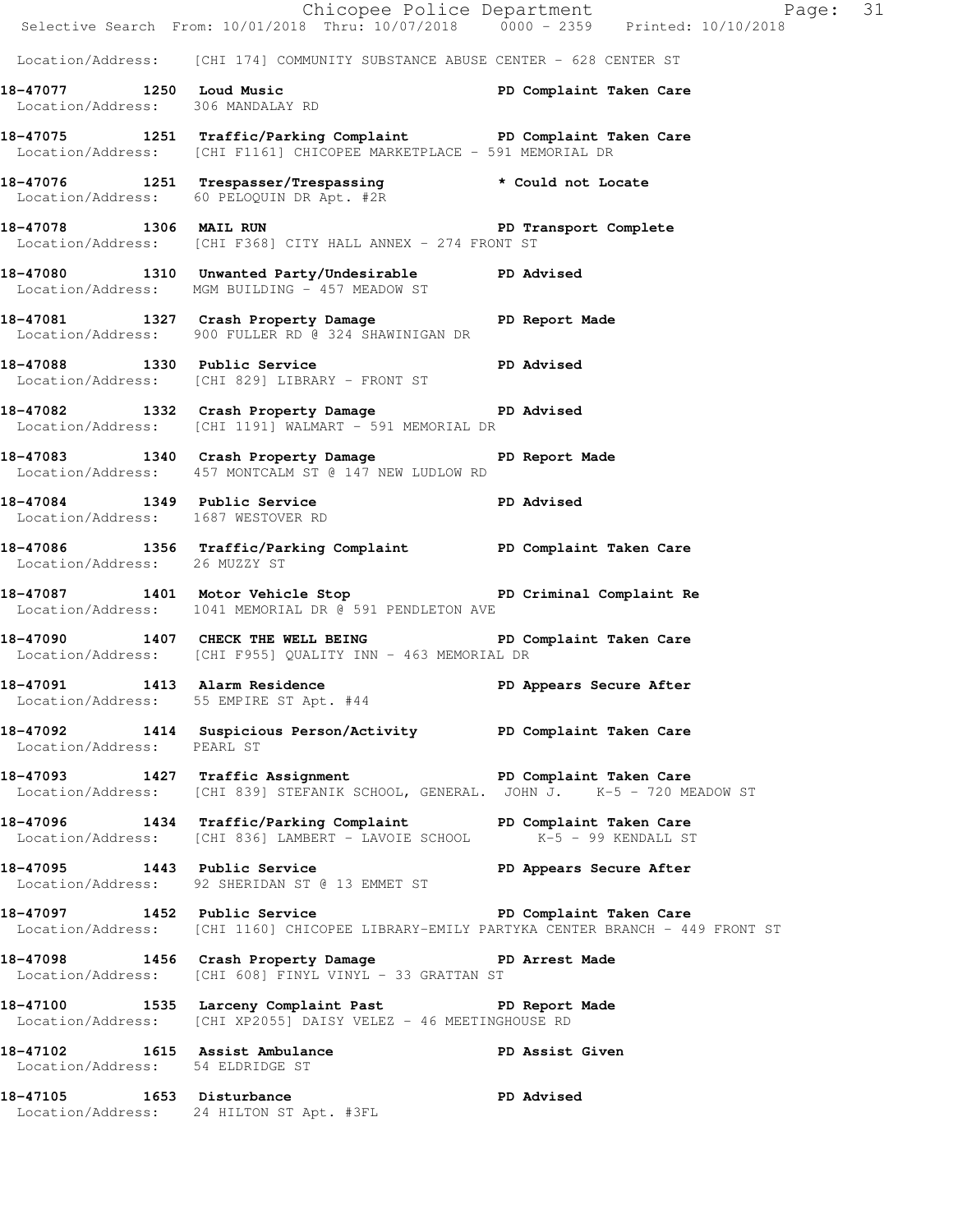|                                    |                                                                                                                                                 | Chicopee Police Department<br>Selective Search From: 10/01/2018 Thru: 10/07/2018 0000 - 2359 Printed: 10/10/2018 |  |
|------------------------------------|-------------------------------------------------------------------------------------------------------------------------------------------------|------------------------------------------------------------------------------------------------------------------|--|
|                                    | 18-47106 1656 Crash Personal Injury 18-47106 PD Report Made<br>Location/Address: [CHI F1393] CHICK FIL A - 501 MEMORIAL DR                      |                                                                                                                  |  |
|                                    | 18-47108 1701 Suspicious Person/Activity PD Advised<br>Location/Address: [CHI F1120] CANTERBURY ARMS APTS - 165 EAST MAIN ST                    |                                                                                                                  |  |
| Location/Address: 7 ELMER DR       | 18-47109 1713 Missing Person Neport Made                                                                                                        |                                                                                                                  |  |
|                                    | 18-47110 1714 Assist Fire Department PD Assist Given<br>Location/Address: 49 MONTGOMERY ST                                                      |                                                                                                                  |  |
|                                    | 18-47112 1716 Firearms Investigation PD Report Made<br>Location/Address: 26 CRESTWOOD ST                                                        |                                                                                                                  |  |
|                                    | 18-47114 1722 Neighbor/Landlord Dispute PD Advised<br>Location/Address: 98 DEBRA DR Apt. #4C                                                    |                                                                                                                  |  |
|                                    | 18-47113 1724 Crash Personal Injury 18-47113<br>Location/Address: [CHI 382] FRUIT FAIR MARKET - 398 FRONT ST                                    |                                                                                                                  |  |
|                                    | 18-47116 1735 Unwanted Party/Undesirable * Could not Locate<br>Location/Address: [CHI 574] PRIDE - 27 MONTGOMERY ST                             |                                                                                                                  |  |
|                                    | 18-47117 1744 Suspicious Person/Activity PD Report Made<br>Location/Address: [CHI 882] VIEW STREET TAVERN - 13 VIEW ST                          |                                                                                                                  |  |
| Location/Address: 33 CADDYSHACK DR | 18-47118 1748 Missing Person Neport Made                                                                                                        |                                                                                                                  |  |
|                                    | 18-47120 1750 Alarm Business 200 PD Appears Secure After<br>Location/Address: [CHI 643] REGISTRY OF MOTOR VEHICLES - 1011 CHICOPEE ST           |                                                                                                                  |  |
|                                    | 18-47121 1755 Larceny Complaint Past PD Report Made<br>Location/Address: [CHI 647] BURGER KING - 1284 MEMORIAL DR                               |                                                                                                                  |  |
| Location/Address: EDMUND ST        | 18-47122 1819 Property Check Parks/Bldgs PD Appears Secure After                                                                                |                                                                                                                  |  |
| Location/Address: 37 CASINO AVE    | 18-47123 1826 Loud Music <b>1898</b> PD Complaint Taken Care                                                                                    |                                                                                                                  |  |
| Location/Address: 445 OLD FIELD RD | 18-47124 1847 Larceny Complaint Past PD Report Made                                                                                             |                                                                                                                  |  |
|                                    | 18-47127 1849 Investigation/DB PD Assist Given<br>Location/Address: [LUD] WHITNEY PARK - HOWARD @ HIGHLAND                                      |                                                                                                                  |  |
|                                    | 18-47128 1859 Trespasser/Trespassing PD Complaint Taken Care<br>Location/Address: [CHI F307] CHICOPEE CONVENIENCE MART - 201 EXCHANGE ST        |                                                                                                                  |  |
|                                    | 18-47131 1916 Alarm Business <b>18-47131 18-47131</b><br>Location/Address: [CHI 1038] INDUSTRIAL STEEL AND BOILER SERVICE INC - 939 CHICOPEE ST |                                                                                                                  |  |
| Location/Address: 140 NEWBURY ST   | 18-47132 1917 Alarm Residence                                                                                                                   | PD Appears Secure After                                                                                          |  |
| Location/Address: BROADWAY         | 18-47134 2030 Traffic Assignment PD Complaint Taken Care                                                                                        |                                                                                                                  |  |
| Location/Address: 35 LAFOND DR     | 18-47135 2032 Suspicious Person/Activity PD Complaint Taken Care                                                                                |                                                                                                                  |  |
| Location/Address: 12 CHESTNUT ST   | 18-47136 2038 CHECK THE WELL BEING                                                                                                              | * Could not Locate                                                                                               |  |
| Location/Address: 23 MORGAN CIR    | 18-47137 1044 Suspicious Person/Activity * Could not Locate                                                                                     |                                                                                                                  |  |
|                                    | 18-47138 2059 Motor Vehicle Stop North PD M/V Citation Issued                                                                                   |                                                                                                                  |  |

Location/Address: [CHI F1120] CANTERBURY ARMS APTS - 165 EAST MAIN ST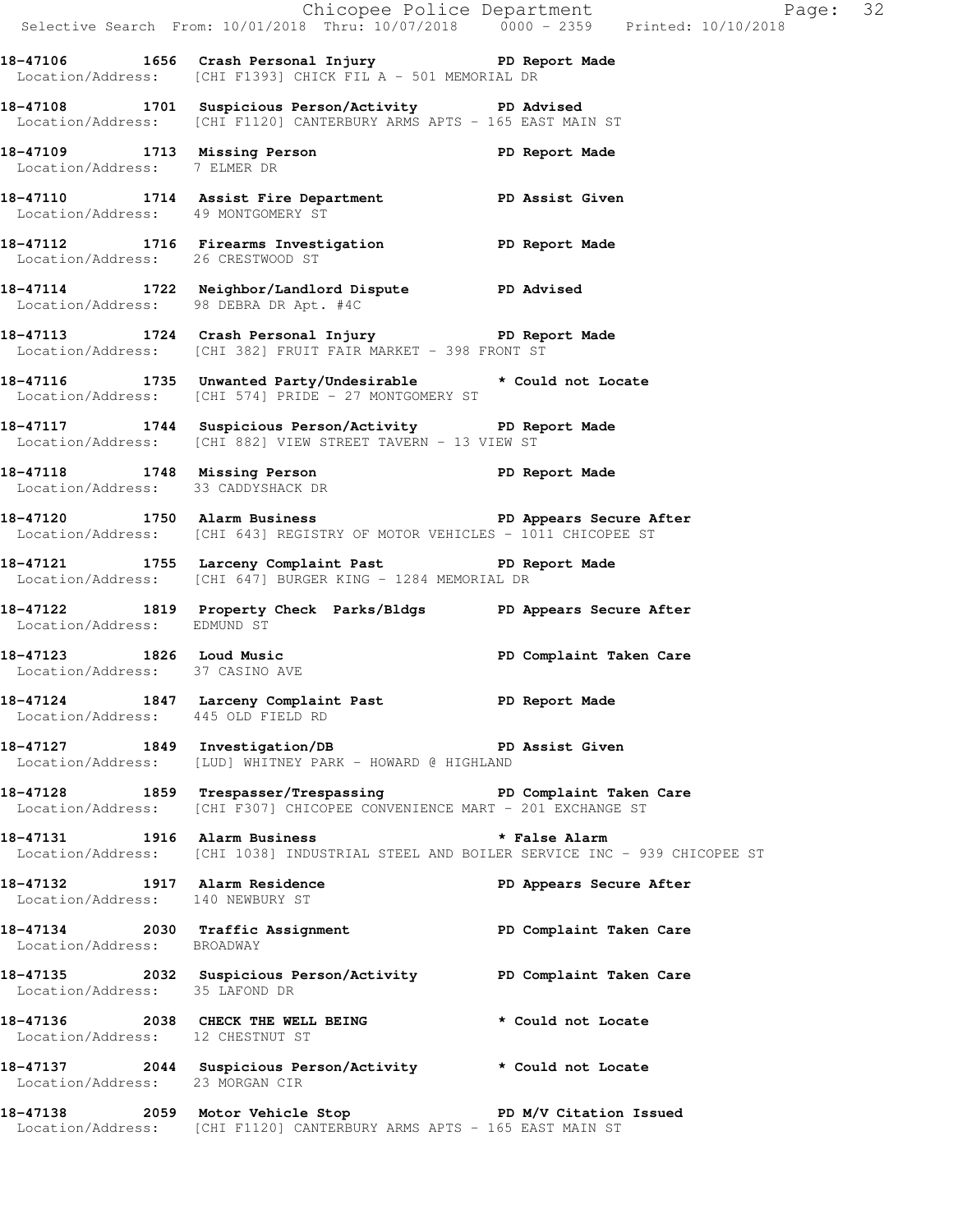18-47139 2109 Investigation/DB PD Assist Given Location/Address: 33 CADDYSHACK DR **18-47140 2110 Alarm Business PD Appears Secure After**  Location/Address: J POLEP DISTRUTOR OFFICE - 731 MEADOW ST 18-47143 **2136** Transport Service **PED PERS** PD Transport Complete Location/Address: [AGA] AGAWAM POLICE DEPARTMENT - 681 SPRINGFIELD ST **18-47142 2137 Disabled Motor Vehicle PD Assist Given**  Location/Address: BURNETT RD **18-47144 2140 Property Check Parks/Bldgs PD Appears Secure After**  Location/Address: [CHI 830] BARRY SCHOOL, ANNA E. K-5 - 44 CONNELL ST **18-47145 2140 Neighbor/Landlord Dispute PD Advised**  Location/Address: 1340 MEMORIAL DR Apt. #6B 18-47146 **2153** Missing Person **PED Complaint Taken Care** Location/Address: [CHI 857] SZOT PARK - 97 SGT TRACY DR **18-47147 2159 Property Check Parks/Bldgs PD Appears Secure After**  Location/Address: [CHI 671] PLANET FITNESS - 1183 MEMORIAL DR **18-47148 2204 Neighbor/Landlord Dispute PD Complaint Taken Care**  Location/Address: [CHI F162] 30 CENTER ST - 30 CENTER ST Apt. #5 **18-47149 2214 Motor Vehicle Stop PD Advised**  Location/Address: 375 EAST MAIN ST @ 45 KEITH ST **18-47150 2224 Suspicious M/V PD Advised**  Location/Address: [CHI 1568] FED EX GROUND - 140 LONCZAK DR **18-47151 2225 Stolen M/V L/P Report PD Advised**  Location/Address: 106 BEAUREGARD TER **18-47152 2228 Assist Ambulance PD Assist Given**  Location/Address: 45 DEROY DR **18-47154 2240 Motor Vehicle Stop PD M/V Citation Issued**  Location/Address: 9 CAREW ST @ 696 EAST MAIN ST **18-47155 2255 Property Check Parks/Bldgs PD Appears Secure After**  Location/Address: [CHI 850] LINCOLN GROVE - PARK - 224 BROADWAY **18-47156 2259 Unwanted Party/Undesirable PD Complaint Taken Care**  Location/Address: [CHI F162] 30 CENTER ST - 30 CENTER ST **18-47157 2259 Property Check Parks/Bldgs PD Appears Secure After**  Location/Address: [CHI 857] SZOT PARK - 97 SGT TRACY DR **18-47158 2305 Suspicious Person/Activity PD Complaint Taken Care**  Location/Address: [CHI 857] SZOT PARK - 97 SGT TRACY DR **18-47160 2329 Motor Vehicle Stop PD Citation/Warning Issu**  Location/Address: [CHI 632] DAYS INN/ TRUMPETS - 450 MEMORIAL DR

#### **For Date: 10/06/2018 - Saturday**

**18-47162 0019 Property Check Parks/Bldgs PD Appears Secure After**  Location/Address: LUKASIK ST

**18-47163 0019 Property Check Parks/Bldgs PD Appears Secure After**  Location/Address: [CHI 594] WESTOVER METROPOLITAN AIRPORT - 255 PADGETTE ST

**18-47164 0025 Property Check Parks/Bldgs PD Appears Secure After**  Location/Address: [CHI 718] CVS 693 - 1616 MEMORIAL DR

**18-47165 0028 Motor Vehicle Stop PD Citation/Warning Issu**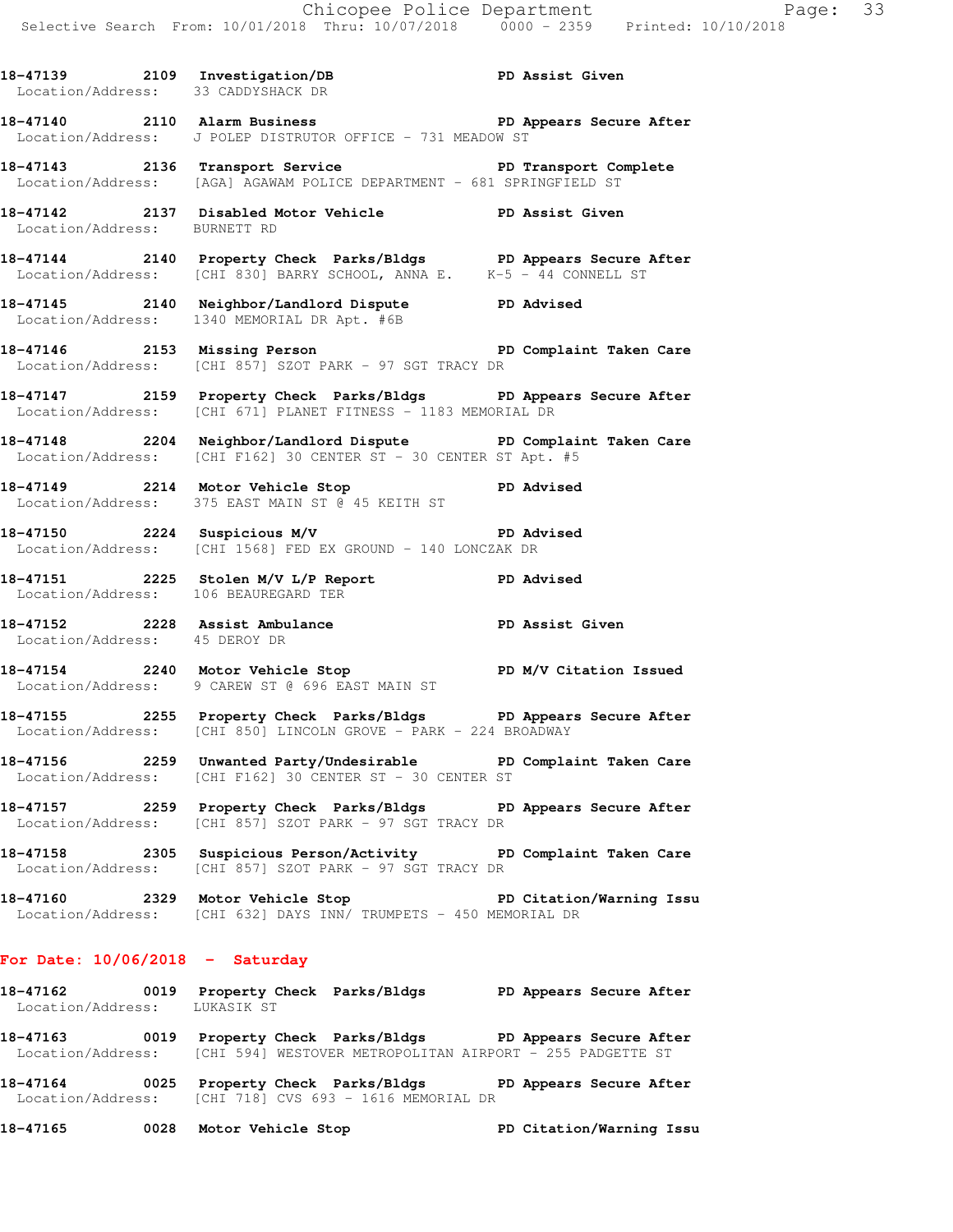Location/Address: 42 CENTER ST

- **18-47166 0030 Public Service PD Complaint Taken Care**  Location/Address: [CHI 78] CHICOPEE SELF STORAGE - 657 MEADOW ST
- **18-47167 0032 Property Check Parks/Bldgs PD Appears Secure After**  Location/Address: [CHI F122] SALTER COLLEGE - 645 SHAWINIGAN DR
- 18-47168 **0039** CHECK THE WELL BEING **PD** Assist Given Location/Address: [CHI F368] CITY HALL ANNEX - 274 FRONT ST
- **18-47169 0042 Property Check Parks/Bldgs PD Appears Secure After**  Location/Address: [CHI F1442] GOOD DOG SPOT - 35 N CHICOPEE ST
- **18-47172 0042 Property Check Parks/Bldgs PD Appears Secure After**  Location/Address: [CHI 882] VIEW STREET TAVERN - 13 VIEW ST
- **18-47170 0044 Motor Vehicle Stop PD M/V Citation Issued**  Location/Address: [CHI F1329] A D M TRANSMISSION - 1090 CHICOPEE ST
- **18-47171 0044 Property Check Parks/Bldgs PD Appears Secure After**  Location/Address: [CHI 105] LIQUORSHED - 1345 BURNETT RD
- **18-47174 0050 Property Check Parks/Bldgs PD Appears Secure After**  Location/Address: [CHI 847] RAY ASH PARK - 52 ARCADE ST
- **18-47175 0056 Property Check Parks/Bldgs PD Appears Secure After**  Location/Address: [CHI 56] WALGREENS - 583 JAMES ST
- 18-47176 **0059** Motor Vehicle Stop **PD M/V Citation Issued** Location/Address: [CHI 1878] O'REILLY AUTO PARTS - 1610 MEMORIAL DR
- **18-47177 0102 Motor Vehicle Stop PD M/V Citation Issued**  Location/Address: [CHI 269] JENROSE WINES & LIQUORS - 945 CHICOPEE ST
- **18-47178 0104 Property Check Parks/Bldgs PD Appears Secure After**  Location/Address: [CHI 309] MCDONALDS - 350 BURNETT RD
- **18-47179 0107 Property Check Parks/Bldgs PD Appears Secure After**  Location/Address: [CHI 638] BJS WHOLESALE FOOD WAREHOUSE - 650 MEMORIAL DR
- **18-47180 0109 Assault & Battery Complaint PD Report Made**  Location/Address: [CHI 1857] GNOWS PLACE - 1747 WESTOVER RD
- **18-47182 0111 Property Check Parks/Bldgs PD Appears Secure After**  Location/Address: [CHI F825] MASS TRIAL COURT [CHICOPEE] - 30 CHURCH ST
- **18-47183 0117 Motor Vehicle Stop PD Advised**  Location/Address: [CHI 1600] MONTY'S ROADHOUSE - 733 CHICOPEE ST
- **18-47184 0118 Property Check Parks/Bldgs PD Appears Secure After**  Location/Address: [CHI 857] SZOT PARK - 97 SGT TRACY DR
- **18-47185 0118 Property Check Parks/Bldgs PD Appears Secure After**  Location/Address: [CHI 853] WISNIOWSKI PARK - 14 SPRUCE ST
- **18-47186 0124 Motor Vehicle Stop PD M/V Citation Issued**  Location/Address: [CHI 269] JENROSE WINES & LIQUORS - 945 CHICOPEE ST
- **18-47187 0126 Property Check Parks/Bldgs PD Appears Secure After**  Location/Address: [CHI 851] IKE ALPERT FIELD - PARK - 199 BEAUCHAMP TER
- **18-47188 0127 Property Check Parks/Bldgs PD Appears Secure After**  Location/Address: [CHI F1225] ATLAS PUB - 300 CAREW ST
- **18-47189 0135 Suspicious M/V PD Advised**  Location/Address: [CHI 849] RIVERS PARK - 19 ALDEN ST
- **18-47190 0139 Property Check Parks/Bldgs PD Appears Secure After**  Location/Address: [CHI 1065] CHICOPEE HIGH SCHOOL - 820 FRONT ST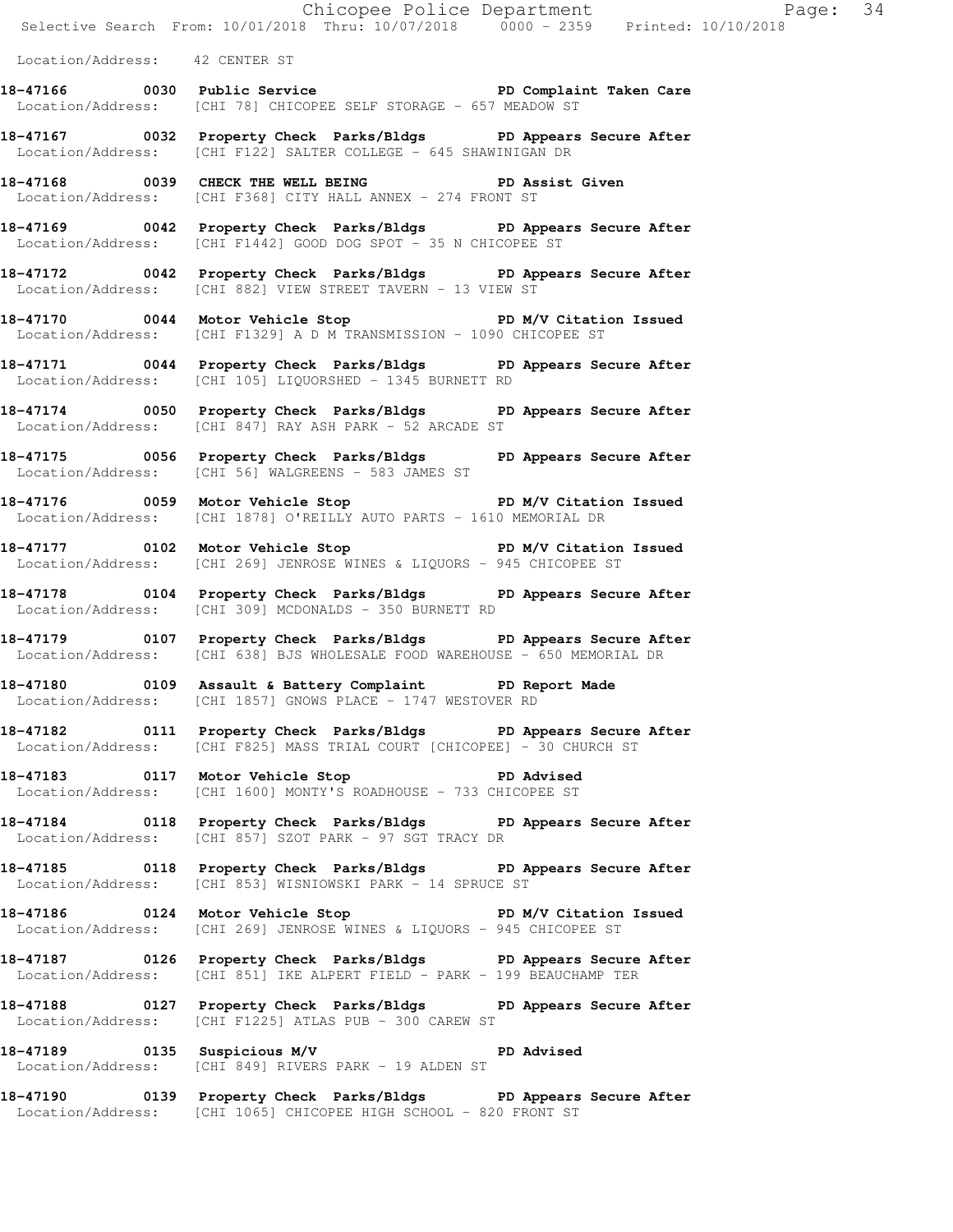|                                    | Selective Search From: 10/01/2018 Thru: 10/07/2018 0000 - 2359 Printed: 10/10/2018                                                                     | Chicopee Police Department Page: 35 |
|------------------------------------|--------------------------------------------------------------------------------------------------------------------------------------------------------|-------------------------------------|
|                                    | 18-47191 		 0139 Property Check Parks/Bldgs 		 PD Appears Secure After<br>Location/Address: [CHI 1816] RESTAURANT DEPOT - 123 FIRST AVE                |                                     |
|                                    | 18-47192 18-47192 Droperty Check Parks/Bldgs PD Appears Secure After<br>Location/Address: [CHI 938] HOME DEPOT - 655 MEMORIAL DR                       |                                     |
|                                    | 18-47193 18-47193 0146 Crash Personal Injury 19 PD Arrest Made<br>Location/Address: PAPA JOHNS PIZZA - 670 BROADWAY                                    |                                     |
|                                    | 18-47194 0148 Motor Vehicle Stop PD M/V Citation Issued<br>Location/Address: [CHI 638] BJS WHOLESALE FOOD WAREHOUSE - 650 MEMORIAL DR                  |                                     |
|                                    | 18-47196 0152 Motor Vehicle Stop PD Citation/Warning Issu<br>Location/Address: [CHI 590] BRUNELLES FUNERAL HOME - 811 CHICOPEE ST                      |                                     |
|                                    |                                                                                                                                                        |                                     |
|                                    |                                                                                                                                                        |                                     |
| Location/Address: 15 FRANCIS ST    | 18-47199 0222 Alarm Residence <b>18 Community</b> PD Appears Secure After                                                                              |                                     |
|                                    | 18-47201 0252 Property Check Parks/Bldgs PD Appears Secure After<br>Location/Address: [CHI 188] PRIDE SERVICE STATION - 167 CHICOPEE ST                |                                     |
|                                    | 18-47202 0254 Property Check Parks/Bldgs PD Appears Secure After<br>Location/Address: [CHI 305] CUMBERLAND FARMS - 37 MONTCALM ST                      |                                     |
| Location/Address: LUKASIK ST       | 18-47203 0257 Property Check Parks/Bldgs PD Appears Secure After                                                                                       |                                     |
|                                    | 18-47204 0258 Larceny Complaint Past PD Report Made<br>Location/Address: [CHI 188] PRIDE SERVICE STATION - 167 CHICOPEE ST                             |                                     |
|                                    | 18-47205 0307 Property Check Parks/Bldgs PD Appears Secure After<br>Location/Address: [CHI 854] SARAH JANE PARK - 21 VIVIAN ST                         |                                     |
|                                    | 18-47206 0308 Property Check Parks/Bldgs PD Appears Secure After<br>Location/Address: [CHI F208] CAVALIER RESTAURANT, ALCOA CATERING - 366 CHICOPEE ST |                                     |
|                                    | 18-47207 0311 Property Check Parks/Bldgs PD Appears Secure After<br>Location/Address: [CHI F1021] KIWK FOOD MART SHELL GAS - 447 SPRINGFIELD ST        |                                     |
|                                    | 18-47208 0316 Property Check Parks/Bldgs PD Appears Secure After<br>Location/Address: [CHI 1498] HONEYLAND FARMS - 206 NEWBURY ST                      |                                     |
|                                    | 18-47210 0326 Suspicious Person/Activity PD Advised<br>Location/Address: 0 NORTHWOOD ST @ 0 NEWBURY ST                                                 |                                     |
|                                    | 18-47212 		 0329 Property Check Parks/Bldgs 		 PD Appears Secure After<br>Location/Address: [CHI F620] ALS DINER - 14 YELLE ST                         |                                     |
|                                    | 18-47213 0329 Transport Service <b>18 PD</b> Transport Complete<br>Location/Address: [LUD] HAMPDEN COUNTY JAIL - 627 RANDALL RD                        |                                     |
| Location/Address: 384 CHICOPEE ST  | 18-47214 0344 Assist Other Police Department * Could not Locate                                                                                        |                                     |
| Location/Address: 244 EAST MAIN ST | 18-47215 0348 Unwanted Party/Undesirable * Could not Locate                                                                                            |                                     |
| Location/Address: ELLSBREE ST      | 18-47216 0353 CHECK THE WELL BEING                                                                                                                     | * Could not Locate                  |
| Location/Address: 4 SPRUCE ST      | 18-47217 0358 Juvenile Complaint * Could not Locate                                                                                                    |                                     |
|                                    | 18-47218 0407 Property Check Parks/Bldgs PD Appears Secure After<br>Location/Address: [CHI 1533] PRIDE TRUCK STOP - 363 BURNETT RD                     |                                     |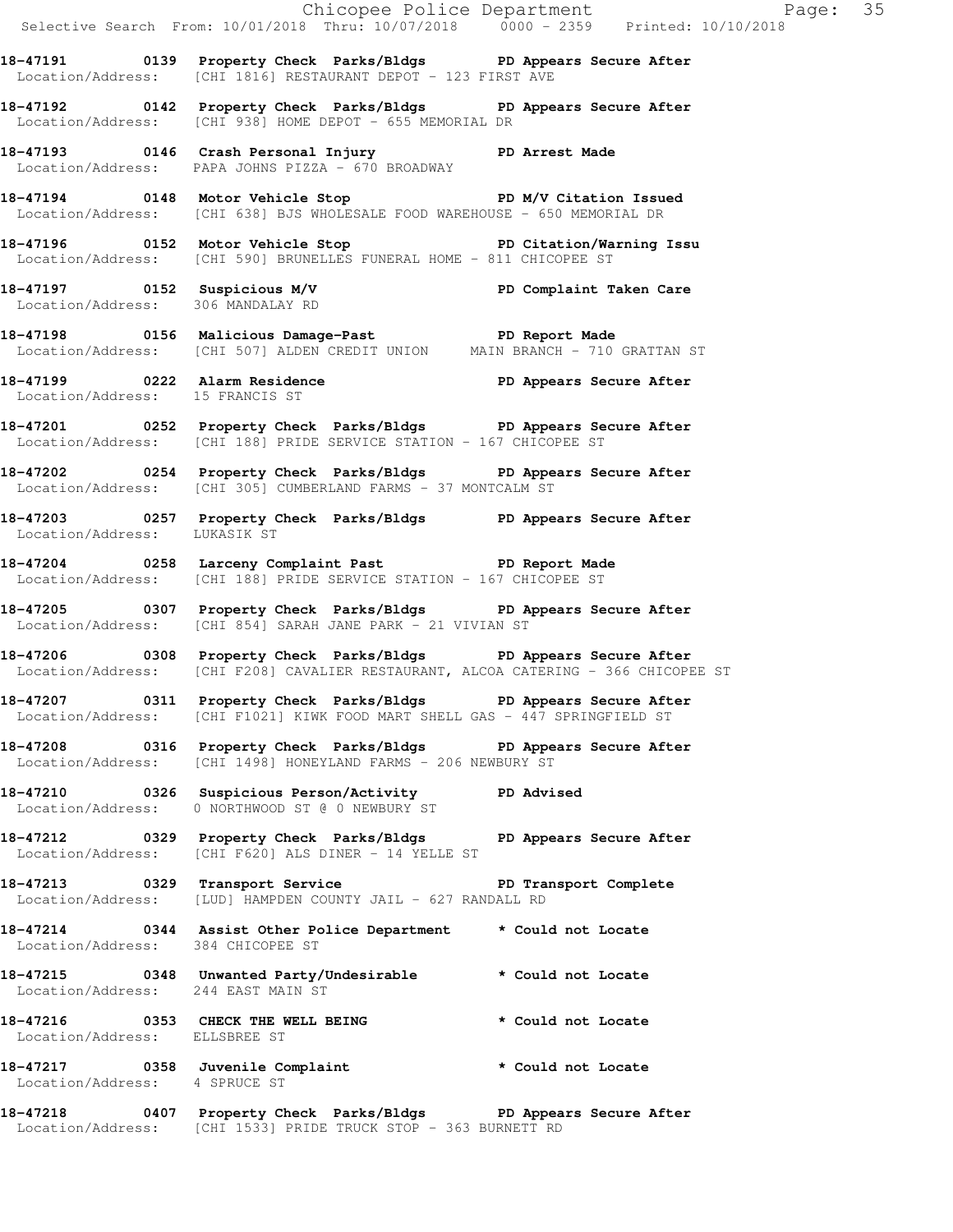**18-47219 0413 Property Check Parks/Bldgs PD Appears Secure After**  Location/Address: [CHI 188] PRIDE SERVICE STATION - 167 CHICOPEE ST

**18-47220 0413 Property Check Parks/Bldgs PD Appears Secure After**  Location/Address: [CHI 1394] WALGREENS DRUGS STORE - 1195 GRANBY RD

**18-47221 0415 Property Check Parks/Bldgs PD Appears Secure After**  Location/Address: [CHI 188] PRIDE SERVICE STATION - 167 CHICOPEE ST

**18-47222 0423 Motor Vehicle Stop PD M/V Citation Issued**  Location/Address: [CHI XP2040] ARBORS KIDS AT CHICOPEE - 999 MEMORIAL DR

**18-47225 0437 Property Check Parks/Bldgs PD Appears Secure After**  Location/Address: [CHI 832] BELLAMY MIDDLE SCHOOL, EDWARD 6-8 - 314 PENDLETON AVE

**18-47226 0449 Property Check Parks/Bldgs PD Appears Secure After**  Location/Address: [CHI F684] CASTLE OF KNIGHTS - 1599 MEMORIAL DR

**18-47227 0450 Property Check Parks/Bldgs PD Appears Secure After**  Location/Address: [CHI 852] GARRITY PARK - 44 PETER ST

**18-47228 0503 Property Check Parks/Bldgs PD Appears Secure After**  Location/Address: [CHI 297] BUFFALO CLUB - 333 JAMES ST

**18-47229 0530 Property Check Parks/Bldgs PD Appears Secure After**  Location/Address: [CHI 299] PRESTON PARK - 50 ACCESS RD

**18-47230 0536 Property Check Parks/Bldgs PD Appears Secure After**  Location/Address: [CHI 286] TWINS VARIETY - 112 DUCHARME AVE

**18-47231 0540 Property Check Parks/Bldgs PD Appears Secure After**  Location/Address: LUKASIK ST

**18-47232 0547 Motor Vehicle Stop PD Citation/Warning Issu**  Location/Address: [CHI F1406] CDM PROPERTIES - 926 CHICOPEE ST

**18-47233 0604 Motor Vehicle Stop PD Citation/Warning Issu**  Location/Address: [CHI F1406] CDM PROPERTIES - 926 CHICOPEE ST

**18-47234 0618 Property Check Parks/Bldgs PD Appears Secure After**  Location/Address: [CHI 1567] FAIRVIEW EYECARE - 1176 MEMORIAL DR Apt. #STE B

**18-47235 0634 Property Check Parks/Bldgs PD Appears Secure After**  Location/Address: [CHI 840] STREIBER SCHOOL, HUGH SCOTT K-5 - 40 STREIBER DR

**18-47236 0637 Motor Vehicle Stop PD Citation/Warning Issu**  Location/Address: [CHI 1600] MONTY'S ROADHOUSE - 733 CHICOPEE ST

18-47237 0640 Disturbance **PD** Advised Location/Address: HENSHAW ST

**18-47238 0641 Property Check Parks/Bldgs PD Appears Secure After**  Location/Address: [CHI F1299] CHINA STAR - 80 MAIN ST

**18-47239 0651 Property Check Parks/Bldgs PD Appears Secure After**  Location/Address: [CHI 830] BARRY SCHOOL, ANNA E. K-5 - 44 CONNELL ST

**18-47240 0651 Transport Service PD Complaint Taken Care**  Location/Address: [SPR F1] BAYSTATE MEDICAL CENTER - 759 CHESTNUT ST

**18-47241 0657 Motor Vehicle Stop PD Citation/Warning Issu**  Location/Address: [CHI 1600] MONTY'S ROADHOUSE - 733 CHICOPEE ST

18-47242 0706 Motor Vehicle Stop **PD M/V Citation Issued** Location/Address: [CHI XP2040] ARBORS KIDS AT CHICOPEE - 999 MEMORIAL DR

**18-47243 0706 Property Check Parks/Bldgs PD Appears Secure After**  Location/Address: [CHI 269] JENROSE WINES & LIQUORS - 945 CHICOPEE ST

**18-47244 0715 Motor Vehicle Stop PD Citation/Warning Issu**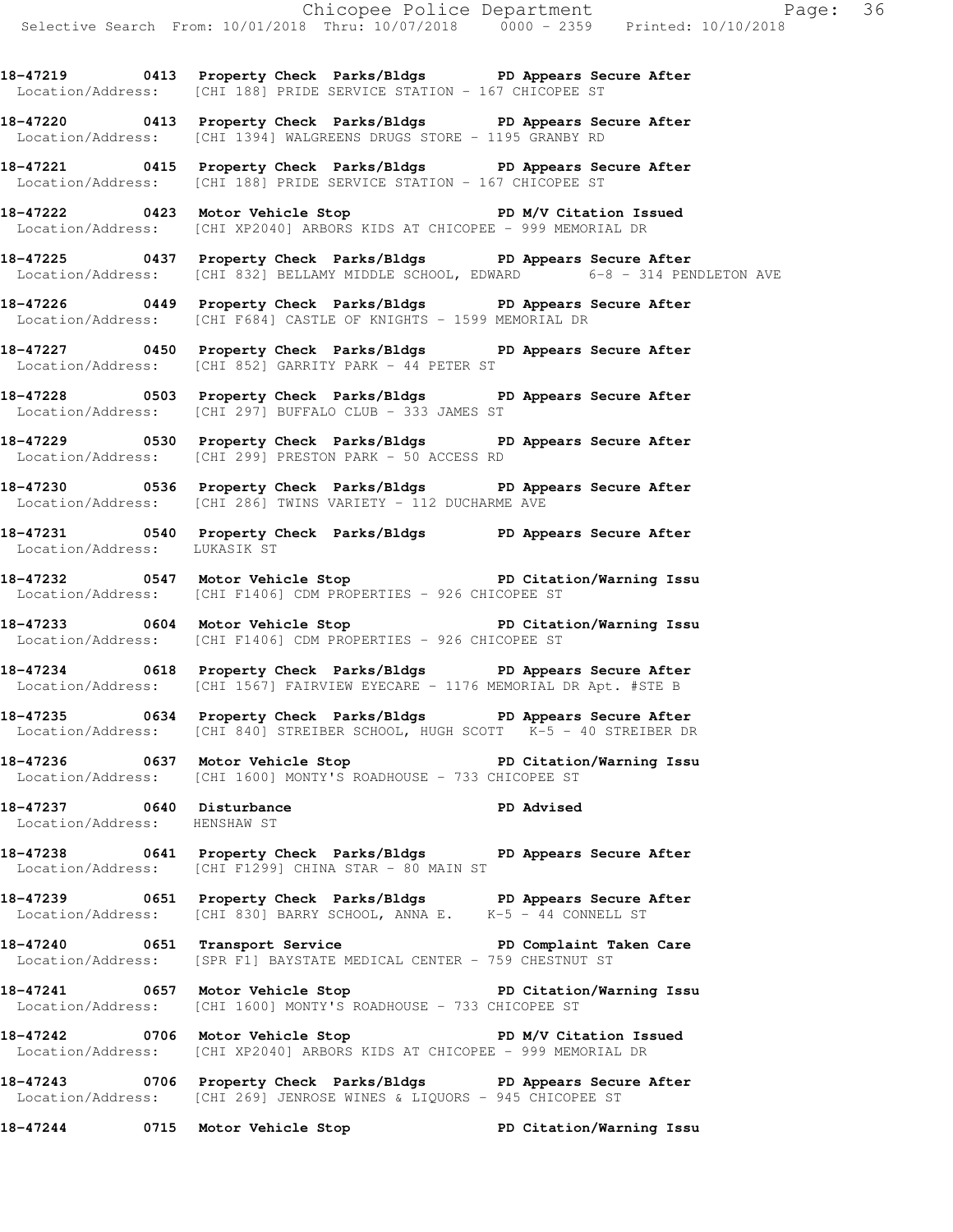|                                      | E Chicopee Police Department<br>Selective Search From: 10/01/2018 Thru: 10/07/2018 0000 - 2359 Printed: 10/10/2018                                           | Page: 37       |
|--------------------------------------|--------------------------------------------------------------------------------------------------------------------------------------------------------------|----------------|
| Location/Address: 805 CHICOPEE ST    |                                                                                                                                                              |                |
| Location/Address: 79 CASINO AVE      | 18-47245 0717 Service of a Summons * Could not Locate                                                                                                        |                |
| Location/Address: 197 BRIDLE PATH RD | 18-47246 0720 Service of a Summons PD Not Served                                                                                                             |                |
| Location/Address: 72 SUMMIT AVE      | 18-47249 0731 Service of a Summons PD Not Served                                                                                                             |                |
|                                      | 18-47254 18-47254 0756 Alarm Business 1987 18-47254 2012<br>Location/Address: [CHI 1820] ESSENTRA POROUS TECHNOLOGIES - 2255 WESTOVER RD                     |                |
|                                      | 18-47255 0825 Car Wash 18-47255<br>Location/Address: [CHI 448] SOFT TOUCH AUTO WASH - 1469 GRANBY RD                                                         |                |
| Location/Address: 91 GRAPE ST        | 18-47256 0838 CHECK THE WELL BEING * Could not Locate                                                                                                        |                |
|                                      | 18-47257 0859 Assault & Battery Complaint PD Report Made<br>Location/Address: [CHI 1233] WINDSOR COURT APARTMENTS - 470 MEMORIAL DR Apt. #212                |                |
|                                      | 18-47259 0923 Property Check Parks/Bldgs PD Appears Secure After<br>Location/Address: [CHI 1243] ST. PAT'S CEMETERY - 155 FULLER RD                          |                |
|                                      | 18-47260 0927 Property Check Parks/Bldgs PD Appears Secure After<br>Location/Address: [CHI 992] CHICOPEE DEPT. OF PUBLIC WORKS - 115 BASKIN DR               |                |
|                                      | 18-47261 0934 Traffic/Parking Complaint PD No Report Necessary<br>Location/Address: [CHI F860] MASON MANOR LLC - 265 NEW LUDLOW RD Apt. #C6                  |                |
|                                      | 18-47262 0938 Shoplifter<br>Location/Address: [CHI 938] HOME DEPOT - 655 MEMORIAL DR                                                                         | PD Arrest Made |
| Location/Address: 66 BEAUDRY AVE     | 18-47264 1003 Larceny Complaint Past PD Report Made                                                                                                          |                |
|                                      | 18-47265 1051 Traffic/Parking Complaint PD Citation/Warning Issu<br>Location/Address: [CHI 1160] CHICOPEE LIBRARY-EMILY PARTYKA CENTER BRANCH - 449 FRONT ST |                |
|                                      | 18-47268 1106 Crash Property Damage PD Report Made<br>Location/Address: VALLEY VIEW CT                                                                       |                |
|                                      | 18-47269 1107 THREATS MADE * No Action Required<br>Location/Address: [CHI F955] QUALITY INN - 463 MEMORIAL DR                                                |                |
|                                      | 18-47271 1122 Property Check Parks/Bldgs PD Appears Secure After<br>Location/Address: [CHI 68] AMF LANES CHICOPEE - 291 BURNETT RD                           |                |
|                                      | 18-47274 1144 Assist Fire Department PD Assist Given<br>Location/Address: [CHI 546] OCONNELL (DANIEL) SONS INC - 275 MEADOW ST                               |                |
|                                      | 18-47273 1146 Property Check Parks/Bldgs PD Appears Secure After<br>Location/Address: [CHI 587] OREGON SPORTSMAN CLUB - 610 NEW LOMBARD RD                   |                |
|                                      | Location/Address: 391 NEAR EXIT 3 - CHICOPEE ST                                                                                                              |                |
|                                      | 18-47276 1156 Property Check Parks/Bldgs PD Appears Secure After<br>Location/Address: [CHI 832] BELLAMY MIDDLE SCHOOL, EDWARD 6-8 - 314 PENDLETON AVE        |                |
| Location/Address: CHICOPEE ST        | 18-47277 1202 Suspicious M/V * Could not Locate                                                                                                              |                |
|                                      | 18-47278 1208 Property Check Parks/Bldgs PD Appears Secure After<br>Location/Address: [CHI 660] OCEAN STATE JOB LOT - 1451 MEMORIAL DR                       |                |
|                                      | 18-47280 1227 Public Service New PD Assist Given<br>Location/Address: [CHI 1568] FED EX GROUND - 140 LONCZAK DR                                              |                |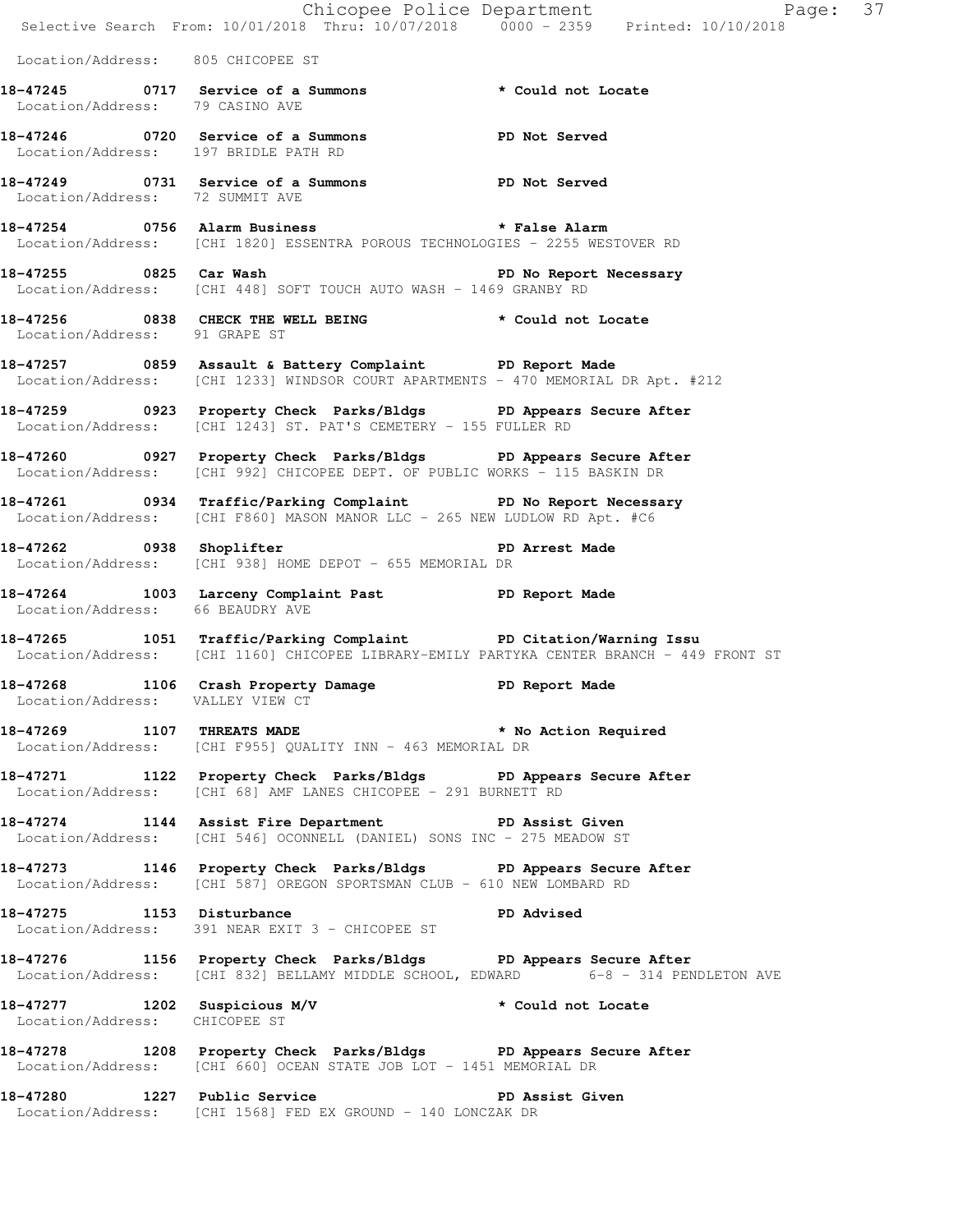|                                                                |                                                                                                                                        | Chicopee Police Department<br>Selective Search From: 10/01/2018 Thru: 10/07/2018 0000 - 2359 Printed: 10/10/2018 |
|----------------------------------------------------------------|----------------------------------------------------------------------------------------------------------------------------------------|------------------------------------------------------------------------------------------------------------------|
|                                                                | 18-47281 1251 CHECK THE WELL BEING * No Action Required<br>Location/Address: [CHI 594] WESTOVER METROPOLITAN AIRPORT - 255 PADGETTE ST |                                                                                                                  |
|                                                                | 18-47282 1255 Larceny Complaint Past PD Report Made<br>Location/Address: [CHI F860] MASON MANOR LLC - 265 NEW LUDLOW RD Apt. #3C       |                                                                                                                  |
|                                                                | 18-47284 1257 Suspicious Person/Activity PD Advised<br>Location/Address: [CHI 938] HOME DEPOT - 655 MEMORIAL DR                        |                                                                                                                  |
| 18-47289 1423 Public Service<br>Location/Address: WEST MAIN ST |                                                                                                                                        | PD Appears Secure After                                                                                          |
|                                                                | 18-47290 1428 Larceny Complaint Past PD Report Made<br>Location/Address: 12 MORTON ST Apt. #1FLR                                       |                                                                                                                  |
|                                                                | 18-47291 1429 Alarm Residence * * False Alarm<br>Location/Address: [CHI 383] EDWARDS, JOHN & DIANA - 48 WORTHINGTON ST                 |                                                                                                                  |
|                                                                | 18-47295 1509 Alarm Business 1998 PD Appears Secure After<br>Location/Address: [CHI F368] CITY HALL ANNEX - 274 FRONT ST               |                                                                                                                  |
| Location/Address: 6 THEROUX CT                                 | 18-47296 1526 THREATS MADE                                                                                                             | PD Report Made                                                                                                   |
| Location/Address: 78 ARTHUR ST                                 | 18-47298 1544 Disturbance                                                                                                              | PD Advised                                                                                                       |
| Location/Address: 9 SARATOGA AVE                               | 18-47299 1545 Crash Property Damage PD Report Made                                                                                     |                                                                                                                  |
|                                                                | 18-47300 1549 Identity Fraud/Theft National PD Advised<br>Location/Address: [CHI F184] 590 FRONT ST - 590 FRONT ST                     |                                                                                                                  |
| Location/Address: 78 ARTHUR ST                                 | 18-47302 1624 Service of a Summons PD Served in Hand                                                                                   |                                                                                                                  |
|                                                                | 18-47303 1629 Crash Property Damage PD No Report Necessary<br>Location/Address: 271 WHEATLAND AVE                                      |                                                                                                                  |
|                                                                | 18-47305 1645 Car Wash 18-47305 200 PD Complaint Taken Care<br>Location/Address: [CHI 448] SOFT TOUCH AUTO WASH - 1469 GRANBY RD       |                                                                                                                  |
|                                                                | 18-47306 1705 Crash Personal Injury 18-47306<br>Location/Address: 1041 MEMORIAL DR @ 591 PENDLETON AVE                                 |                                                                                                                  |
|                                                                | 18-47308 1709 Harassing Phone Calls * Could not Locate<br>Location/Address: [CHI 444] WESTOVER TRAILER PARK - 1246 GRANBY RD Apt. #24  |                                                                                                                  |
|                                                                | 18-47309 1748 Suspicious Person/Activity PD Advised<br>Location/Address: [CHI F25] FAIRHAVEN APARTMENTS - 400 BRITTON ST               |                                                                                                                  |
|                                                                | 18-47311 1807 Disabled Motor Vehicle PD Complaint Taken Care<br>Location/Address: 665 GRATTAN ST @ 685 MCKINSTRY AVE                   |                                                                                                                  |
|                                                                | 18-47312 1825 Larceny Complaint Past PD No Report Necessary<br>Location/Address: [CHI XP2055] DAISY VELEZ - 46 MEETINGHOUSE RD         |                                                                                                                  |
|                                                                | 18-47315 1842 Disturbance <b>1848</b> PD No Report Necessary<br>Location/Address: 19 BRODEUR ST Apt. #B                                |                                                                                                                  |
| 18-47316 1853 Shoplifter                                       | Location/Address: [CHI F621] FAMILY DOLLAR - 209 EXCHANGE ST                                                                           | PD Complaint Taken Care                                                                                          |
|                                                                | 18-47317 1914 Traffic/Parking Complaint PD Advised<br>Location/Address: [CHI F1120] CANTERBURY ARMS APTS - 165 EAST MAIN ST Apt. #214  |                                                                                                                  |
|                                                                | 18-47318 1945 Assist Ambulance No PD Assist Given<br>Location/Address: [CHI 1779] CERRUTI RESIDENCE - 145 CLARENDON AVE                |                                                                                                                  |
|                                                                | 18-47320 1952 CHECK THE WELL BEING * Could not Locate<br>Location/Address: 0 PROSPECT ST @ 0 PENDLETON AVE                             |                                                                                                                  |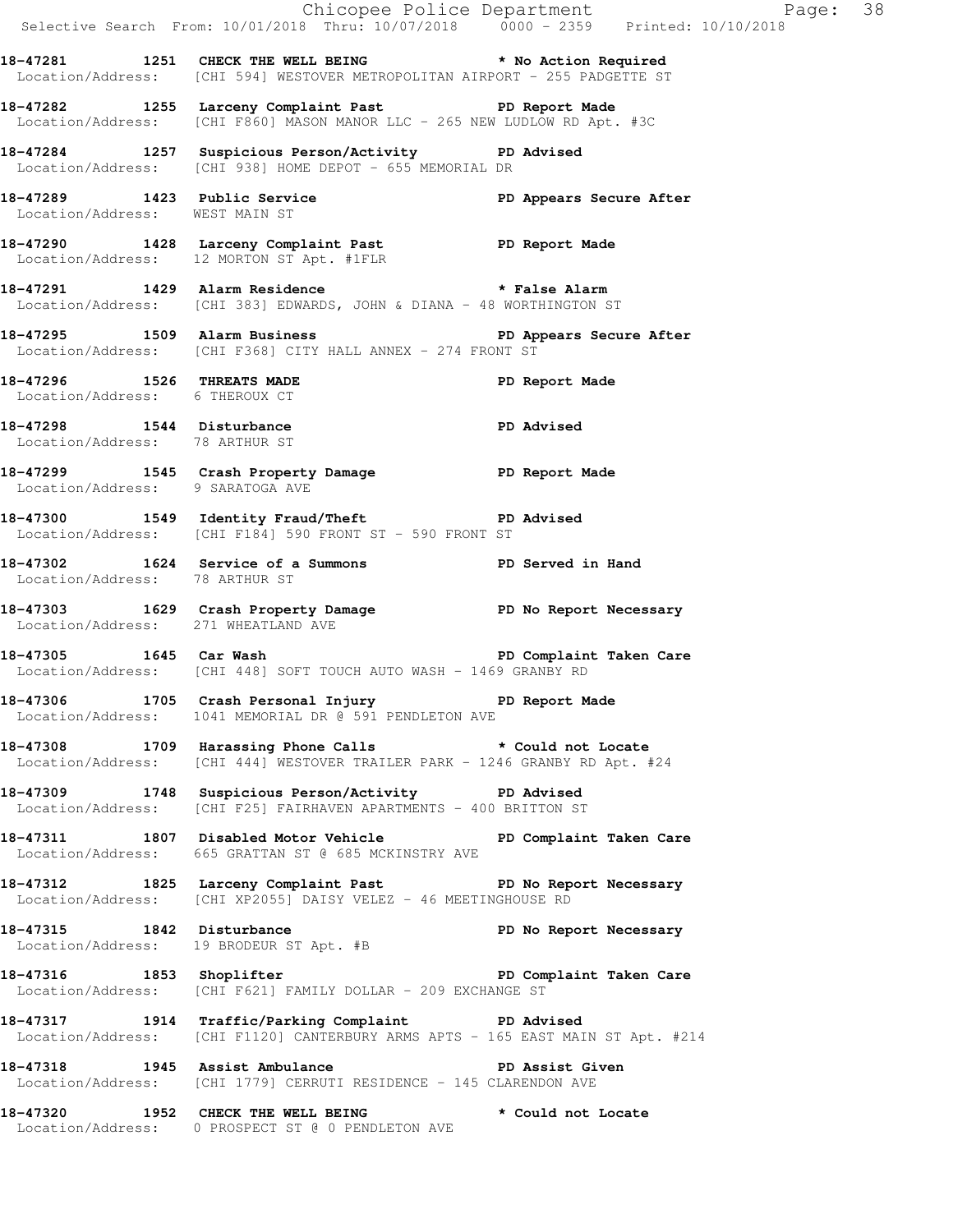**18-47322 2009 Alarm Business PD Appears Secure After**  Location/Address: [CHI F1442] GOOD DOG SPOT - 35 N CHICOPEE ST

**18-47324 2025 Public Service PD No Report Necessary**  Location/Address: [CHI F988] F.L. ROBERTS CHICOPEE #04050 - 2012 MEMORIAL DR

**18-47325 2037 Unwanted Party/Undesirable PD Complaint Taken Care**  Location/Address: [CHI 68] AMF LANES CHICOPEE - 291 BURNETT RD

**18-47326 2048 Crash Property Damage PD Report Made**  Location/Address: 735 JAMES ST

**18-47327 2050 Assault & Battery Complaint PD Advised**  Location/Address: [CHI 1233] WINDSOR COURT APARTMENTS - 470 MEMORIAL DR Apt. #332

**18-47328 2100 Crash Property Damage PD Arrest Made**  Location/Address: 13 STONINA DR @ 43 HAMPDEN ST

**18-47329 2101 Disturbance \* Could not Locate**  Location/Address: 43 PEARL ST

**18-47331 2123 Alarm Business \* False Alarm**  Location/Address: [CHI 643] REGISTRY OF MOTOR VEHICLES - 1011 CHICOPEE ST

**18-47332 2128 Missing Person PD Complaint Taken Care**  Location/Address: [CHI F1268] 14 CHARLES ST. - 14 CHARLES ST Apt. #32

18-47335 2250 Motor Vehicle Stop **PD M/V Citation Issued** Location/Address: 1697 MEMORIAL DR

**18-47336 2251 Motor Vehicle Stop PD Advised**  Location/Address: 1697 MEMORIAL DR

**18-47338 2335 Alarm Residence \* False Alarm**  Location/Address: 195 MURPHY LN

**18-47339 2347 Disturbance \* Unfounded**  Location/Address: 11 WOODLAND AVE @ 187 BRITTON ST

**For Date: 10/07/2018 - Sunday**

**18-47342 0028 Property Check Parks/Bldgs PD Appears Secure After**  Location/Address: [CHI F734] AMVETS CLUB POST 12 - 754 MONTGOMERY ST

**18-47343 0041 Disturbance PD Advised**  Location/Address: 333 COLLEGE ST

**18-47344 0048 Disturbance PD Advised**  Location/Address: 27 ELLEN AVE Apt. #2FL

18-47345 0052 Disturbance **PD** Advised Location/Address: 41 BEESLEY AVE

**18-47346 0056 Property Check Parks/Bldgs PD Appears Secure After**  Location/Address: [CHI 830] BARRY SCHOOL, ANNA E. K-5 - 44 CONNELL ST

**18-47347 0115 Property Check Parks/Bldgs PD Appears Secure After**  Location/Address: [CHI F343] CABOTVILLE INDUSTRIAL PARK - 165 FRONT ST

**18-47348 0118 Property Check Parks/Bldgs PD Appears Secure After**  Location/Address: [CHI 728] MCDONALDS - 1460 MEMORIAL DR

**18-47349 0118 Suspicious Person/Activity \* Unfounded**  Location/Address: [CHI 1196] SHELL - 95 WEST ST

**18-47350 0121 Property Check Parks/Bldgs PD Appears Secure After**  Location/Address: [CHI 1196] SHELL - 95 WEST ST

**18-47351 0121 Disturbance \* Could not Locate**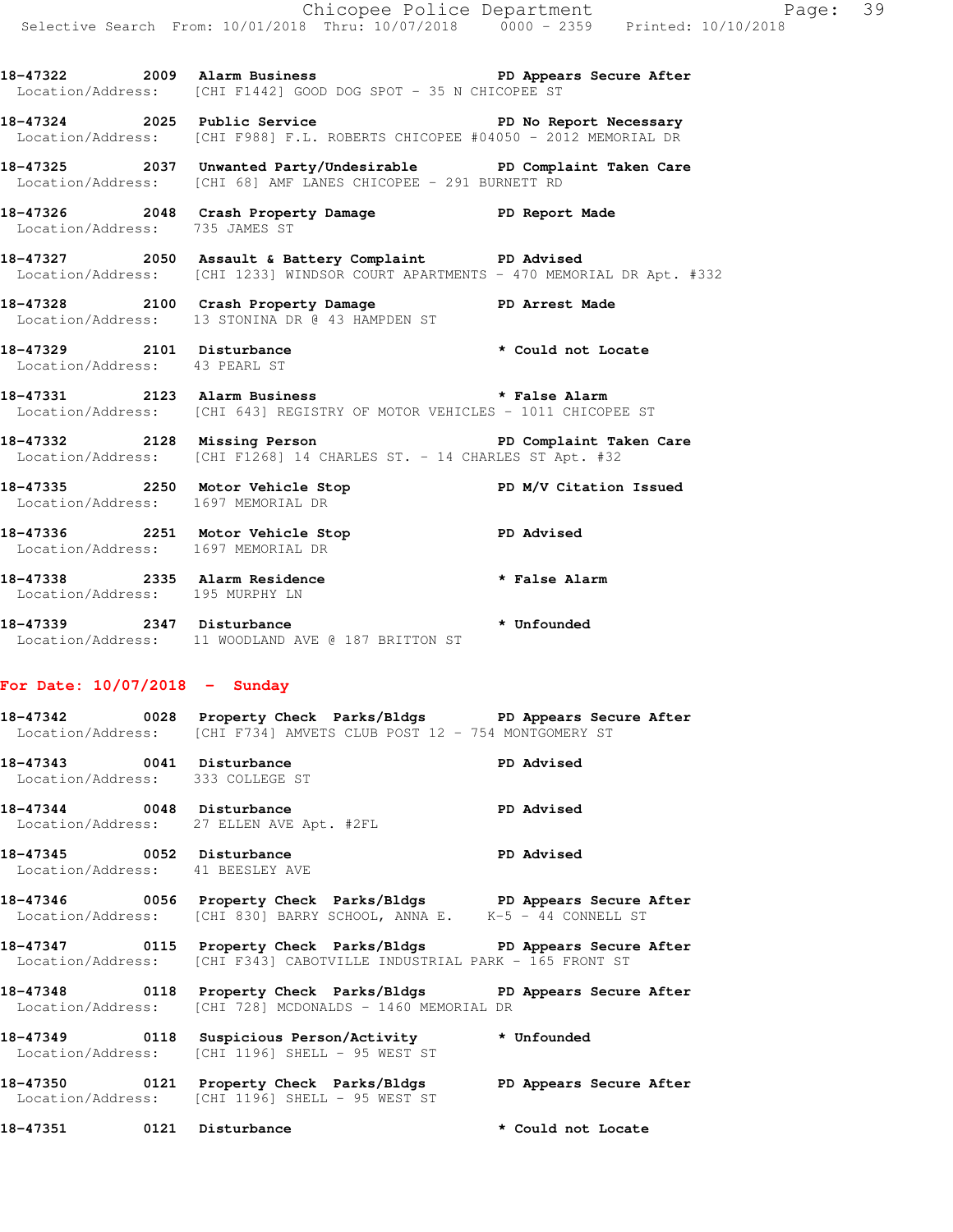|                                                            | E<br>Chicopee Police Department<br>Selective Search From: 10/01/2018 Thru: 10/07/2018 0000 - 2359 Printed: 10/10/2018                                    | Page: 40                |
|------------------------------------------------------------|----------------------------------------------------------------------------------------------------------------------------------------------------------|-------------------------|
|                                                            |                                                                                                                                                          |                         |
| Location/Address: 66 NEWBURY ST                            |                                                                                                                                                          |                         |
| 18-47352 0136 Disturbance<br>Location/Address: 24 OLKO CIR |                                                                                                                                                          | PD Advised              |
| Location/Address: 15 TRAFTON ST                            | 18-47354 0137 Suspicious M/V * Could not Locate                                                                                                          |                         |
|                                                            | 18-47353 0138 Property Check Parks/Bldgs PD Appears Secure After<br>Location/Address: [CHI 847] RAY ASH PARK - 52 ARCADE ST                              |                         |
|                                                            | 18-47355 0141 Property Check Parks/Bldgs PD Appears Secure After<br>Location/Address: [CHI F163] RUMBLE SEAT LOUNGE - 482 SPRINGFIELD ST                 |                         |
|                                                            | 18-47356 0143 Property Check Parks/Bldgs PD Appears Secure After<br>Location/Address: [CHI 882] VIEW STREET TAVERN - 13 VIEW ST                          |                         |
|                                                            | 18-47357 0143 Property Check Parks/Bldgs PD Appears Secure After<br>Location/Address: [CHI 1600] MONTY'S ROADHOUSE - 733 CHICOPEE ST                     |                         |
| Location/Address: 991 MONTGOMERY ST                        | 18-47358 0148 Motor Vehicle Stop N/V Citation Issued                                                                                                     |                         |
|                                                            | 18-47359 0201 Property Check Parks/Bldgs PD Appears Secure After<br>Location/Address: [CHI F1150] CHICOPEE COMPREHENSIVE HIGH SCHOOL - 617 MONTGOMERY ST |                         |
|                                                            | 18-47360 0203 Property Check Parks/Bldgs PD Appears Secure After<br>Location/Address: [CHI 1122] LIGHTHOUSE LIQUORS - 856 MEMORIAL DR                    |                         |
| Location/Address: 587 GRANBY RD                            | 18-47361 0216 Disturbance <b>18-47361</b> PD Advised                                                                                                     |                         |
| Location/Address: LONGWOOD DR                              | 18-47362 		 0220 Property Check Parks/Bldgs 		 PD Appears Secure After                                                                                   |                         |
|                                                            | 18-47363 0228 Property Check Parks/Bldgs PD Appears Secure After<br>Location/Address: [CHI 1729] HALL OF FAME BARBER SHOP - 734 CHICOPEE ST              |                         |
|                                                            | 18-47364 0247 Public Service<br>Location/Address: [CHI 1027] DUNKIN DONUTS - 820 MEMORIAL DR                                                             | PD Complaint Taken Care |
|                                                            | 18-47365 0249 Alarm Business<br>Location/Address: [CHI 866] MANSETT CORE INC - 28 PERRAULT ST                                                            | PD Appears Secure After |
|                                                            | 18-47366 60307 Property Check Parks/Bldgs PD Appears Secure After<br>Location/Address: [CHI 842] DUPONT MEM MID SCHOOL, 1ST SGT. KEVIN A. - 650 FRONT ST |                         |
|                                                            | 18-47367 0317 Property Check Parks/Bldgs PD Appears Secure After<br>Location/Address: [CHI 857] SZOT PARK - 97 SGT TRACY DR                              |                         |
|                                                            | 18-47368 0318 Property Check Parks/Bldgs PD Appears Secure After<br>Location/Address: [CHI 1122] LIGHTHOUSE LIQUORS - 856 MEMORIAL DR                    |                         |
|                                                            | 18-47369 0323 Disturbance<br>Location/Address: [CHI 497] MOTEL 6 - 36 JOHNNY CAKE HOLLOW RD                                                              | <b>PD Advised</b>       |
|                                                            | 18-47370 0328 Property Check Parks/Bldgs PD Appears Secure After<br>Location/Address: REAR LOT SZOT PARK - ABBEY MEMORIAL DR                             |                         |
|                                                            | 18-47371 0329 Abandoned 911 Call PD Complaint Taken Care<br>Location/Address: 69 OLEA ST Apt. #2FL                                                       |                         |
|                                                            | 18-47372 		 0333 Property Check Parks/Bldgs 		 PD Complaint Taken Care<br>Location/Address: [CHI 188] PRIDE SERVICE STATION - 167 CHICOPEE ST            |                         |
| Location/Address: 645 GRATTAN ST                           | 18-47373 		 0339 Alarm Residence 		 PD Appears Secure After                                                                                              |                         |
| 18-47376 0346 Disturbance                                  |                                                                                                                                                          | <b>PD Advised</b>       |

Location/Address: [CHI 497] MOTEL 6 - 36 JOHNNY CAKE HOLLOW RD Apt. #244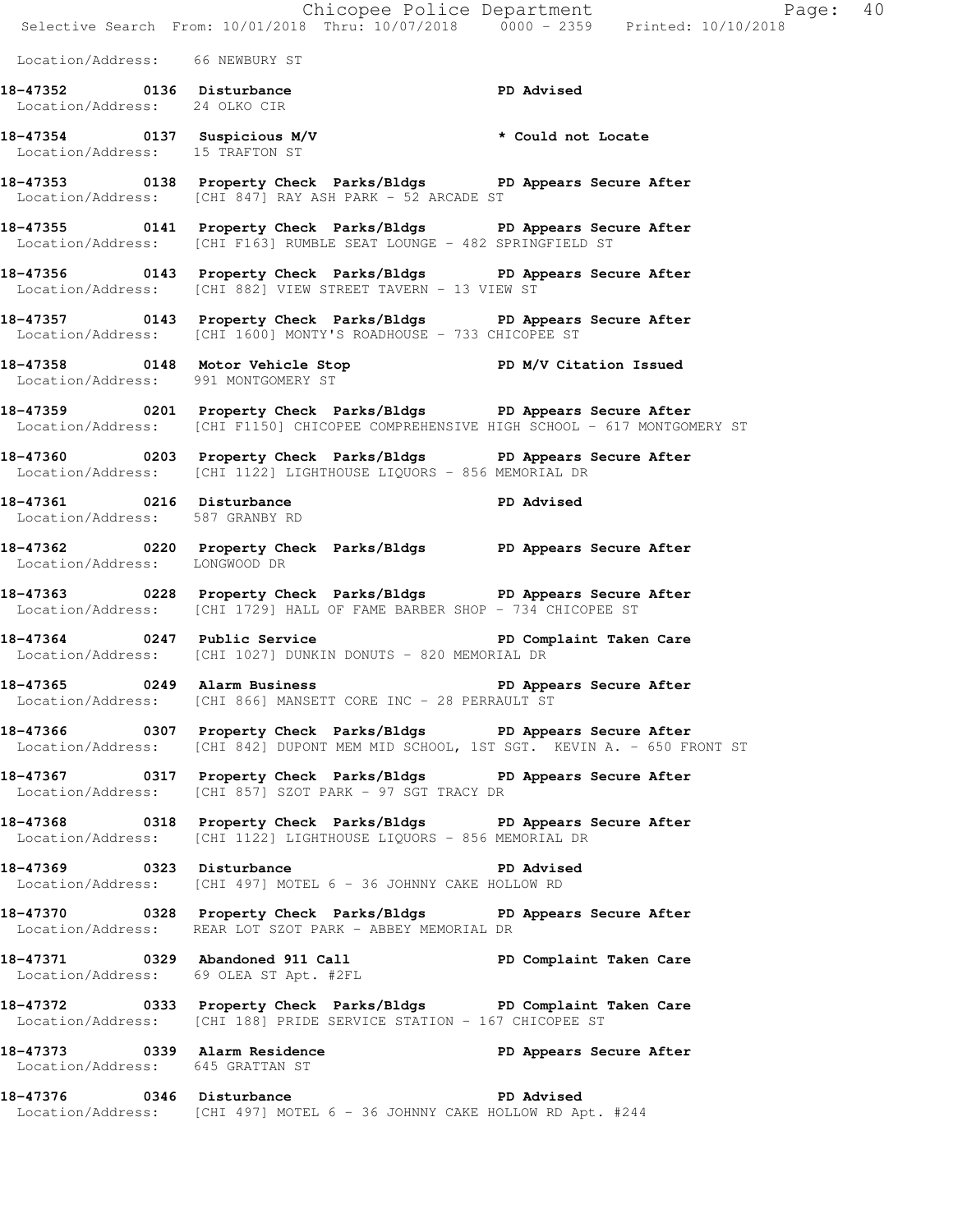|                                                           |                                                                                                                                                                                                | Chicopee Police Department<br>Selective Search From: 10/01/2018 Thru: 10/07/2018 0000 - 2359 Printed: 10/10/2018 |  |
|-----------------------------------------------------------|------------------------------------------------------------------------------------------------------------------------------------------------------------------------------------------------|------------------------------------------------------------------------------------------------------------------|--|
|                                                           | 18-47374 0347 Property Check Parks/Bldgs PD Appears Secure After<br>Location/Address: [CHI 850] LINCOLN GROVE - PARK - 224 BROADWAY                                                            |                                                                                                                  |  |
|                                                           | 18-47375 0347 Alarm Business <b>18-47375</b> PD Appears Secure After<br>Location/Address: [CHI 679] BAY OIL CO - 38 PLAINFIELD ST                                                              |                                                                                                                  |  |
|                                                           |                                                                                                                                                                                                |                                                                                                                  |  |
| Location/Address: 209 BOSTWICK LN                         |                                                                                                                                                                                                |                                                                                                                  |  |
|                                                           | 18-47381 0407 Unwanted Party/Undesirable PD Complaint Taken Care<br>Location/Address: 520 GRATTAN ST Apt. #1FL                                                                                 |                                                                                                                  |  |
|                                                           | 18-47382 0413 Disturbance<br>Location/Address: [CHI 497] MOTEL 6 - 36 JOHNNY CAKE HOLLOW RD                                                                                                    | <b>PD Advised</b>                                                                                                |  |
| Location/Address: ROBBINS RD                              | 18-47384 0429 Property Check Parks/Bldgs PD Appears Secure After                                                                                                                               |                                                                                                                  |  |
|                                                           | 18-47385 0433 Property Check Parks/Bldgs PD Appears Secure After<br>Location/Address: [CHI 854] SARAH JANE PARK - 21 VIVIAN ST                                                                 |                                                                                                                  |  |
| Location/Address: 110 CHURCH ST                           | 18-47386 0442 Transport Service PD Transport Complete PD Transport Complete                                                                                                                    |                                                                                                                  |  |
|                                                           | 18-47387 0452 Drug Overdose 1988 Communication PD Report Made<br>Location/Address: 53 CABOT ST Apt. #3FLR                                                                                      |                                                                                                                  |  |
|                                                           | 18-47389 0456 Property Check Parks/Bldgs PD Appears Secure After<br>Location/Address: [CHI 854] SARAH JANE PARK - 21 VIVIAN ST                                                                 |                                                                                                                  |  |
| Location/Address: 242 GRANBY RD                           | 18-47390 0514 Sudden Death <b>18-47390 PD</b> Report Made                                                                                                                                      |                                                                                                                  |  |
|                                                           | 18-47392 		 0532 Property Check Parks/Bldgs 		 PD Appears Secure After<br>Location/Address: [CHI 563] RITE AID PHARMACY - 577 MEADOW ST                                                        |                                                                                                                  |  |
|                                                           | 18-47394 0716 Alarm Residence <b>the absolute of the Second Alarm Residence</b> the state of the Unfounded<br>Location/Address: [CHI 1248] CINDY TURCOTTE AND THOMAS FOURNIER - 825 GRATTAN ST |                                                                                                                  |  |
|                                                           |                                                                                                                                                                                                | Location/Address: [CHI 844] FAIRVIEW MEMORIAL ELEMENTARY SCHOOL K-5 - 26 MEMORIAL AVE                            |  |
|                                                           | 18-47397 0803 Public Service New PD Assist Given                                                                                                                                               | Location/Address: [CHI 844] FAIRVIEW MEMORIAL ELEMENTARY SCHOOL K-5 - 26 MEMORIAL AVE                            |  |
| Location/Address: 16 REED AVE                             | 18-47398 0856 Alarm Residence                                                                                                                                                                  | * False Alarm                                                                                                    |  |
| Location/Address: 42 ROSE ST                              | 18-47403 0941 Crash Property Damage The PD Report Made                                                                                                                                         |                                                                                                                  |  |
|                                                           | 18-47404 1003 Property Check Parks/Bldgs PD Appears Secure After<br>Location/Address: [CHI 706] PEOPLES BANK - 1936 MEMORIAL DR                                                                |                                                                                                                  |  |
|                                                           | 18-47405 1009 Property Check Parks/Bldgs PD Appears Secure After<br>Location/Address: [CHI 1121] BERKSHIRE BANK - 1339 MEMORIAL DR                                                             |                                                                                                                  |  |
| Location/Address: 52 LEMUEL AVE                           | 18-47407 1036 Animal Complaint 18-47407 PD Report Made                                                                                                                                         |                                                                                                                  |  |
| Location/Address: 45 DEPOT ST                             | 18-47411 1121 Abandoned/Found Property PD Complaint Taken Care                                                                                                                                 |                                                                                                                  |  |
| 18-47412 1126 Disturbance<br>Location/Address: ROBBINS RD |                                                                                                                                                                                                | * Could not Locate                                                                                               |  |
|                                                           | 18-47416 1225 Disturbance <b>18-47416</b> * Could not Locate<br>Location/Address: [CHI F1309] FIVE BELOW - 591 MEMORIAL DR Apt. #K                                                             |                                                                                                                  |  |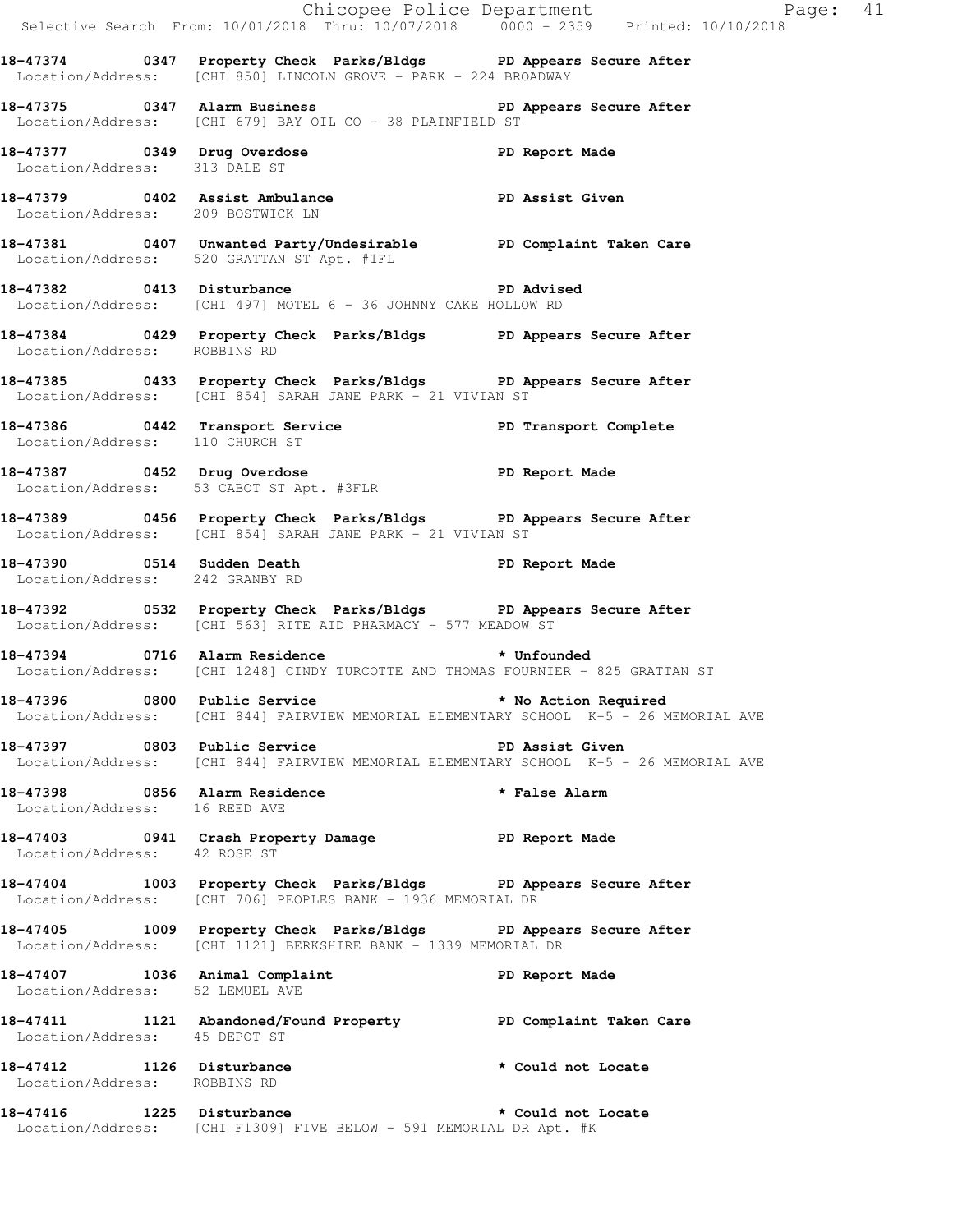**18-47417 1242 CHECK THE WELL BEING PD Advised**  Location/Address: 7 TRAFTON ST

**18-47418 1254 Larceny Complaint Past PD No Report Necessary**  Location/Address: 464 CHICOPEE ST

**18-47421 1312 Public Service PD Complaint Taken Care**  Location/Address: 920 EAST MAIN ST @ 54 ROBBINS RD

**18-47422 1319 Neighbor/Landlord Dispute PD Advised**  Location/Address: 333 FRONT ST Apt. #B

**18-47423 1348 Property Check Parks/Bldgs PD Appears Secure After**  Location/Address: [CHI 482] OLDE TIME SERVICE STATION - 35 GLADDU AVE

**18-47425 1407 Abandoned MV PD Report Made**  Location/Address: 264 SPRINGFIELD ST @ 17 STEARNS TER

**18-47426 1421 Juvenile Complaint \* Could not Locate**  Location/Address: [CHI 644] STOP & SHOP SUPERMARKET - 672 MEMORIAL DR

18-47427 1435 Animal Complaint **PD Complaint Taken Care** Location/Address: [CHI 39] MAC ARTHUR TERRACE APARTMENTS - 70 BROADWAY Apt. #198

**18-47431 1457 Animal Complaint PD Advised**  Location/Address: [CHI 638] BJS WHOLESALE FOOD WAREHOUSE - 650 MEMORIAL DR

**18-47432 1503 Suspicious M/V \* Could not Locate**  Location/Address: 16 HARVARD ST

**18-47434 1524 Traffic/Parking Complaint \* Could not Locate**  Location/Address: 1428 GRANBY RD

**18-47435 1542 Suspicious M/V \* Could not Locate**  Location/Address: [CHI 1252] MARSHALL'S - 591P MEMORIAL DR

**18-47437 1557 Criminal Harassment PD Advised**  Location/Address: [CHI 426] ARBORS (THE) AT CHICOPEE - 929 MEMORIAL DR Apt. #128

**18-47438 1618 Disabled Motor Vehicle PD Assist Given**  Location/Address: 88 CHICOPEE ST @ 2 BROADCAST CTR

**18-47439 1622 Crash Property Damage PD Report Made**  Location/Address: [CHI 719] PRICE RITE - 1600 MEMORIAL DR

**18-47440 1642 Unwanted Party/Undesirable \* Could not Locate**  Location/Address: 29 CONCORD ST

**18-47441 1653 Crash Property Damage PD Report Made**  Location/Address: 19 GROCKI DR

**18-47442 1655 Traffic/Parking Complaint PD Complaint Taken Care**  Location/Address: CLOVER AVE

**18-47443 1720 Property Check Parks/Bldgs PD Appears Secure After**  Location/Address: [CHI 837] LITWIN SCHOOL, SGT. ROBERT R. K-5 - 135 LITWIN LN

**18-47444 1736 Unwanted Party/Undesirable PD Advised**  Location/Address: 77 CASINO AVE

**18-47445 1740 CHECK THE WELL BEING PD Complaint Taken Care**  Location/Address: [CHI F621] FAMILY DOLLAR - 209 EXCHANGE ST

**18-47446 1744 Abandoned/Found Property PD Complaint Taken Care**  Location/Address: 76 JOY ST

**18-47447 1756 Assist Ambulance PD Assist Given**  Location/Address: [CHI 1859] WILLIMANSETT (EAST) NURSING HOME - 11 ST ANTHONY ST

**18-47448 1756 Assist Ambulance PD Assist Given**